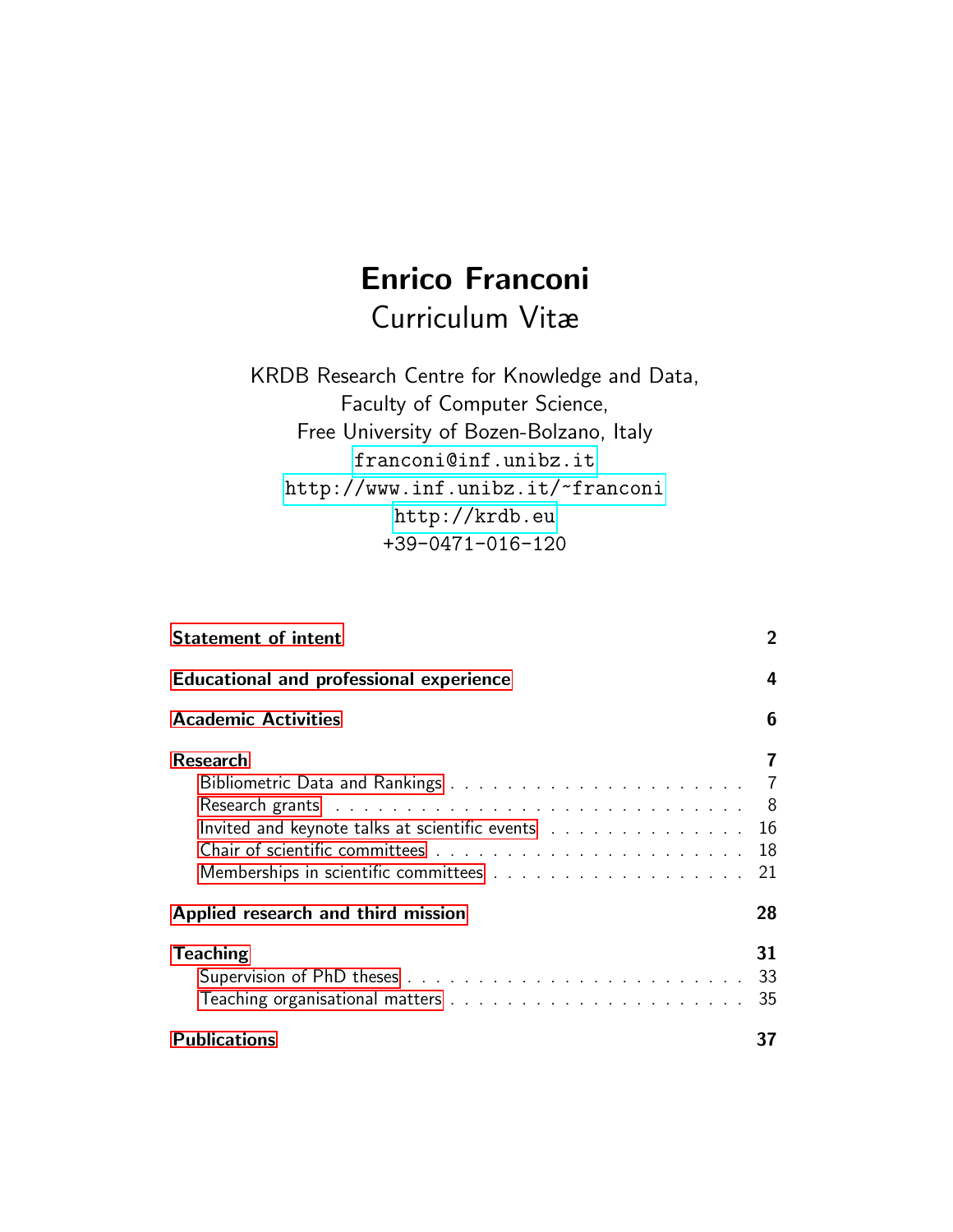<span id="page-1-0"></span>Statement of intent I am a full professor with tenure at the Free University of Bozen-Bolzano, Italy. My duties include teaching, supervising activities, projects and theses of BSc, MSc and PhD students, doing scientific research, coordinating research projects, supporting the administration of the faculty, being the director of a research group, being the president of an international master of science degree programme, and other academic duties.

> The research area I am working on is related to the logical foundations of databases, artificial intelligence, knowledge representation, and logic-based semantic technologies, also applied to concrete problems in information systems design and maintenance, in data intensive applications, in natural language interfaces, in intelligent data integration and access. This area is quite vast, interdisciplinary, and it involves both theoretical and practical skills: an appropriate balance between these two aspects should be given, so as to provide a unique added value to the research area. My goal is to let practitioners apply foundational results, and push theoreticians to understand the complex nature of the real applications' issues. I have achieved this together with my research group which has a critical mass to include a variety of perspectives in the entire range from theory to practice. The interdisciplinary aspects of this research area are also crucial: together with the theory vs practice aspect, these are system aspects, methodological aspects, interaction and communication aspects, usability aspects, complexity aspects, correctness aspects, efficiency aspects, deployability aspects. I have also applied artificial intelligence techniques in different disciplines: for example, in the telecom area, in the space domain, in Business Intelligence, in natural language applications.

> The research projects coordinated by me as principal investigator gathered so far around 1,700,000 Euro of external non-university fundings. I have been pro-rector for research at the Free University of Bozen-Bolzano, and I have been the founder in 2002 and the director since, of the KRDB Research Centre for Knowledge and Data, which has grown to count now 19 faculty members (full, associate, and assistant professors) and more than 30 research fellows and PhD students. I have substantially contributed to the development of the young faculty of Computer Science of the Free University of Bozen-Bolzano since 2002, when the faculty was founded and I was the second hired professor, until now, when the faculty is ranked (by the 2019 Times Higher Education ranking) fourth best Computer Science faculty overall in Italy, 21st best Computer Science faculty in the world for citations, and best for citations and for international outlook in Italy.

> In the attached CV, in the section "Research", I describe in details the different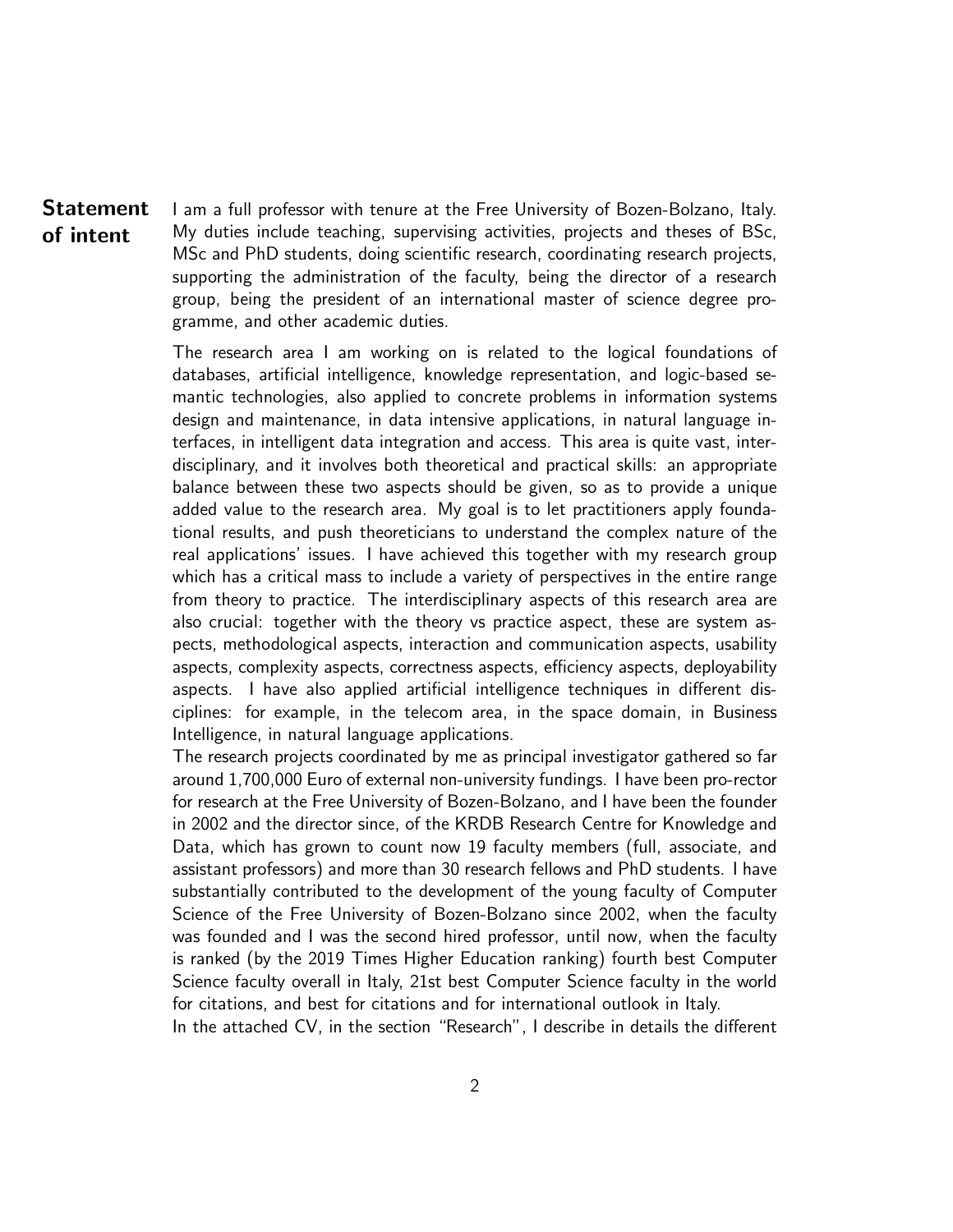aspects of my research in the area of computational data science and artificial intelligence, showing a record of excellence in research with international impact.

Because of the intrinsic goals of my research activity, an interaction with the concrete enterprise and societal worlds is needed as well. Collaborations with developers, industries, and SME/users have an important role in my activity. Recently, I have increased the collaborations with industry, on topics such as intelligent conceptual modelling, semantic interoperability, and chatbot design. In the CV, in the section "Applied research and third mission", I describe how I have built industry engagement, showing how I contribute to the leadership, service and engagement missions of the university.

Teaching is central in my interests. I have taught bachelor, master, and PhD courses: I believe that a rigorous and expert presentation of topics and methodologies is needed by students, together with hands-on practice strictly interconnected with both the theory and the actual real world needs. I have taught courses on topics related to logic, discrete mathematics, databases, information systems, computer systems architecture, software engineering, artificial intelligence, knowledge representation. I have been teaching since several years a course on Scientific Writing for Computer Science PhD students. I have been so far supervisor of eleven PhD students - mainly on foundations of databases, artificial intelligence, and knowledge representation topics. Three of them are still ongoing, one is currently Vice-President for Engineering, Search, and Artificial Intelligence at eBay (USA), and four have continued their career in academia.

In 2004 I have founded and directed two successful international MSc programmes supported by the European Union in the Erasmus Mundus programme, one of which is still active: I'm currently director of the European Masters Program in Computational Logic (EMCL), a two-years international joint Master of Science degree in cooperation with four major European universities. The programme has graduated more than 170 students. The EMCL received more than 6,000,000 Euro of student grants from the Erasmus Mundus co-operation and mobility European programme.

In the CV, in the section "Teaching", I describe in details my teaching experience, showing a commitment to delivering high quality and innovative teaching at undergraduate and graduate levels.

In 2011 I have adopted two kids from Poland, aged 10 and 11 at the time. For few years I have slowed down my full time involvement in academic activities (I took a part-time leave of absence), and now I'm back full time.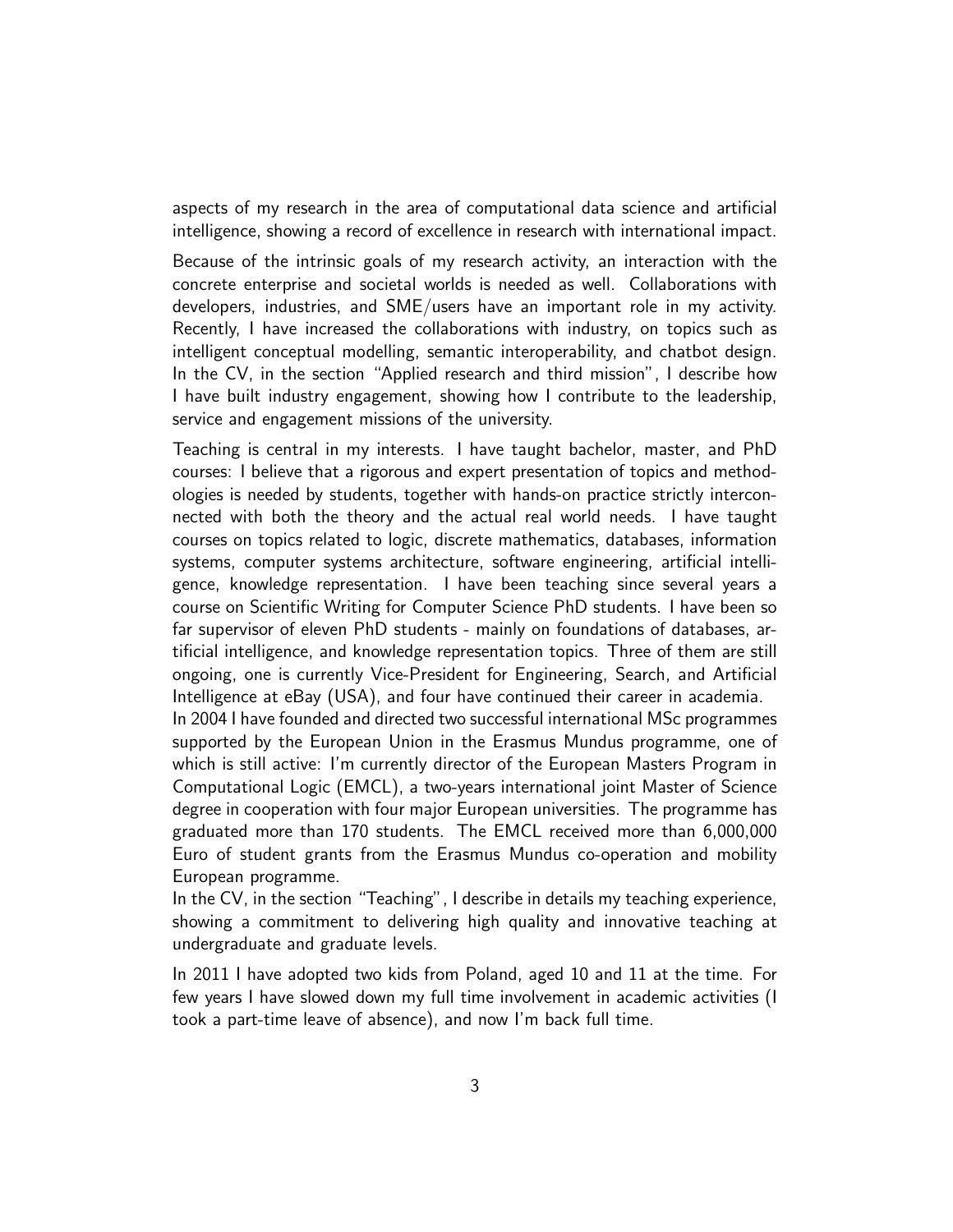<span id="page-3-0"></span>

| <b>Educational</b>                  |           |                                               |                                                                                                                              |                                                                                                                                                                                                                           |
|-------------------------------------|-----------|-----------------------------------------------|------------------------------------------------------------------------------------------------------------------------------|---------------------------------------------------------------------------------------------------------------------------------------------------------------------------------------------------------------------------|
| and pro-<br>fessional<br>experience | From/to   | Job title                                     | Institution                                                                                                                  | <b>Responsibilities</b>                                                                                                                                                                                                   |
|                                     | 1987      | Master of<br>Science,<br>degree in<br>Physics | University of Rome "La<br>Sapienza"                                                                                          | Thesis on knowledge<br>representation for<br>physics experiment<br>data at CERN,<br>$110/110$ cum laude                                                                                                                   |
|                                     | 1988-1997 | Research<br>fellow R1<br>with tenure          | Istituto per la Ricerca<br>Scientifica e<br>Tecnologica ITC-IRST<br>(now FBK, Fondazione<br>Bruno Kessler), Trento,<br>Italy | Research in the groups<br>headed by O. Stock<br>and by F. Giunchiglia.<br>Activity in Knowledge<br>Representation, Formal<br>Ontology,<br>Computational Logic,<br>Natural Language<br>Semantics, Conceptual<br>Modelling. |
|                                     | 1991-92   | Guest<br>scientist                            | Deutsches<br>Forschungszentrum für<br>Künstliche Intelligenz<br>(DFKI) in Saarbrücken,<br>Germany                            | 3 months within the<br>WIP project, headed by<br>W. Wahlster, under the<br>supervision of B. Nebel.                                                                                                                       |
|                                     | 1998      | Guest<br>professor                            | Dresden University of<br>Technology, Germany                                                                                 | 2 months teaching<br>Description Logics at<br>the "Computational<br>Logic International<br>Masters Programme".                                                                                                            |
|                                     | 1998-2002 | Senior<br>lecturer<br>with tenure             | Department of<br>Computer Science,<br>University of<br>Manchester, UK                                                        | In the Information<br>Management Group,<br>deputy director of the<br>PhD board, PI in a<br>national research<br>project.                                                                                                  |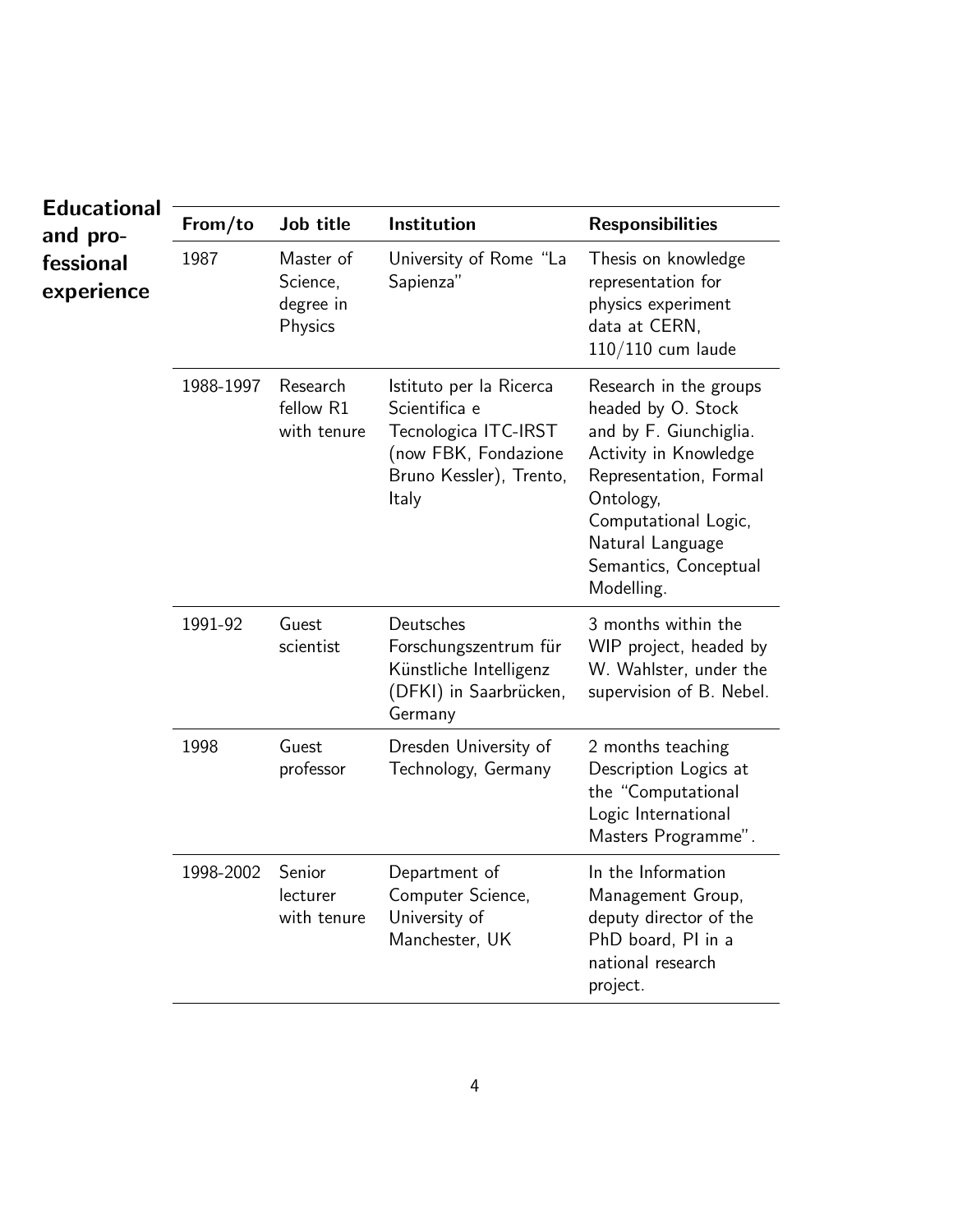| 2002-2016 | Associate<br>professor<br>with tenure                          | <b>Faculty of Computer</b><br>Science, Free University<br>of Bozen-Bolzano, Italy                                                              |                                                                 |
|-----------|----------------------------------------------------------------|------------------------------------------------------------------------------------------------------------------------------------------------|-----------------------------------------------------------------|
| 2005-2006 | Pro-rector<br>for research                                     | Free University of<br>Bozen-Bolzano, Italy                                                                                                     | With the rector Rita<br>Franceschini.                           |
| 2006-2007 | Visiting<br>professor                                          | Univ. Nacional del Sur<br>(Argentina); Univ. of<br>Otago (New Zealand);<br>National ICT Australia<br>- NICTA (Australia)                       | On sabbatical, visiting<br>professor and visiting<br>researcher |
| 2008      | Visiting<br>researcher                                         | National ICT Australia<br>- NICTA (Australia)                                                                                                  | 3 months visiting<br>researcher                                 |
| 2013      | Visiting<br>fellow                                             | Macquarie University in<br>Sydney (Australia)                                                                                                  | 1 month visiting fellow                                         |
| 2015      | Full<br>professor<br>habilitation<br>ın<br>Computer<br>Science | Awarded by the<br><b>National Scientific</b><br>Qualification<br>Committee of the<br>Italian Ministry for<br><b>Higher Education</b><br>(MIUR) |                                                                 |
| 2016-     | Full<br>professor                                              | Free University of<br>Bozen-Bolzano, Italy                                                                                                     | Current position                                                |
| 2017      | Visiting<br>fellow                                             | Univ. of Waterloo<br>(Canada)                                                                                                                  | 2 months visiting fellow                                        |

Spoken languages: Italian (native), English (certified C2), German (certified B1).

Professional associations: IEEE (Institute of Electrical and Electronics Engineers), ACM (Association for Computing Machinery), AI\*IA (Italian Association for Artificial Intelligence, founding member), CLAIRE (Confederation of Laboratories for Artificial Intelligence Research in Europe, research group representative).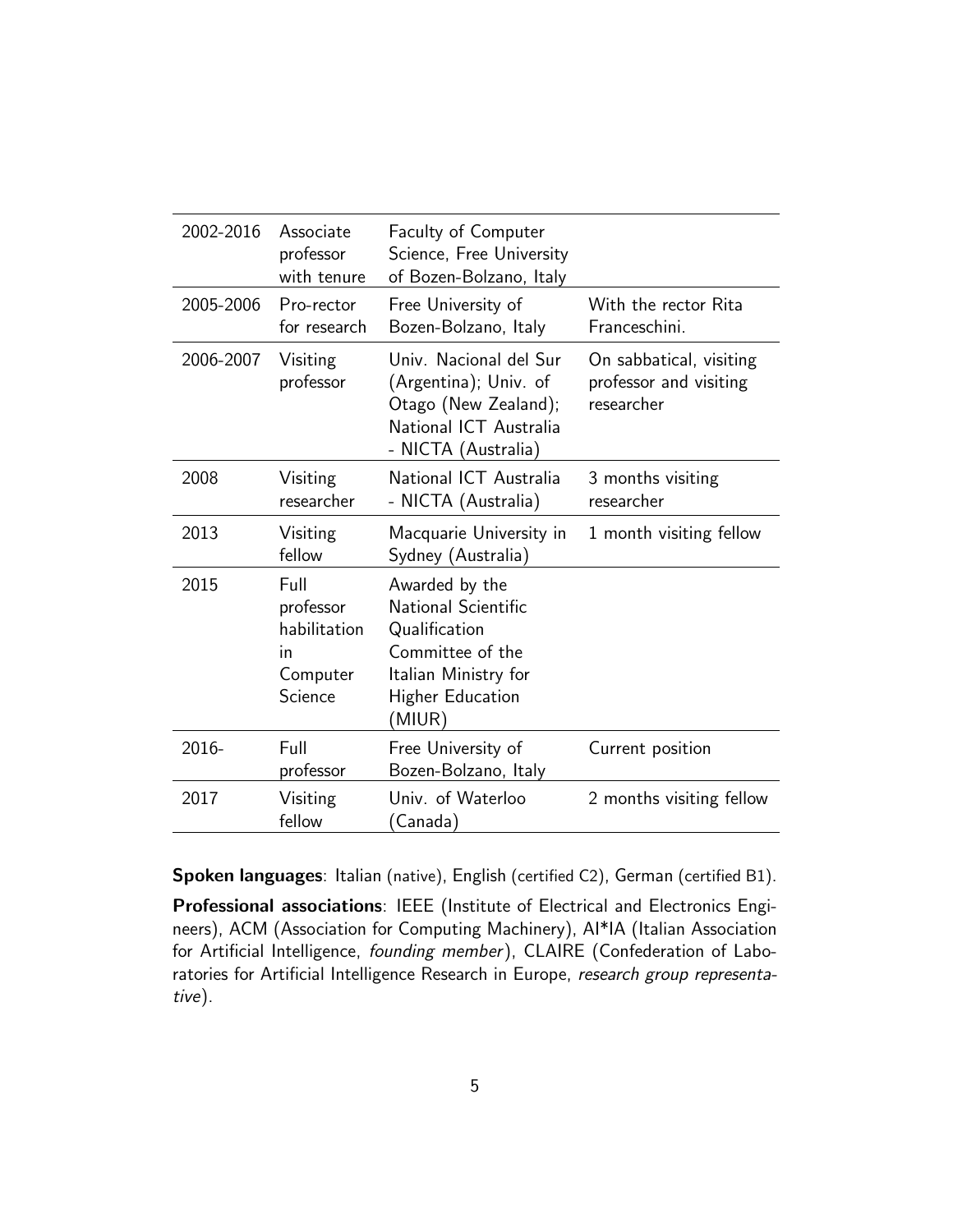# Academic **Activities**

- <span id="page-5-0"></span>• The Free University of Bozen-Bolzano has been founded in 1997. I have been the second professor hired in the faculty after its establishment in 2001. In the first years of life of the faculty I've been very active in forming the nature, the spirit, and the structure of the faculty, and I have substantially contributed to its development towards the successful faculty which is now - see the bibliometric data below. In the period when the BSc and MSc degree councils were not yet activated, I was acting as the responsible of the first MSc programme. I also cooperated a lot with the central university administration to set up from scratch the regulations for the post-docs and the research assistants, for the management of external and internal research projects, for the travels.
	- In 2005-2006 I have been pro-rector for research at the Free University of Bozen-Bolzano, ("Delegato alla ricerca") under the rector prof. Rita Franceschini. My main tasks have been related to the setting up of regulations for the management of external and internal research projects, and to initiate an evaluation procedure for the research activities of academics and of departments.
	- I founded in 2002 and I am currently director of the KRDB Research Centre for Knowledge and Data. The centre includes 19 faculty members (full, associate, and assistant professors), 11 research fellows, 11 PhD students, and some young research assistants. The Scientific Advisory Board of the KRDB Research Centre is composed by: Ron Brachman (Director of the Joan & Irwin Jacobs Technion-Cornell Institute), Thomas Eiter (Professor, Technische Universität Wien, Head of the Institute of Information Systems), Alon Halevy (Executive director of the Recruit Institute of Technology (R.I.T)), Rick Hull (Research Manager, IBM Research), and John Mylopoulos (Professor, Università di Trento and University of Toronto). The centre managed 10 major European research projects so far, gathering only from those projects more than 3,000,000 Euro of external non-university fundings. The vital and dynamic research activities of the centre are playing a crucial role in the scientific success of the faculty - see the bibliometric data below. The KRDB centre is a member of the CLAIRE network, the Confederation of Laboratories for Artificial Intelligence Research in Europe. The KRDB web site describes the activities of the centre: <http://krdb.eu>
	- Among the more recent duties, I am representative of the faculty at the na-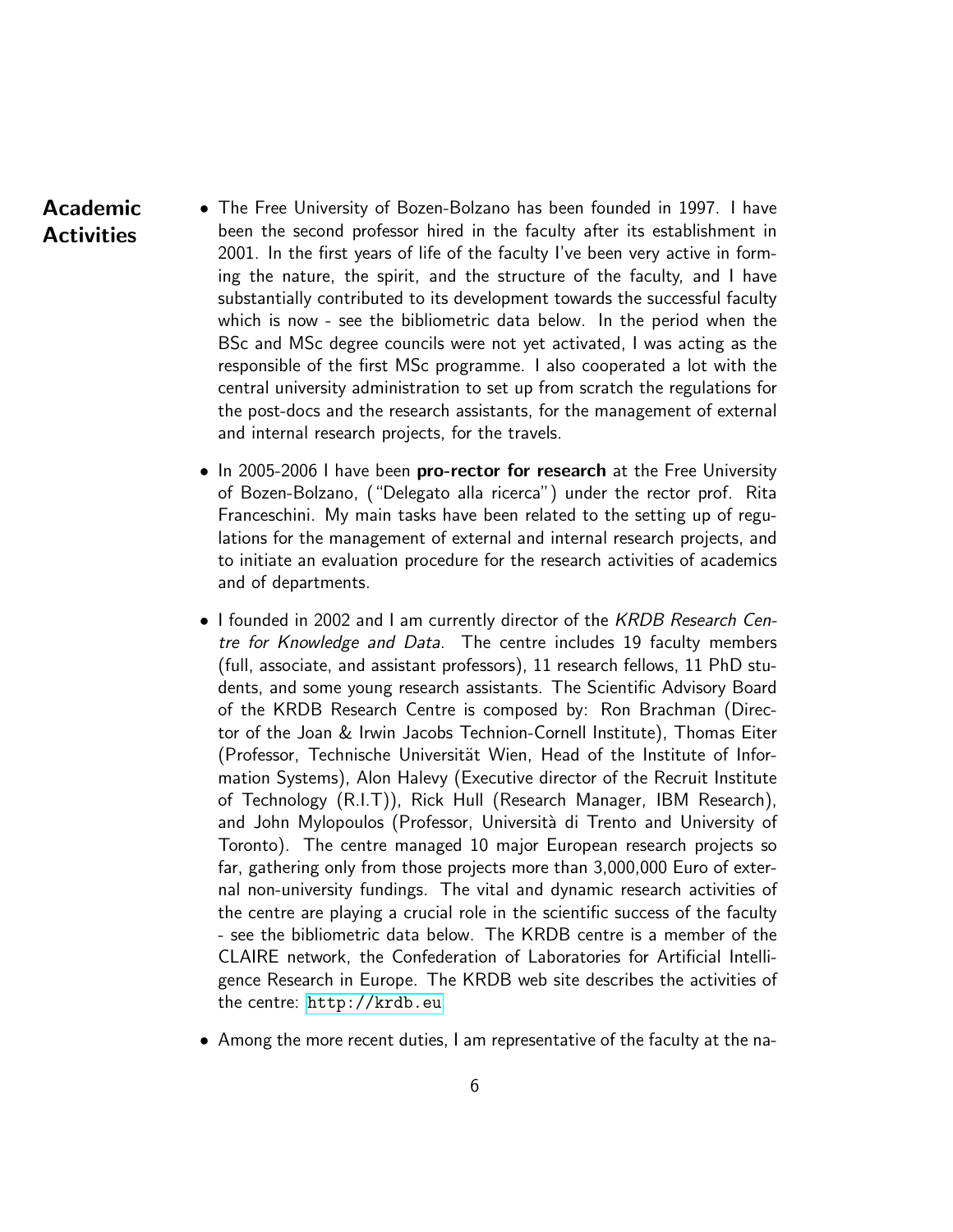tional association of university computer scientists, and for the educational activities for the academic personnel organised by the university.

• I have been expert evaluator for research project proposals submitted to the British Engineering and Physical Sciences Research Council (EPSRC), to The Netherlands Organisation for Scientific Research (NWO) division Physical Sciences, to the Austrian public funding scheme FIT-IT at the Austrian Research Promotion Agency FFG, to the Natural Sciences and Engineering Research Council of Canada (NSERC), to the Academy of Finland, to the European Research Council (ERC), and to Italian university research fundings.

#### Research Bibliometric Data and Rankings

- <span id="page-6-1"></span><span id="page-6-0"></span>• H-index: 38; citations: 5113 (source: Google Scholar [http://scholar.](http://scholar.google.com/citations?user=QI5asAEAAAAJ) [google.com/citations?user=QI5asAEAAAAJ](http://scholar.google.com/citations?user=QI5asAEAAAAJ))
- Research quality evaluation (VQR) by the Italian governmental Agency for the Evaluation of Universities and Research (ANVUR):
	- (2011-2014) I got the mark "high" for all publications.
	- (2004-2010) I got the mark "3 out of 3" for all publications.
- I have the 7th highest h-index among all the academics at the Free University of Bozen-Bolzano (source: Google Scholar [https://scholar.google.com/citations?view\\_op=view\\_org&](https://scholar.google.com/citations?view_op=view_org&org=17829143710397673419) [org=17829143710397673419](https://scholar.google.com/citations?view_op=view_org&org=17829143710397673419)).
- I am ranked as having the 31st h-index among all computer scientists in Italy (source: Top Italian Scientists Ranking [http://www.topitalianscientists.org/TIS\\_HTML/Top\\_Italian\\_](http://www.topitalianscientists.org/TIS_HTML/Top_Italian_Scientists_Computer_Sciences.htm) [Scientists\\_Computer\\_Sciences.htm](http://www.topitalianscientists.org/TIS_HTML/Top_Italian_Scientists_Computer_Sciences.htm)).
- The ranking of the KRDB centre, of the Faculty, and of the University:
	- Among the top 12 most cited academics in the Faculty of Computer Science of the Free University of Bozen-Bolzano, 8 are from the KRDB Research Centre of which I am director (source: Google Scholar [https://scholar.google.com/citations?view\\_](https://scholar.google.com/citations?view_op=view_org&org=17829143710397673419) [op=view\\_org&org=17829143710397673419](https://scholar.google.com/citations?view_op=view_org&org=17829143710397673419)).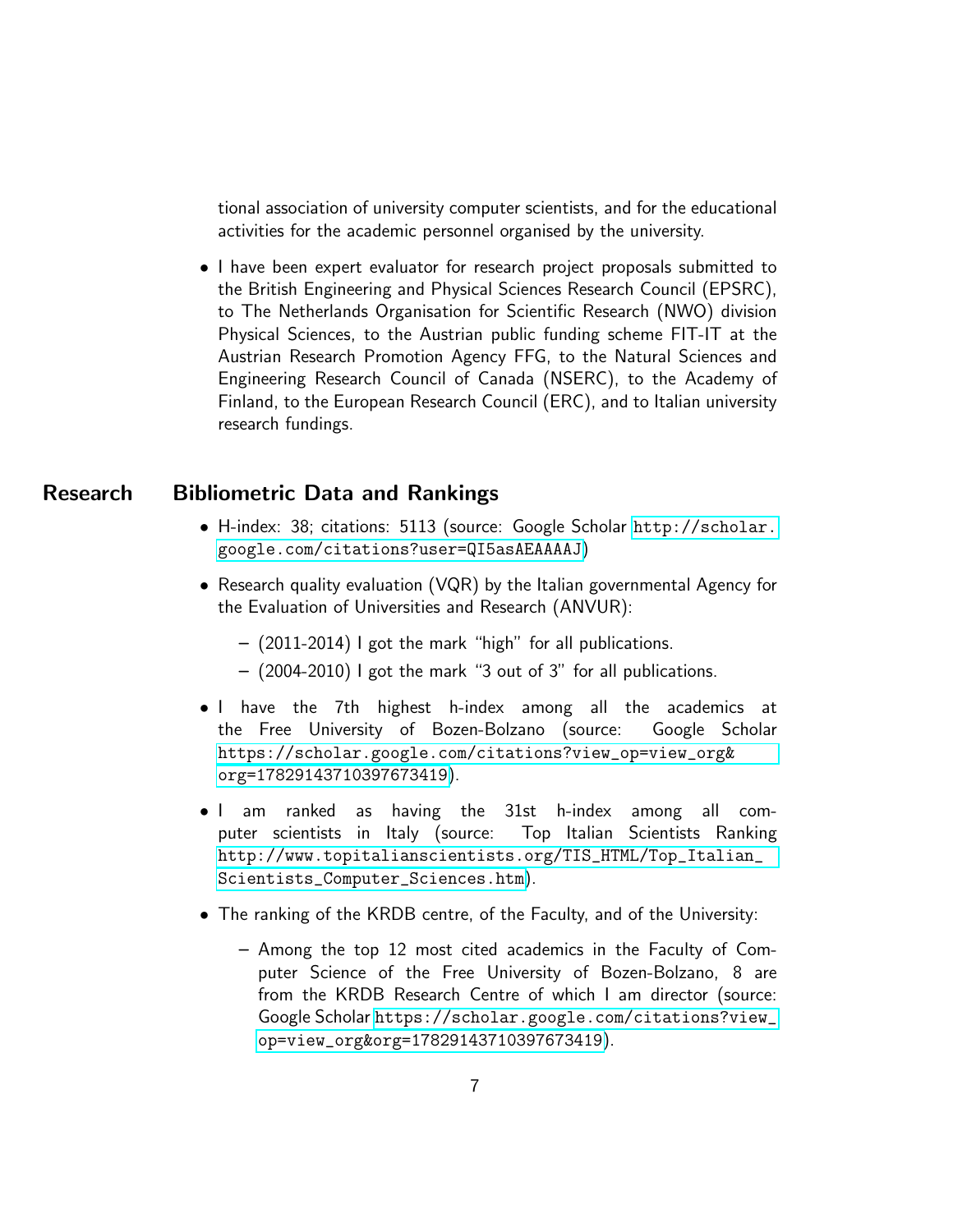- Research quality evaluation (VQR) by the governmental Agency for the Evaluation of Universities and Research (ANVUR):
	- ∗ (2011-2014) Our Faculty of Computer Science (INF/01) is the fourth best Italian computer science department in research.
	- ∗ (2004-2010) Our Faculty of Computer Science (INF/01) is the second best Italian computer science department in research.
- The Times Higher Education World University Rankings 2019:
	- ∗ The Free University of Bozen-Bolzano is the ninth world's best small university.
	- ∗ The Free University of Bozen-Bolzano is the second best young Italian university.
	- ∗ The Faculty of Computer Science of the Free University of Bozen-Bolzano ranks in the 126–150 range in the world.
	- ∗ The Faculty of Computer Science of the Free University of Bozen-Bolzano is the  $21^{st}$  best Computer Science department in the world for citations.
	- ∗ The Faculty of Computer Science of the Free University of Bozen-Bolzano is the fourth best Italian computer science department.
	- ∗ The Faculty of Computer Science of the Free University of Bozen-Bolzano is the best for international outlook Italian computer science department.
	- ∗ The Faculty of Computer Science of the Free University of Bozen-Bolzano is the best for citations Italian computer science department.

# <span id="page-7-0"></span>Research grants

Since I am at the Free University of Bozen-Bolzano, the research projects of which I have been principal Investigator gathered around 1,460,000 Euro of external non-university fundings, and around 560,000 Euro of university basic research fundings.

- 1983-84 Coordinator of the master students research grant funded by the Univ. of Rome "La Sapienza": Computer Education and Artificial Intelligence.
- 1987-89 Co-investigator of the research project "Onion: A memory supporting Dynamic Data Structures", based on a particular connectionist model of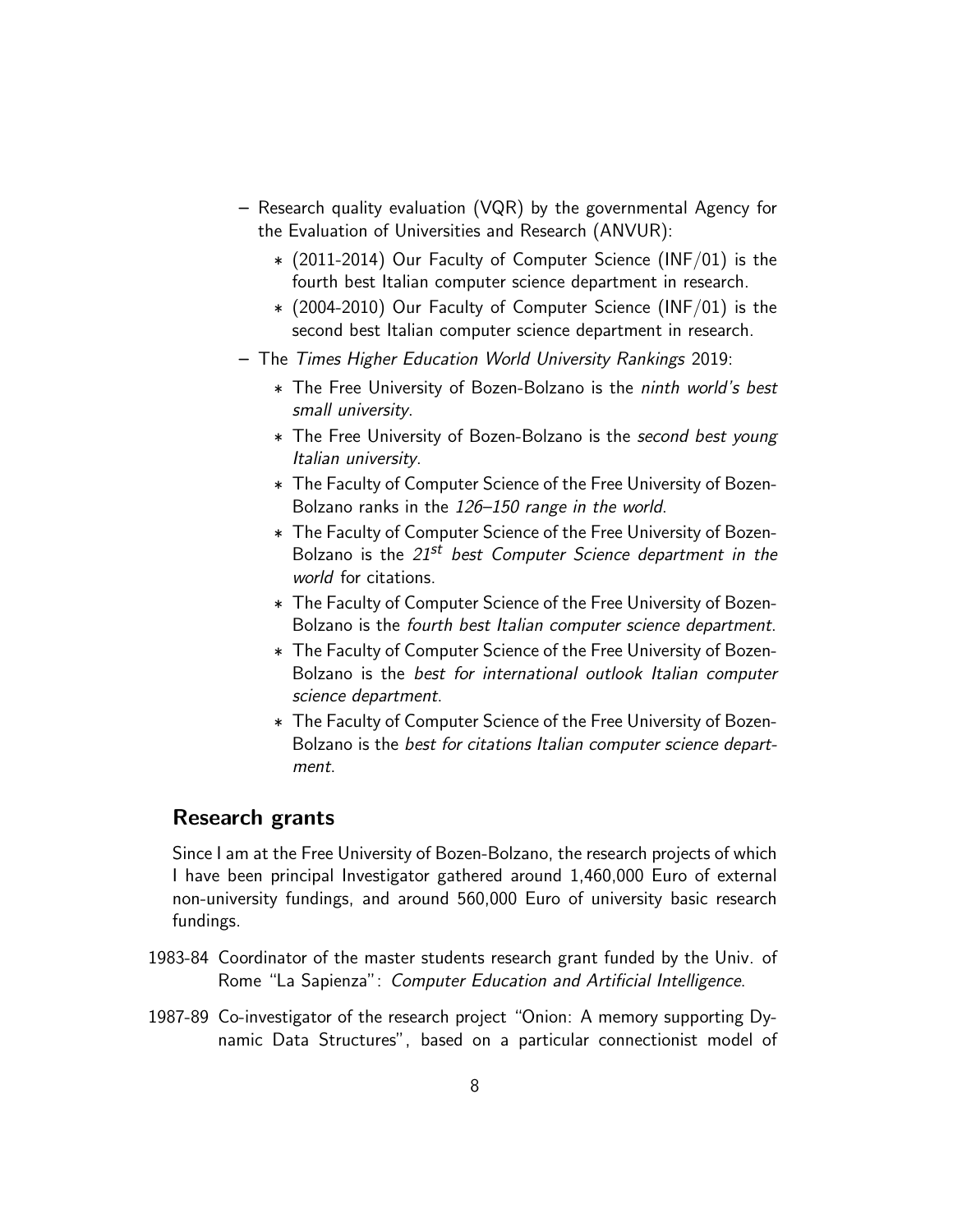Boltzmann Machine. The project was conducted at the G-18 Lab, headed by Prof. Maurizio Bonori, Physics Dept., Univ. of Rome "La Sapienza", supported by the Natl. Inst. for Nuclear Physics (INFN).

- 1989-94 ITC-irst Scientific Coordinator of the Italian National Research Council (CNR) funded project "Sistemi Informatici e Calcolo Parallelo", area "Hybrid Systems". Co-members are: University of Rome (Prof. Maurizio Lenzerini, coordinator), CNR-IP, Rome (C. Castelfranchi), CNR-Computational Linguistics Institute, Pisa (A. Cappelli), CNR-LADSEB, Padova (N. Guarino), Quinary SpA, Milano (L. Spampinato). Goal of the project was the study and the development of hybrid knowledge representation systems, based on Description Logics. The YAK knowledge representation system – developed by me – was chosen as the final prototype of the project. ITCirst was funded for 50,000,000 Italian lire (25,800 Euro) per year (total: 5 years).
- 1994-96 ITC-irst Principal Investigator of the Italian National Research Council (CNR) project "Ontological and Linguistic Tools for Conceptual Modelling" (Strumenti ontologico-linguistici per la modellazione concettuale). Co-members are: Università di Trento (R. Poli), Ladseb-CNR, Padova (N. Guarino), Università di Modena (F. Bonfatti), ILC-CNR, Pisa (A. Cappelli), Università di Torino (L. Lesmo). Goal of the project is the study of ontological and linguistic tools for the domain analysis phase within the conceptual design of data and knowledge bases. ITC-irst activity was funded for 4,000,000 Italian lire (2,000 Euro) per year (total: 2 years).
- 1994-1998 Contact person for the ITC-irst node of the ESPRIT funded European Network of Excellence Compulog Net, in computational logics. Goal of Compulog-Net is the study of the foundations of an integrated software tool for the development of knowledge based systems, by extending the logic programming paradigm with enrichments from areas such as databases, artificial intelligence, knowledge representation and logics.
	- 1996 Principal Investigator of the ITC-irst project Conceptual Modelling and Intelligent Integration of Information (Modellazione Concettuale ed Integrazione Intelligente dell'Informazione). Goal of the project was the study and implementation of description logics based techniques for conceptual modelling, aggregation, and intelligent integration of information and their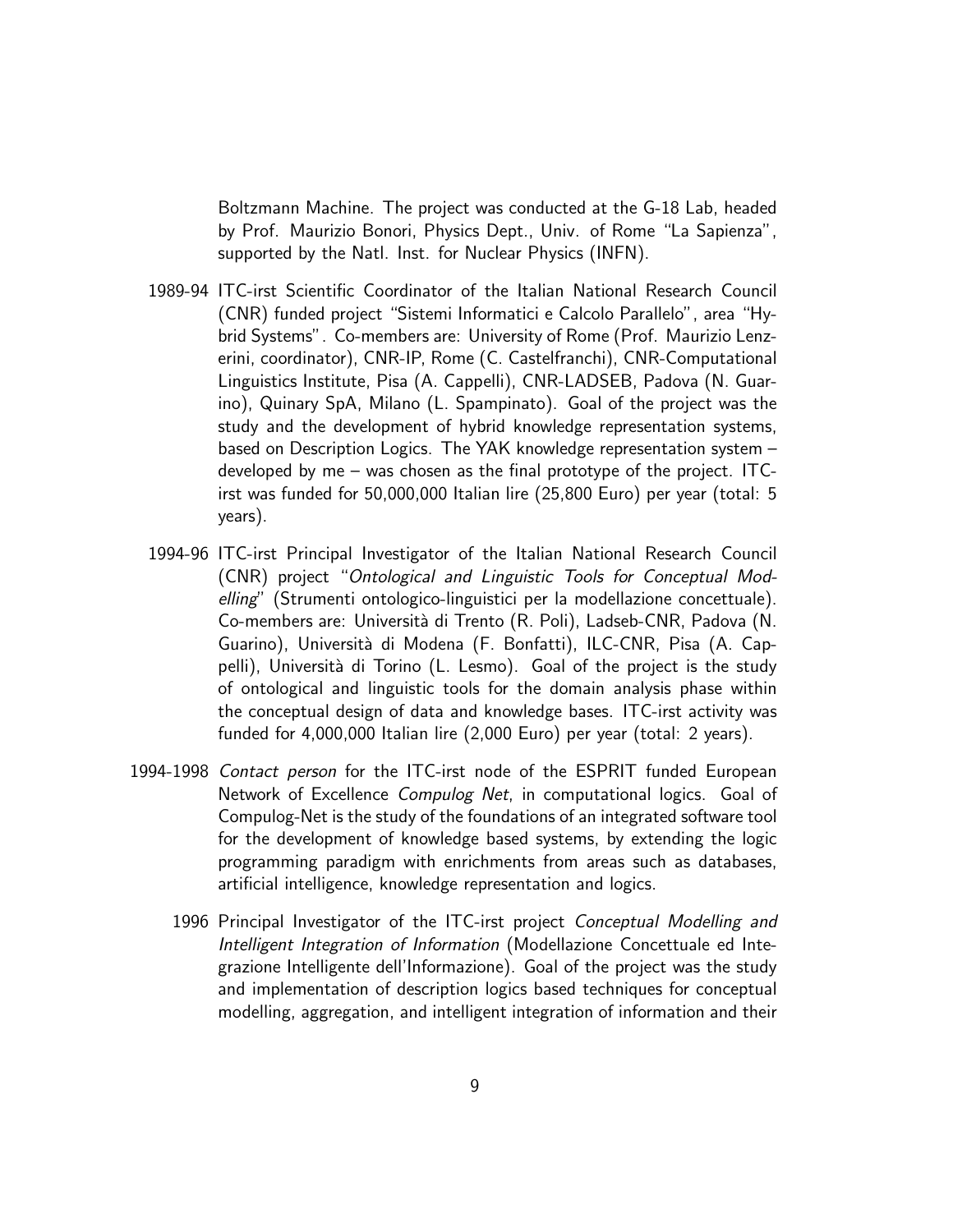evaluation in some experimental applicative contexts, in the domains of databases and natural language semantic interpretation.

- 1996 Member of the ITC-irst project Large Multimedia Libraries, whose aim is the study of advanced solutions for the management of large multimedia libraries in the Public Administration. Within this project, co-author of the document for the reorganisation of the information system of the "Commissione Terrorismo e Stragi del Senato della Repubblica" committee of Italian Parliament.
- 1996-99 Principal Investigator of the European ESPRIT-4 Long Term Research (LTR) project Foundations of Data Warehouse Quality "DWQ", No. 22469. Co-partners are: National Technical University of Athens (NTUA), Greece – Prof. Yannis Vassiliou (coordinator), Prof. Timos Sellis; DFKI Saarbrücken, Germany – dr. Werner Nutt; INRIA Rocquencourt, France – Prof. Eric Simon, Prof. Mokrane Bouzeghoub; RWTH University Aachen, Germany – Prof. Matthias Jarke, Prof. Franz Baader; Università di Roma 'La Sapienza', Italy – Prof. Maurizio Lenzerini. The goal of the DWQ project is to develop a semantic foundation that will allow the designers of data warehouses to link the choice of deeper models, richer data structures and rigorous implementation techniques to quality-of-service factors in a systematic manner, thus improving the design, the operation, and the evolution of data warehouse applications in the *telecom* domain. My research is funded for 42,000 Euro per year (total: 3 years).
- 1997-98 Principal Investigator in the Italian Space Agency (ASI) funded project "Integrazione ed Accesso a Basi di Dati Eterogenee" (Integration and Access to Heterogeneous Databases). Project partners are the leading Italian research groups in knowledge representation applied to databases. The goal of this project is to study and develop methodologies, techniques, algorithms, and software modules specifications for the integration of and the access to heterogeneous databases. The research activity will be evaluated in its wholeness in a experimental domain of data in the space sciences, including images, spectra and other data products from a wide range of space-based missions. My research is funded for 30,000,000 Italian lire (15,500 Euro) per year (total: 2 years).
- 1997-98 Scientific Coordinator of the ITC-irst coordinated project on "Conceptual Modelling and Databases", leading to a methodology for the organisation,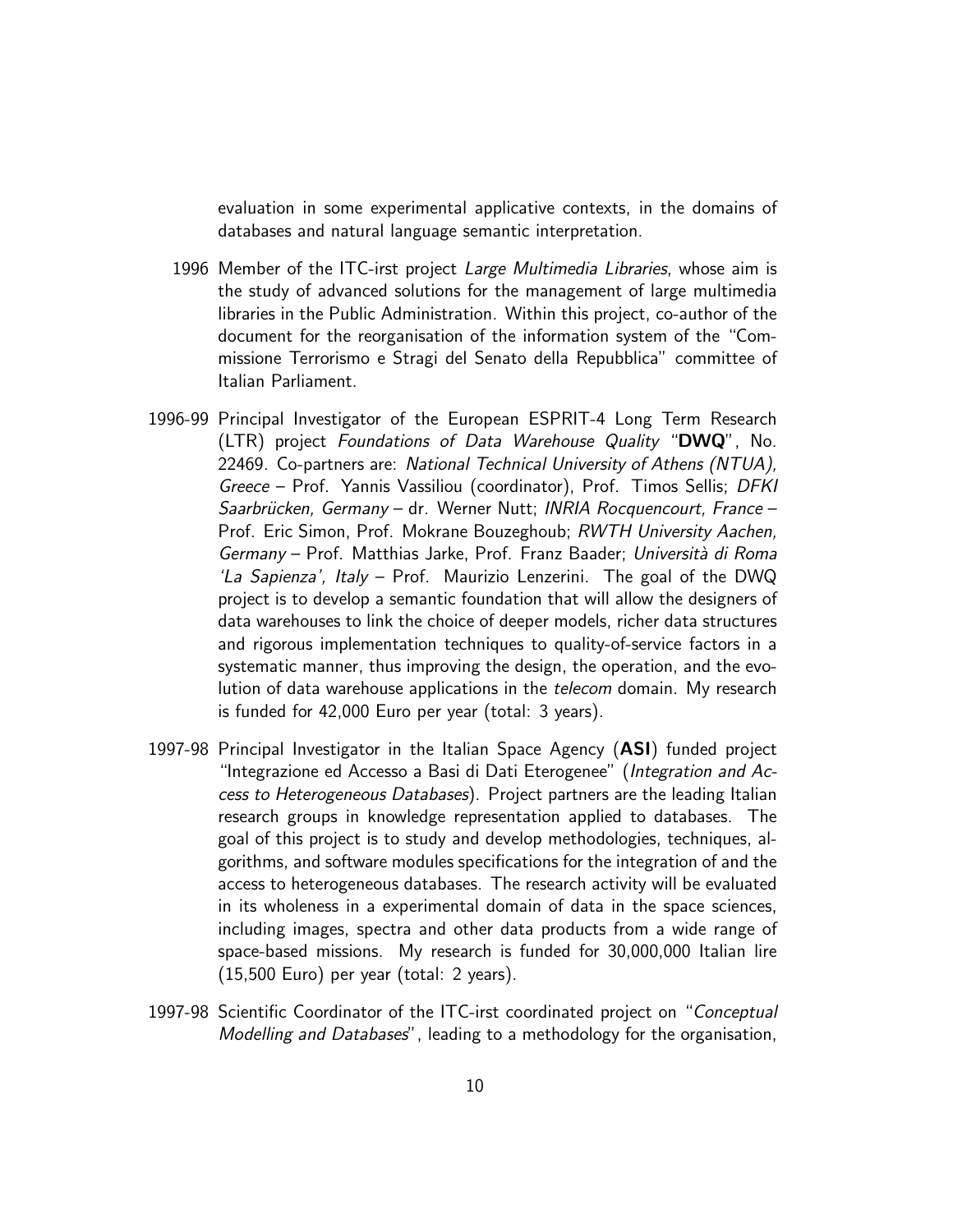the classification, and the conceptual modelling of scientific databases, and to a tool supporting the flexible access to data in different modalities with the aid of the information schema. This project is in cooperation with the scientific department of CSM (Centro Sviluppo Materiali), Pomezia, Roma, an industry interested in developing tools for managing and reusing corporate technical knowledge.

- 1997-98 Principal Investigator of the Italian National Research Council (CNR) special project "Strumenti ontologici per l'organizzazione e l'integrazione di conoscenze eterogenee" (Ontological tools for the management and the integration of heterogeneous knowledge). The project studies theories and tools, derived from the field of formal ontology, for applications in information systems. My research is funded for 8,000,000 Italian lire (4,100 Euro) per year (total: 2 years).
- 1999-2000 Co-leader of the workpackage Reasoning within the European ESPRIT AgentLink Network of Excellence on Agent-based Computing, Special Interest Group on Intelligent Information Agents, Working Group WG-1 on Agent-Based Data and Knowledge Management. The goal is to study existing metadata and domain standards in electronic commerce, digital libraries and the web, and to develop a general and well founded approach for the design of reusable conceptualisations (i.e., ontologies) which can be combined with reasoning services at a higher conceptual and formal level.
- 1999-2002 Co-Investigator of the British Engineering and Physical Sciences Research Council (EPSRC) project in the Distributed Information Management (DIM) programme "Flexible source integration in distributed knowledgebased query processing for bioinformatic information sources" (TAMBIS-II, EPSRC GR/M76607). TAMBIS aims to aid researchers in biological science by providing a single access point for biological information sources round the world. The access point will be a single interface (via the World Wide Web) which acts as a single information source. It will find appropriate sources of information for user queries and phrase the user questions for each source, returning the results in a consistent manner which will include details of the information source. The research is funded for 60,000 Euro per year (total: 3 years).
- 2000-2001 Principal Investigator of the British Engineering and Physical Sciences Research Council (EPSRC) project Knowledge Representation meets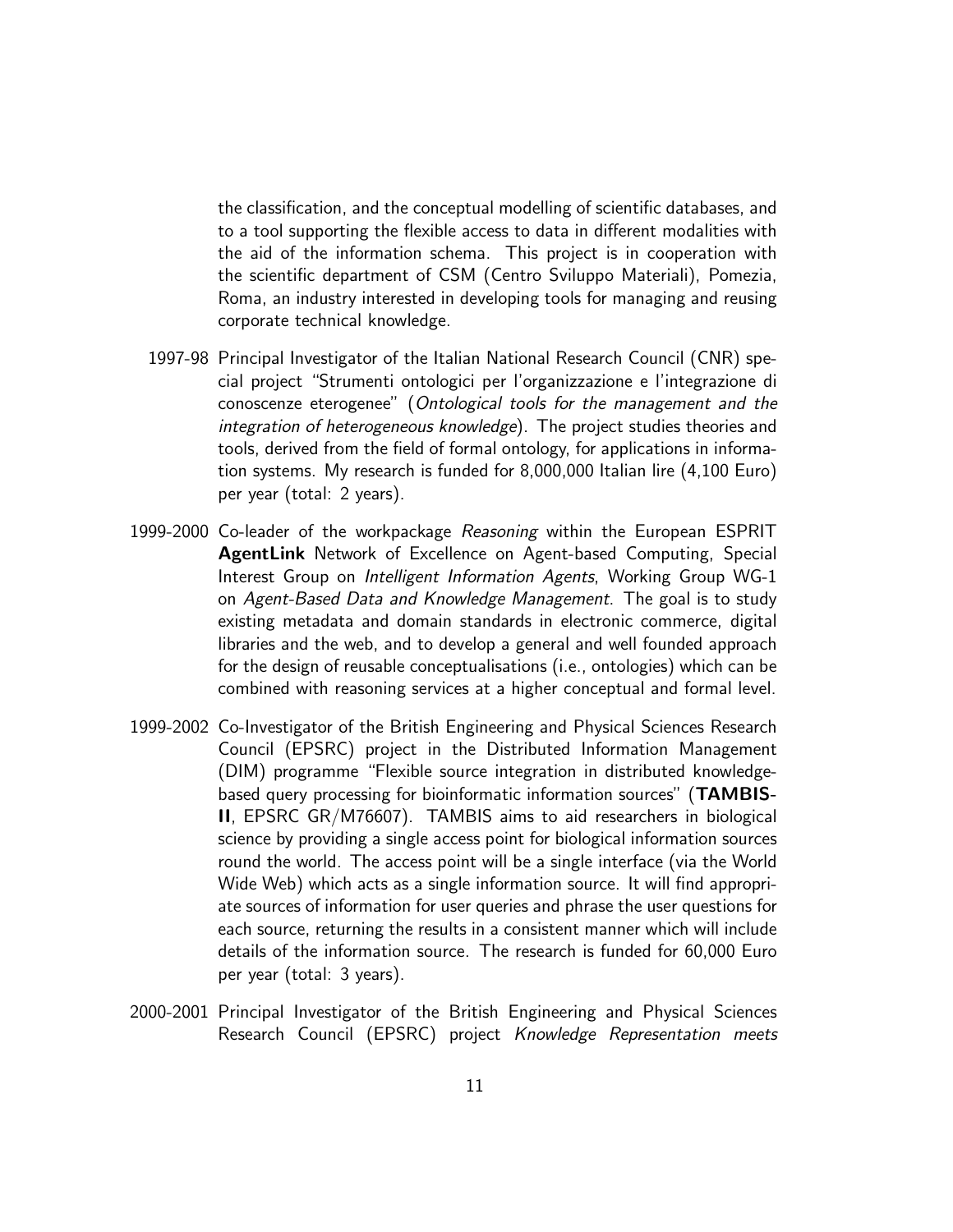Databases: Tools for Conceptual Modelling and Query Management  $(KRDB, EPSRC GR/R04348/01)$ . The aim of the project is to devise and evaluate algorithms, methodologies, techniques, and interaction paradigms to build a tool for conceptual modelling and query management of complex data repositories, based on a framework with solid formal foundations. We wish that this will contribute to a better understanding of the crossfertilisations between the Knowledge Representation and Database technologies. The research is funded for 90,000 Euro and it lasts 18 months.

- 2002-2005 *Principal investigator* of the 5th framework European RTD project "Se-WAsIE" – *SEmantic Webs and AgentS in Integrated Economies*, a 3 years project funded by the European Commission. SeWAsIE will design and implement an advanced search engine enabling intelligent access to heterogeneous data sources on the web via semantic enrichment to provide the basis of structured secure web-based communication. Partners are: University of Modena, Italy; University of Roma "La Sapienza", Italy; Confederazione Nazionale dell'Artigianato e della Piccola e Media Impresa, CNA SERVIZI Modena, Italy; IBM Italia SpA, Italy; Technical University of Aachen – RWTH, Germany; Thinking Networks AG, Aachen, Germany. My research is funded 260,000 Euro for 3 years.
- 2002-2012 Principal investigator of the research project "Technologies for Knowledge Representation meets Databases" (KRDB-TECH). The research focus is on basic foundational issues in knowledge representation applied to database technologies. My research is funded for 10 years by UniBZ for 130,000 Euro and by external funds for 150,000 Euro.
- 2004-2007 Principal investigator of the 6th Framework European Network of Excellence "KnowledgeWeb", a 4 years Network of Excellence project funded by the European Commission. Knowledge Web began on January 1st, 2004. Supporting the transition process of Ontology technology from Academia to Industry is the main and major goal of Knowledge Web. Partners are: University of Innsbruck, Ecole Polythechnique Federale de Lausanne, France Telecom, Freie Universitat Berlin, Institut National de Recherche en Informatique et en Automatique, Informatics and Telematics Institute (Greece), Learning Lab Lower Saxony, National University of Ireland Galway, The Open University, Universidad Politecnica de Madrid, University of Karlsruhe, University of Liverpool, University of Manchester, University of Sheffield, University of Trento, Vrije Universiteit Amsterdam,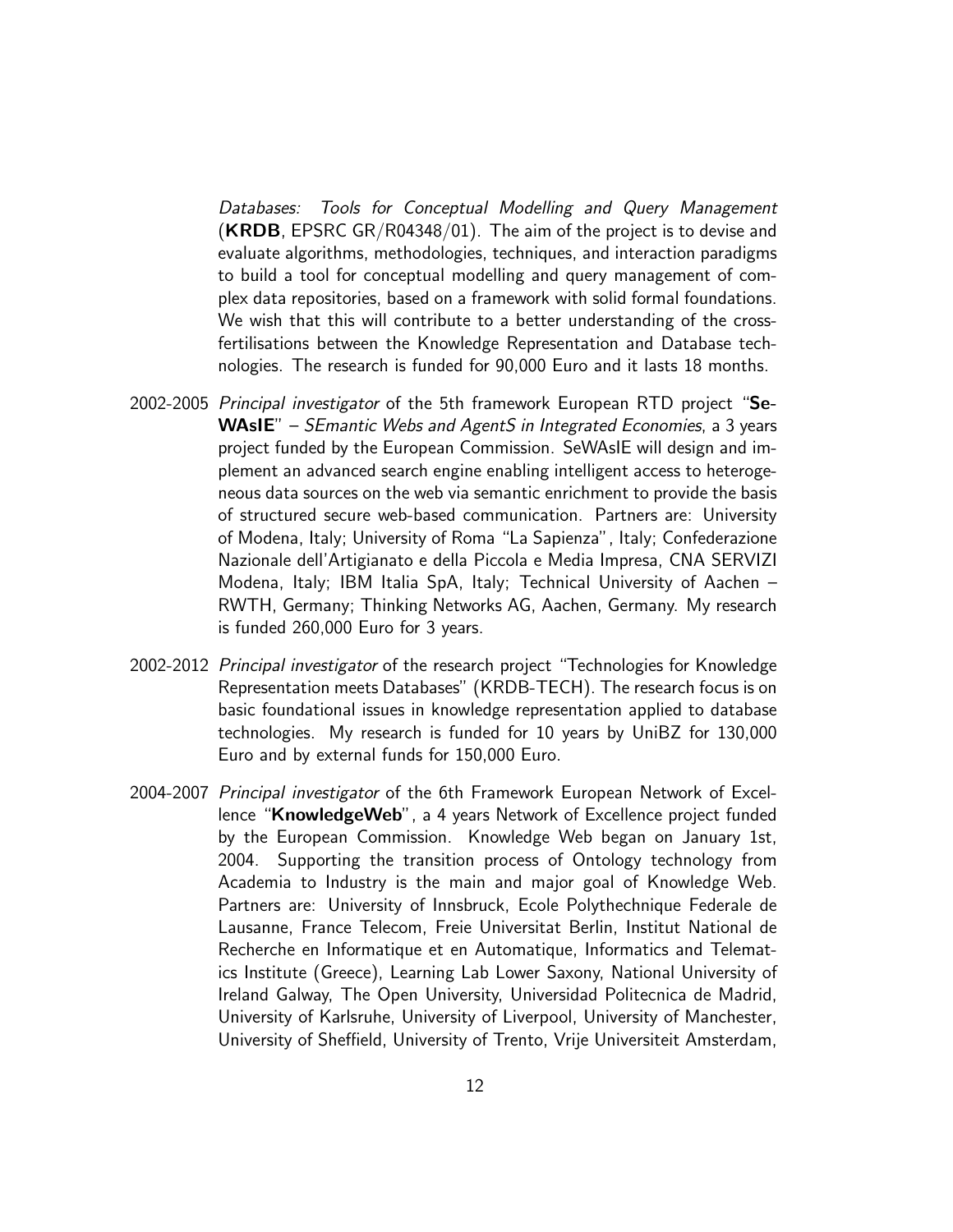Vrije Universiteit Brussels. My research is funded for 220,000 Euro for four years.

- 2004-2007 Principal investigator of the 6th Framework European Network of Excellence "Interop" – Interoperability Research for Networked Enterprises Applications and Software, a 3 years Network of Excellence project funded by the European Commission. The Interop Network of Excellence aims to create the conditions of an innovative and competitive research in the domain of Interoperability for Enterprise Applications and Software. This project is an association of 50 partners from 15 countries coming from numerous sectors spanning academic institutions, research centres, industrial stakeholders and standards communities. My research is funded for 60,000 Euro for three years.
- 2005-2008 Co-investigator of the 6th Framework European STREP FET basic research project "Tones" – Thinking ONtologiES, a 3-years project funded by the European Union. The aim of the project is study and develop automated reasoning techniques for both offline and online tasks associated with ontologies, either seen in isolation or as a community of interoperating systems, and devise methodologies for the deployment of such techniques, on the one hand in advanced tools supporting ontology design and management, and on the other hand in applications supporting software agents in operating with ontologies. Partners are: University of Roma "La Sapienza" (Italy), University of Manchester (UK), Technische Universitaet Dresden (Germany), Technische Universitaet Hamburg-Harburg (Germany). The project is funded at our site for 320,000 Euro for 3 years.
- 2009-2010 Principal investigator of the Italian side of the joint research project "Technologies for Conceptual Modelling and Intelligent Query Formulation" funded by the Executive Programme of the Scientific and Technological Co-operation between the Republic of South Africa and the Italian Republic. The aim of the project is to devise and evaluate algorithms, methodologies, techniques, and interaction paradigms to build a tool for conceptual modelling and query management of complex data repositories, and to experiment them in the context of medical and bio-diversity South African data banks. The research cooperation is funded 45,000 Euro for 3 years.
- 2009-2011 Principal investigator of the 7th Framework European large-scale integrating project (IP) "Ontorule" – ONTOlogies meet business RULEs, a 3-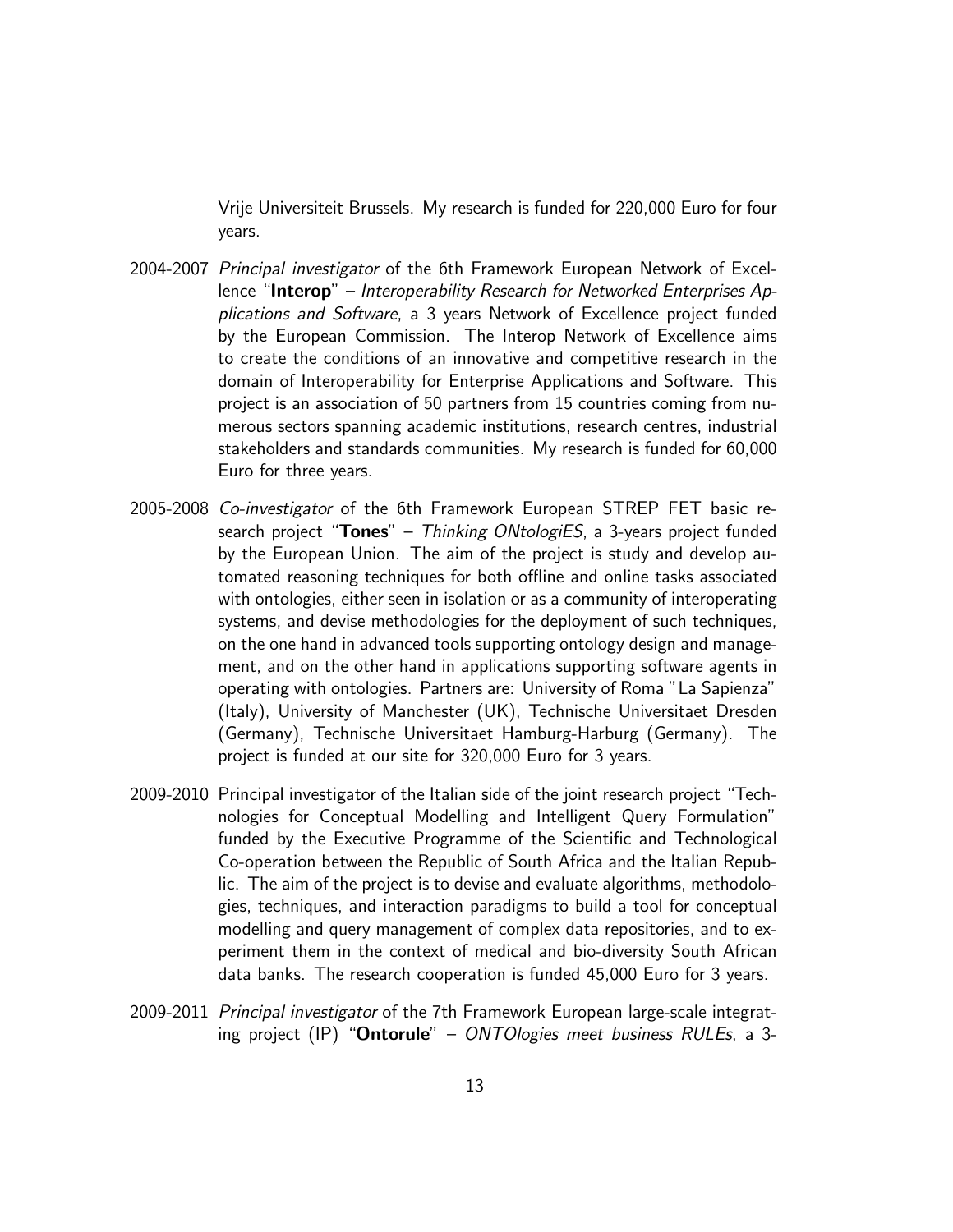years project funded by the European Union. Ontorule aims at developing a methodological, theoretical and technological platform for the mutually aware acquisition, management, and use of ontologies and business rules. This is achieved by considering semantically well-founded combinations of rules and ontologies, together with efficient methodologies for their integrated processing. Partners are: ILOG (France), University of Innsbruck (Austria), Ontoprise (Germany), Open University (UK), Vienna University of Technology (Austria), and other technological partners. My research is funded for 576,000 Euro for 3 years.

- 2009-2012 Principal investigator of the UniBZ CRC research project "Theoretical foundations for combining Rules and Ontologies". This project aims to develop semantically well-founded combinations of rules and ontologies, together with efficient methodologies for the integrated processing of rules and ontologies. My research is funded for 63,000 Euro for 3 years.
- 2010-2013 Principal investigator of the 7th Framework European ICT Marie Curie research exchange action on a Network for Enabling Networked Knowledge "NET2". Partners are: National University of Ireland; Universität Koblenz-Landau, Germany; Technische Universiteit Delft, The Netherlands; Technische Universität Wien, Austria; Universidad de Chile, Santiago de Chile; University of South Africa, Pretoria; Shanghai Jiao Tong University, China. My exchange activity is funded for 65,000 Euro for 3 years.
- 2012-2013 Principal investigator of the CNR (Italian National Research Council) research project "Business Process Engineering" (BPE). The topic of the research has been the study and testing of a business process (re)engineering software environment for conceptual modelling of processes and organisations. My research is funded for 30,000 Euro for 16 months.
- 2013-2015 Principal investigator of the UniBZ CRC research project "An intelligent query interface based on ontologies". In this project we have devised and evaluated algorithms, methodologies, techniques, and interaction paradigms to build a tool based on artificial intelligence technologies for natural language query formulation of relational data repositories. The research is funded for 50,000 Euro for 2 years.
- 2014-2015 Principal investigator of the UniBZ CS Faculty research project "Fluent User Interface for Discovery". The research, in collaboration with the Art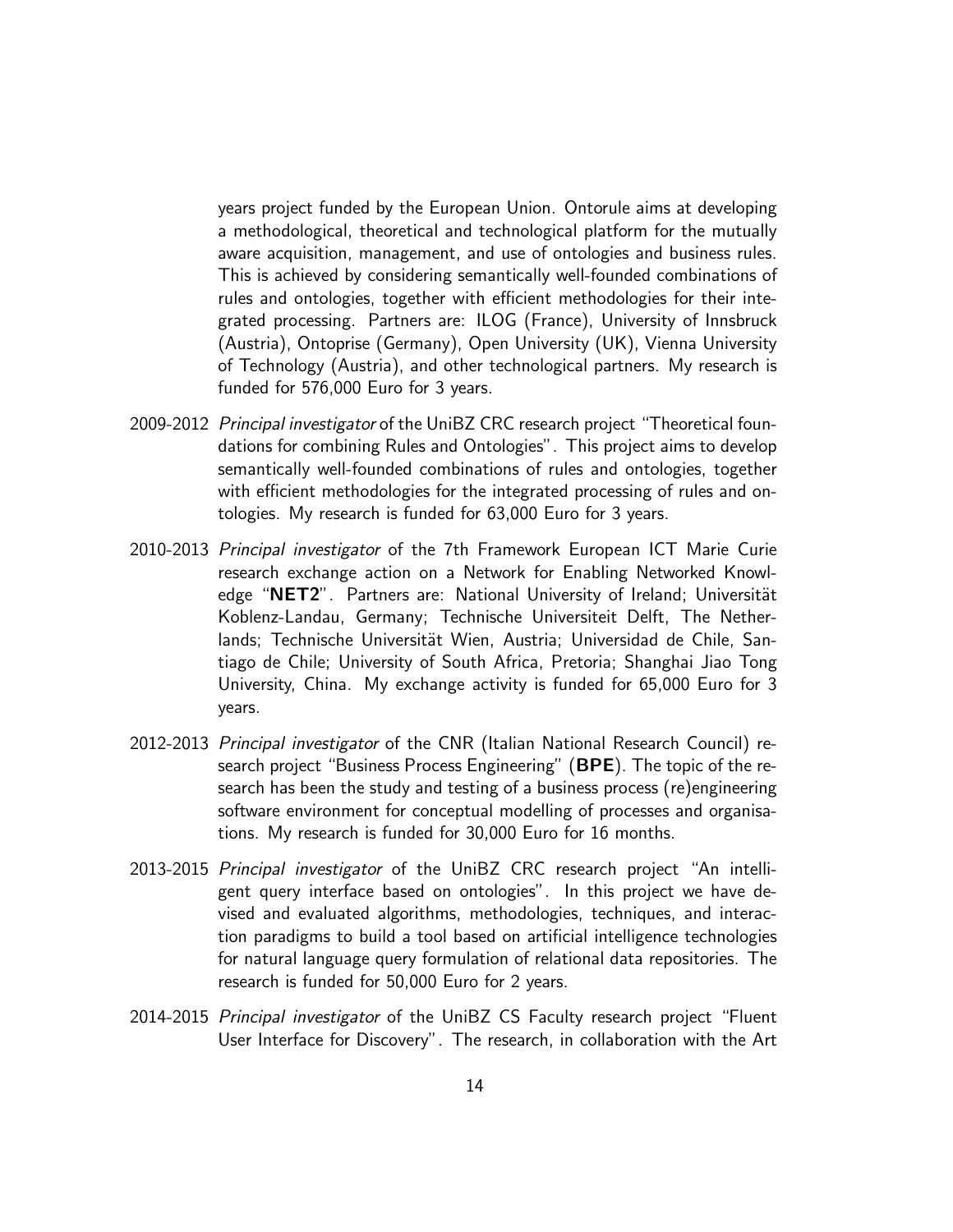and Design faculty of UniBZ has focused on the Semantic Media Browser, an interaction concept and interface system for exploratory search and media discovery. The research is funded for 15,000 Euro for 15 months.

- 2015-2017 Principal investigator of the UniBZ CRC research project "Conceptual Modelling with the ORM Inference Engine" (ORMiE). The project focuses on the study and deployment of a plugin extending with artificial intelligence technologies the Microsoft Visual Studio conceptual modelling system. The research is funded for 42,000 Euro for 3 years.
- 2018-2020 Principal investigator of the UniBZ CRC research project "From Ontologies to SAT" (FO2S). The research activity focuses on the topic of handling imperfect knowledge (uncertainty, preferences, defeasibility, and others) with ontology languages. The research is funded for 100,000 Euro for 3 years.
- 2018-2020 Principal investigator of the UniBZ CRC research project "Semantic Enrichment and Interoperability" (SemInt) in cooperation with the European Space Agency (ESA). In the context of complex Space Information Systems, the activity is about the foundations and the realisation of supporting tools for the semantic enrichments of the information sources, and for their semantic-based integration. The research is funded for 83,000 Euro for 2 years.
- 2018-2019 *Principal investigator* of the *applied research* project "Semantic modelling and semantic interoperability" funded by the European Space Agency (ESA). Support in modelling the "Space System Reference Database" of ESA, to capture, verify and validate all data required to operate the spacecraft in-flight. The activity is funded for 30,000 Euro for 6 months.
- 2018-2020 *Principal investigator* of the *applied research* project "Smart Data Integration 4.0" funded by the Datatellers startup. The applied research activity is in the area of semantic enrichment of information sources and their semantic integration for the so-called data preparation phase in the context of Business Intelligence. The research is funded for 80,000 Euro for 2 years.
- 2018-2019 Principal investigator of the applied research project "Legal Opinion Generator" (LEOGEN) funded by the uLegale startup. The activity supports the design of the LEOGEN chatbot system, which provides legal advice,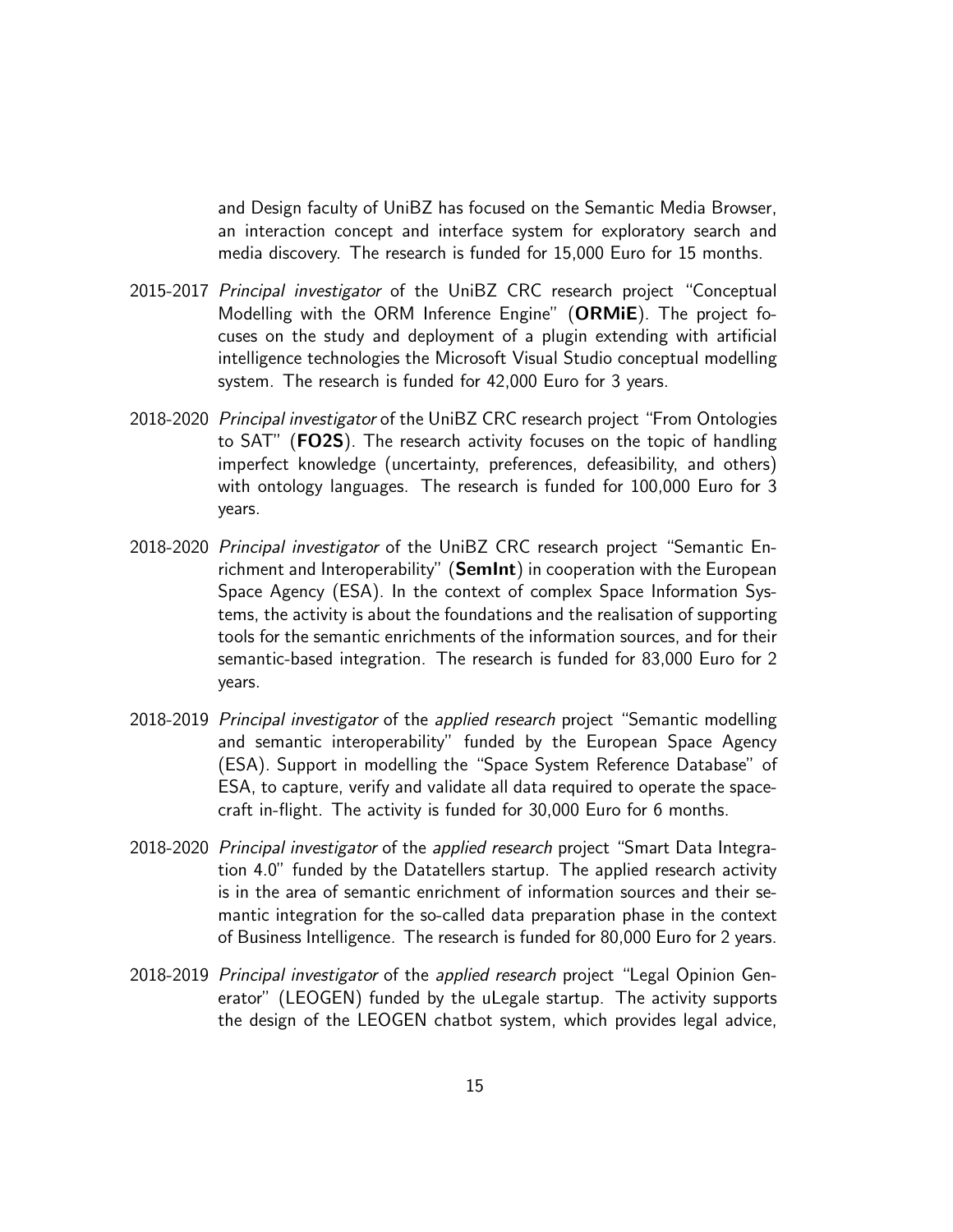using artificial intelligence techniques. The activity is funded for 18,000 Euro for 1 year.

- 2018-2019 Principal investigator of the applied research project "Augmented Marketing" funded by the Datef S.p.A. company. The activity is about methodologies for the elicitation, design, verification, development, and evaluation of decision systems in declarative format, based on knowledge representation and artificial intelligence techniques. The activity is funded for 10,000 Euro for 1 year.
- 2019-2020 Principal investigator of the UniBZ CRC research project "Expressive Bayesian Ontological Reasoning" (ORBE) studying advanced techniques for reasoning in expressive ontology languages capable to handle uncertainty. The research is funded for 62,500 Euro.
- 2019-2020 Principal investigator of the applied research project "Intelligent Reasoner for Fact Based Models" funded by the European Space Research and Technology Centre (ESTEC) of the European Space Agency (ESA). The activity is about the design and development of a conceptual modelling tool based on Microsoft Visual Studio to support semantic integration in space systems engineering. The activity is funded for 70,000 Euro for 9 months.

#### <span id="page-15-0"></span>Invited and keynote talks at scientific events

- Invited Speaker on Temporal Description Logics at the Workshop on Combinations of Temporal and Modal Logics '98 (CMTL'98), Manchester Conference Centre, Manchester, UK, 16 December, 1998.
- Invited Speaker on Conceptual Modelling with Temporal Description Logics at the British Colloquium for Theoretical Computer Science, sponsored by EPSRC, London Mathematical Society, and Microsoft Research, University of Keele, UK, 15 April 1999.
- Invited Speaker on Temporal Description Logics at the 6th International Symposium on Temporal Representation and Reasoning (TIME'99), Orlando, Florida, USA, May 1-2, 1999.
- Invited Speaker at the Dagstuhl Seminar on Logics for Emerging Applications of Databases, 16-21 July 2000, Schloß Dagstuhl, Germany, organised by J. Chomicki, R. van der Meyden, G. Saake.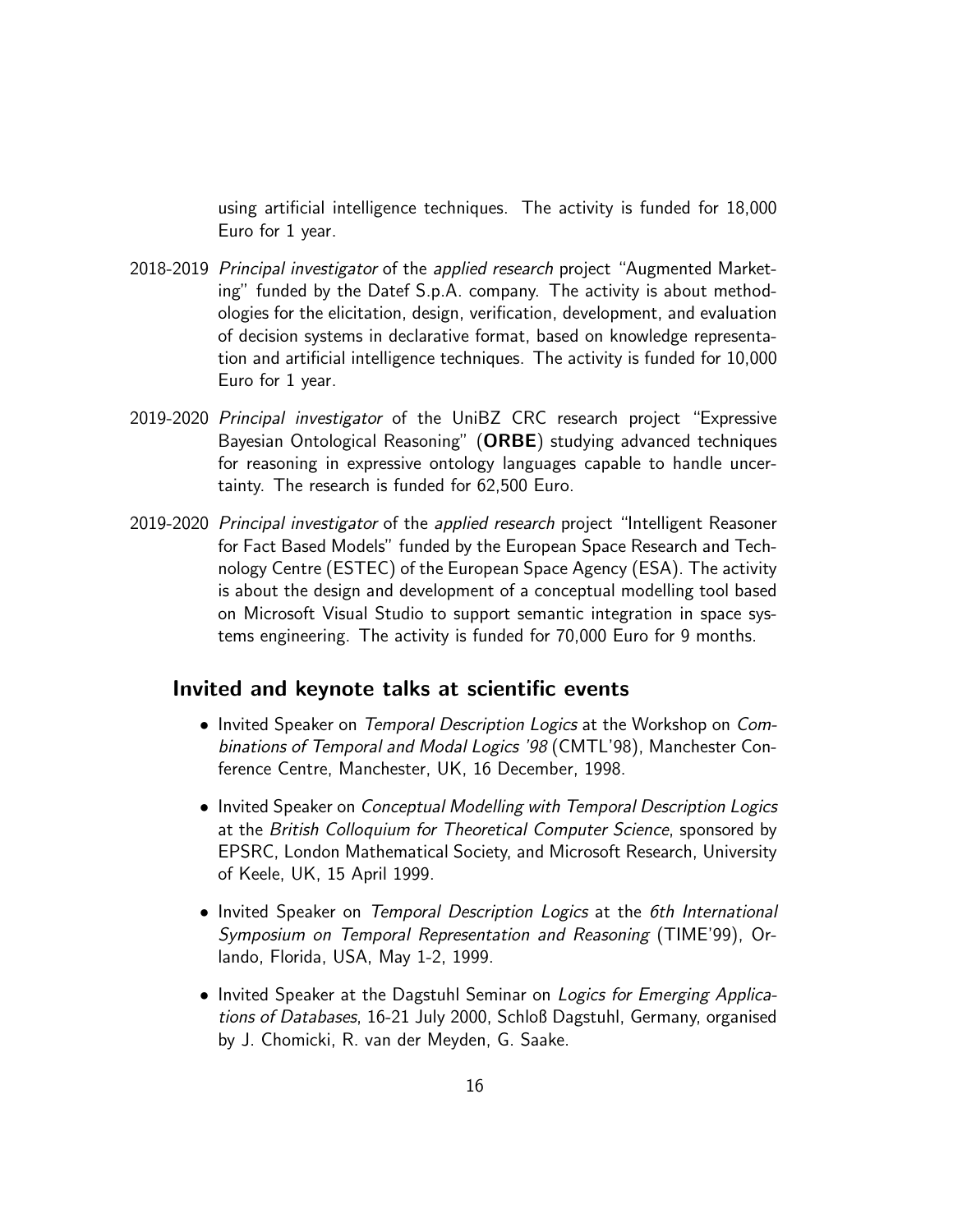- Invited Speaker on *Conceptual Modelling with Description Logics* at the 8th International Conference on Conceptual Structures (ICCS-2000), 14-18 August 2000, Darmstadt, Germany.
- Invited Speaker, together with Prof. Gio Wiederhold, on Ontology-driven Information Integration at the Information Integration Workshop at CERN, 19 June 2000, Geneva, Switzerland.
- Invited Speaker on Tools for Knowledge Engineering at the  $2^{\circ}$  workshop Methods for Modalities (M4M-2), 29-30 Novembre 2001, Amsterdam, Olanda.
- Tutorial on "Description Logics for Conceptual Design, Information Access, and Ontology Integration: Research Trends" at the 1st International Semantic Web Conference (ISWC-2002), Chia, Sardinia (Italy), 9-12th June 2002.
- Invited Speaker on "(Description) Logics for Information Modelling and Access" at the Fifth International Conference on Flexible Query Answering Systems (FQAS-2002), Copenhagen, Denmark, October 27 - 29, 2002.
- Invited speaker at the Workshop on Logic-based Methods for Information Integration, Vienna, Austria, on 23 August 2003.
- Invited tutorial at the 2nd Italian Semantic Web Workshop Semantic Web Workshop (SWAP'05), Trento, Italy, 15-16/12/2005.
- Invited speaker at the 25th ACM Symposium on Principles of Database Systems (PODS-2006) Chicago IL, on 26-28/6/2006.
- Invited speaker at the 3rd workshop on Logic and MultiAgent Systems (LAMAS-2007), the University of Otago in Dunedin, New Zealand, 15- 16/2/2007.
- Keynote speaker at the 26th International Conference on Conceptual Modeling (ER-2007), in Auckland, New Zealand, 5-9/11/2007.
- Joint invited speaker at both the 4th Workshop on Ontologies-based Techniques for DataBases in Information Systems and Knowledge Systems (ODBIS-2008) and the International Workshop on New Trends in Information Integration (NTII-2008), colocated with VLDB-08 in Auckland, New Zealand, 23 August 2008.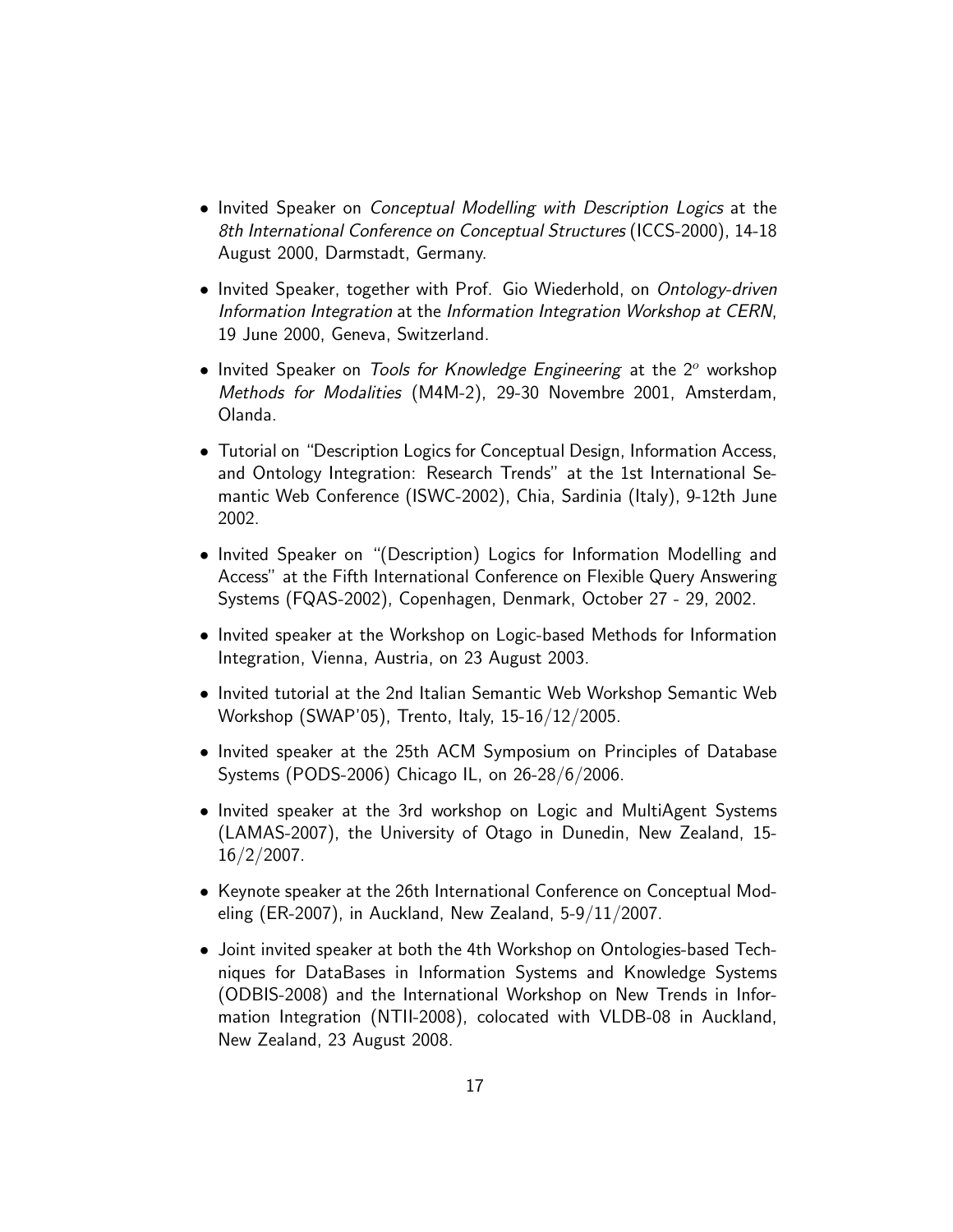- Invited tutorial at the 34th International Conference on Very Large Data Bases (VLDB-2008), in Auckland, New Zealand, 23-28 August 2008.
- Invited speaker at the Knowledge Representation Ontology Workshop (KROW-2008), colocated with KR-08 in Sydney, Australia, 17 September 2008.
- Invited lecturer on Description Logics at the 3rd International ALP/GULP Spring School on Computational Logic (ISCL-2011), held in Bertinoro, Italy, 10-15 April 2011.
- Invited to give a lectio magistralis on Description Logics at the AILA Summer School, held in Gargnano del Garda, Italy, 22-27 August 2011.
- Keynote speaker at the 2nd European Semantic Web Conference (ESWC) Summer School, held in Crete May 21st to May 26th 2012.
- Invited keynote speaker at the Brazilian Ontology Research Seminar (ON-TOBRAS), held on September 8th to 11th, 2015 in S˜ao Paulo, Brazil.

# <span id="page-17-0"></span>Chair of scientific committees

- Chair of the workshop on Events, Actions and Plans: Representation, Reasoning and Applications, ITC-irst Trento, Italy, October 23-24 1994.
- General Chair of the 1998 International Workshop on Description Logics (DL'98), Trento, Italy, June 6-8 1998. Co-editor of the proceedings, published by ITC-irst, Trento, Italy, Ref. No. 9805-03; also electronically available as CEUR Publication Vol. 11, RWTH Aachen, Germany. Co-author of a report on the workshop in the Journal of Logic and Computation (JLC), 9(3):449–456, 1999, Oxford University Press. The workshop received sponsorships from the Italian National Research Council (CNR) and COMPULOG ESPRIT European Network of Excellence for a total of 3,500 Euro. Web page: <http://www.dl.kr.org/dl98/>.
- Publicity Chair of 6th International Conference on Principles of Knowledge Representation and Reasoning (KR'98), Trento, Italy, June 2-5 1998. Web page: <http://www.kr.org/kr98/>.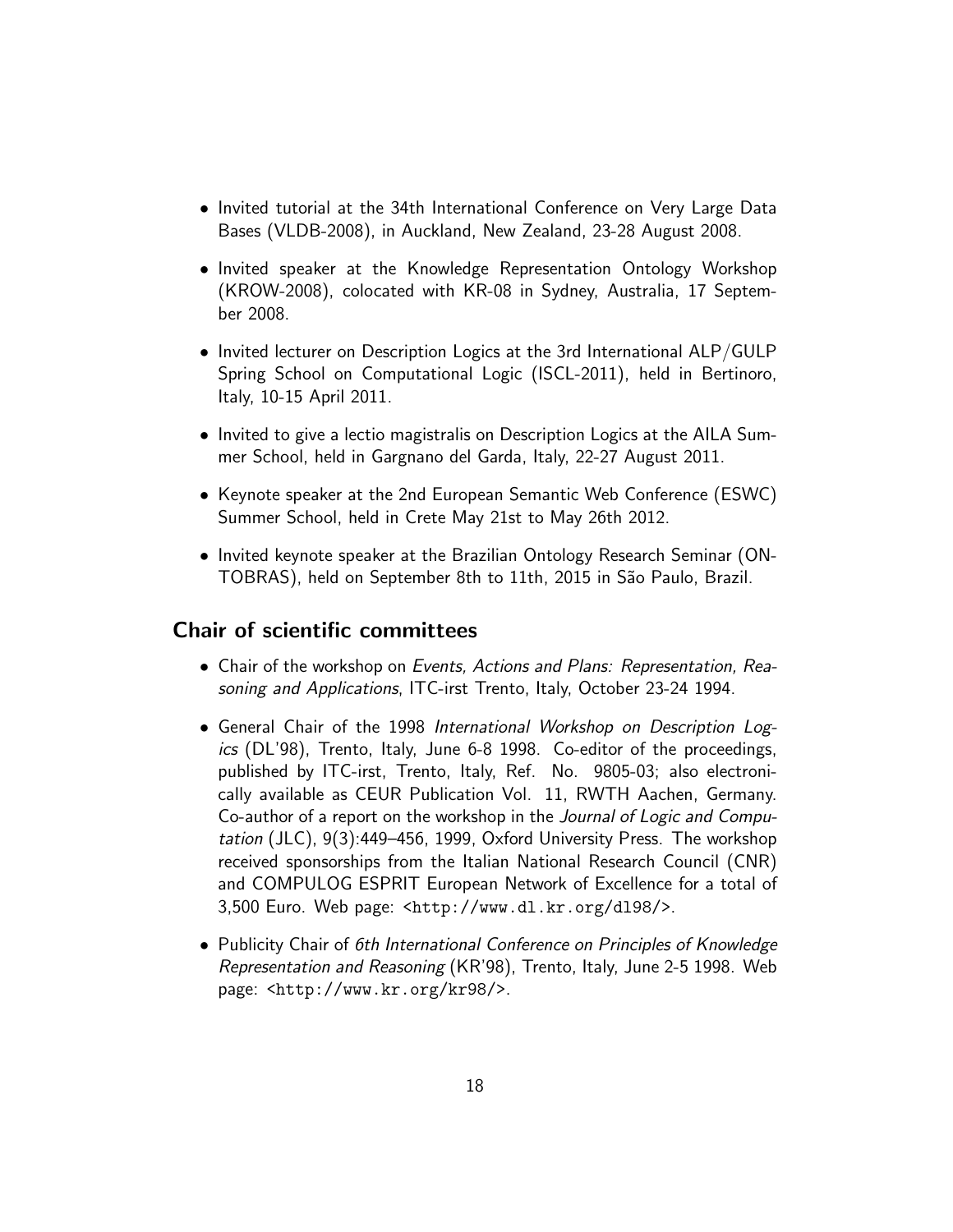- Co-organiser of the AAAI'99 Fall Symposium on Modal and Temporal Logics based Planning for Open Networked Multimedia Systems, North Falmouth, Cape Cod MA, USA, November 5-7, 1999.
- General co-Chair, together with Prof. Michael Kifer (University at Stony Brook, USA), of the 6th International Workshop on Knowledge Representation Meets Databases (KRDB'99), Linköping, Sweden, July 29-30, 1999; KRDB'99 is an affiliate event with IJCAI'99 and DL'99. Co-editor of the proceedings, published by Linköping University, Sweden, July 1999; also electronically available as CEUR Publication, Vol. 21, RWTH Aachen, Germany, July 1999. The workshop is sponsored by the COMPULOG ES-PRIT European Network of Excellence for a total of 2,000 Euro. Web page: <http://www.cs.man.ac.uk/img/krdb99/>.
- Co-editor of the special issue on *Methods for Modalities* of the Logic Journal of the IGPL, a Journal on Pure and Applied Logic, vol. 8, no. 3, May 2000, Oxford University Press.
- Chair of the Programme Committee of the 12th European Summer School in Logic, Language and Information (ESSLLI'2000), Birmingham, UK, August 2000. The summer school has been highly successful, attracting around 500 students from Europe and elsewhere. The school has developed into an important meeting place and forum for discussion for students and researchers interested in the interdisciplinary study of Logic, Language and Information. ESSLLI'2000 is organised under the auspices of the European Association for Logic, Language and Information (FoLLI). Web page: <http://www.folli.uva.nl/Esslli/2000/esslli-2000.html>.
- General Chair of the International Workshop on Foundations of Models for Information Integration (FMII'2001), the 10th workshop in the series "Foundations of Models and Languages for Data and Objects" (FMLDO), Viterbo, near Rome, Italy, 16-18 September 2001, in conjunction with VLDB'2001 and KRDB'2001. The main principle of this workshop series is to focus on one selected theme different from year to year, and to offer the opportunity for in-depth exchange of ideas and experiences between the best database researchers in the area. FMII'2001 will enjoy the talks of three invited speakers: Amr El Abbadi, Serge Abiteboul, and Tamer Ozsu. ¨ Web page: <http://www.fmldo.org/FMII-2001/>.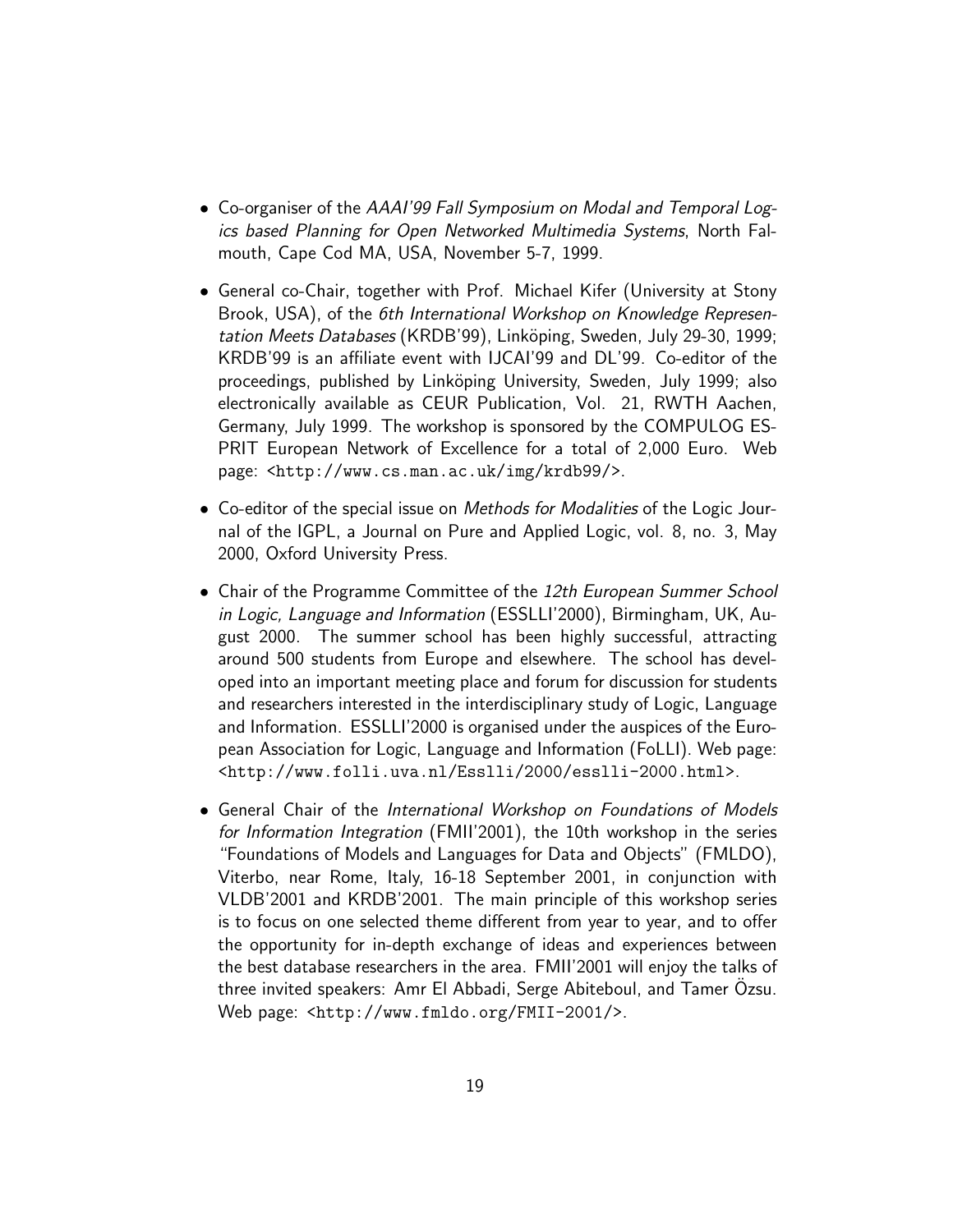- Co-chair of the Organising Committee of the 9th International Symposium on Temporal Representation and Reasoning (TIME-2002), Manchester (UK), 4-6 July 2002.
- Co-chair the 2003 International Workshop on Description Logics (DL'2003), 5-7/9/2003 in Rome, Italy.
- Co-chair the Dagstuhl Seminar on Logic Based Information Agents, in Schloss Dagstuhl, Germany, 18-24/4/2004.
- Chair of the organising committee of the 13th Italian Symposium on Advanced Database Systems (SEBD-2005); Brixen-Bressanone, Italy, 20- 22/6/2005.
- Chair of the 2nd International Workshop on Exchange and Integration of Data (EID-2006), Brixen-Bressanone, Italy, 9-11/6/2006.
- Co-chair of the program committee of the International Conference on Rules and Rule Markup Languages for the Semantic Web (RuleML-2006), Athens GA, USA, 9-10/11/2006.
- General chair of the 4th Annual European Semantic Web Conference (ESWC-2007), in Innsbruck, Austria, 3-7/6/2007.
- Co-chair of the 2007 International Description Logics workshop (DL-2007), in Brixen-Bressanone BZ, Italy, 8-10/6/2007.
- Co-chair of the 2009 Reasoning Web Summer School, in Brixen-Bressanone, Italy September 2009.
- Chair the 3rd KRDB school on Trends in the Web of Data (KRDBs-2010), held in Brixen-Bressanone (near Bozen-Bolzano), Italy, 17-18 September 2010.
- Co-chair the Dagstuhl Seminar on Foundations and Challenges of Change and Evolution in Ontologies, held in Schloss Dagstuhl, Germany, 3-7 September 2012.
- Chair of the Foundations and Challenges of Change in Ontologies and Databases Research School, held on 29-31 January 2014 in Bozen-Bolzano, Italy.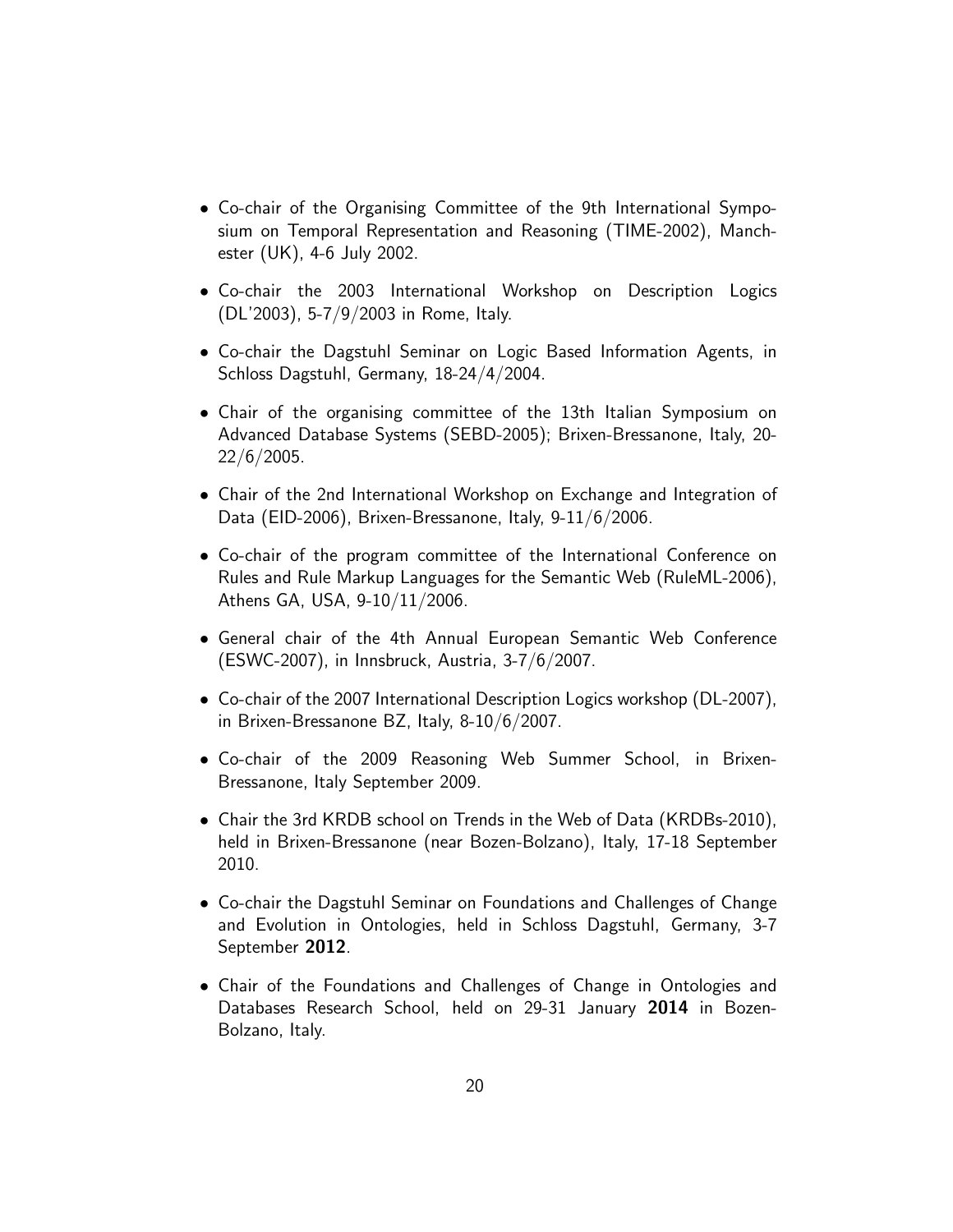- Co-Chair of the International Workshop on Fact-Oriented Modeling (ORM 2014), held in Bolzano, Italy, 22-23 September 2014.
- Co-chair of the program committee of the 1st International Joint Conference on Semantic Rules and Reasoning (RuleML-RR 2017), held in London (UK), 12-15 June 2017.

#### <span id="page-20-0"></span>Memberships in scientific committees

- Founding member of the AI\*IA Italian Association for Artificial Intelligence (Associazione Italiana per l'Intelligenza Artificiale) (1989-. . .).
- Former member of the Advisory Board of KR, Inc., Jon Doyle (MIT, Boston MA, USA) president. KR, Inc. is a charitable organisation incorporated in the state of Massachusetts of the United States of America concerned with fostering research and communication on knowledge representation and reasoning. Its primary activities include organising the series of *Conferences* on Principles of Knowledge Representation and Reasoning.
- Former member of the Advisory Committee of the World Wide Web Consortium (W3C). The W3C was created in October 1994 to lead the World Wide Web to its full potential by developing common protocols and standards that promote its evolution and ensure its interoperability. The Advisory Committee reviews proposals for new Activities and proposed Recommendations.
- Former delegate and Member of the Board of STI (Semantic Technology Institute) International, Vienna, whose mission is to exploit semantic technologies to address the various challenges associated with communication and collaboration at large scales. <http://www.sti2.org>
- Area Scientific Editor for Logic and Databases of the Journal of Applied Logic (JAL), published by Elsevier.
- Member of the editorial board of the AAAI Press, which co-publishes books with MIT Press.
- Member of the Scientific Advisory Board of IDNI, a startup focussing on logic-based AI to develop a decentralised blockchain social network able to take the consensus of its users and update its own software in real-time,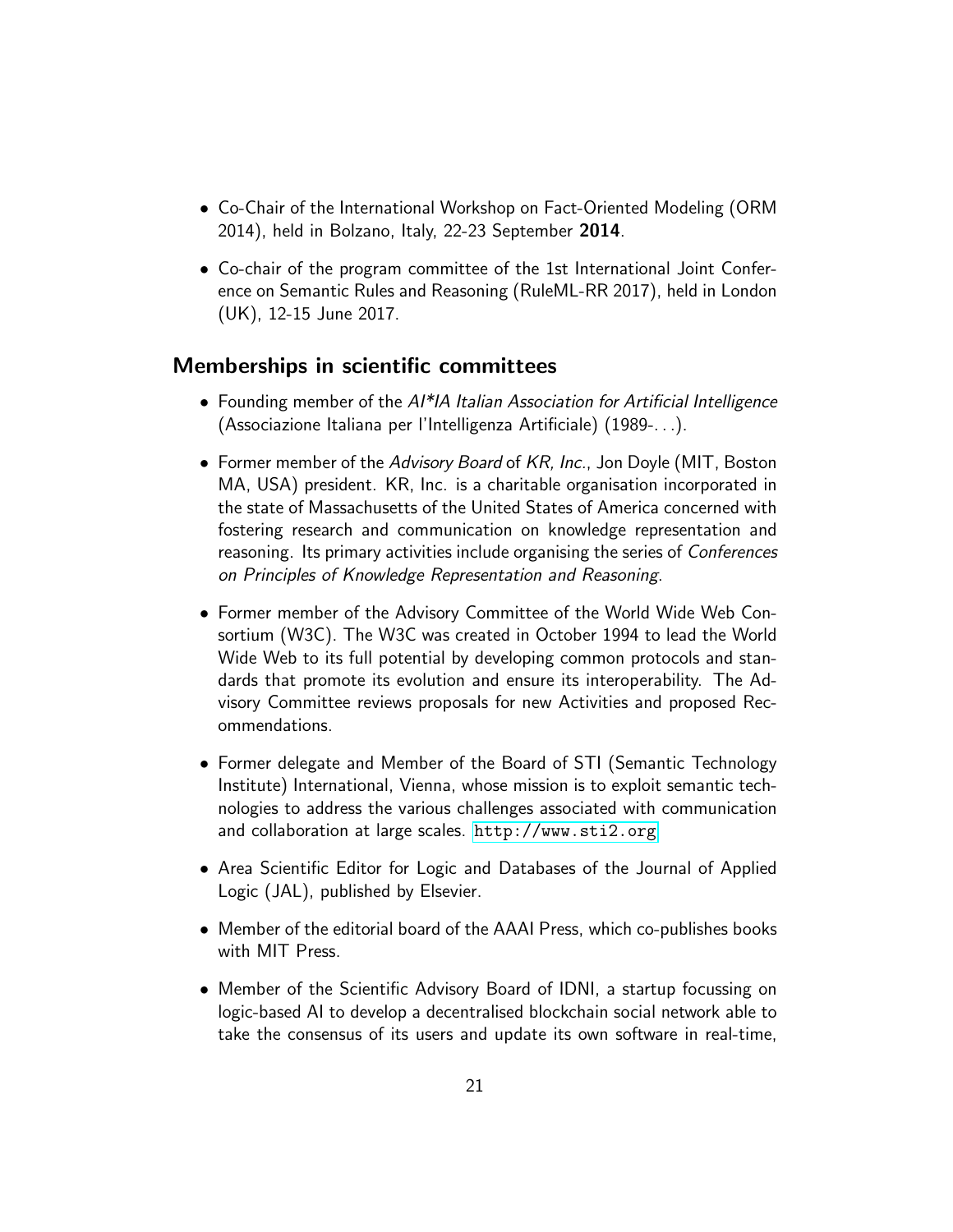giving all users control over what the software does for them and how it evolves at any scale.

- Member of the Scientific Program Committees:
	- Italian Association for Artificial Intelligence (AI\*IA) workshop on Temporal Reasoning, Parma, Italia, 28/9/1994.
	- IJCAI-95 workshop on The Next Generation Of Plan Recognition Systems, Montreal, Canada, 20/8/1995.
	- Italian Association for Artificial Intelligence (AI\*IA) 1996 workshop on Access, Extraction and Integration of Knowledge, Napoli, Italia, 28/9/1996.
	- 1996 International Workshop on Description Logics (DL'96), Boston MA, USA, 2-4/11/1996. Co-editor of the proceedings, published by AAAI Press - American Association for Artificial Intelligence, TR-WS-96-05, Cambridge MA, USA.
	- 1997 International Workshop on Description Logics (DL'97), Paris, France, 27-29/9/1997. Co-editor of the proceedings, published by Université Paris-Sud, Centre d'Orsay, Laboratoire de Recherche en Informatique LRI, URA-CNRS 410.
	- 7th European/Japanese Conference on Information Modeling and Knowledge Bases (EJIMKB'97), Toulouse, France, 27-30/5/1997.
	- 2nd International and Interdisciplinary Workshop Intelligent Information Integration ( $13'$ 98), Brighton, UK, 25/8/1998, associated with the 13th European Conference on Artificial Intelligence (ECAI'98).
	- International Workshop Methods for Modalities (M4M), Amsterdam,  $6 - 7/5/1999$ .
	- CAiSE'99 Workshop on Design and Management of Data Warehouses, Heidelberg, Germany, 14-15/6/1999.
	- Third International and Interdisciplinary Workshop on Intelligent Information Integration, (1<sup>3</sup>'99), associated with IJCAI'99, Stockholm, 31/7/1999.
	- International Conference on Conceptual Modeling (ER'99), Paris, France, 15-18/11/1999.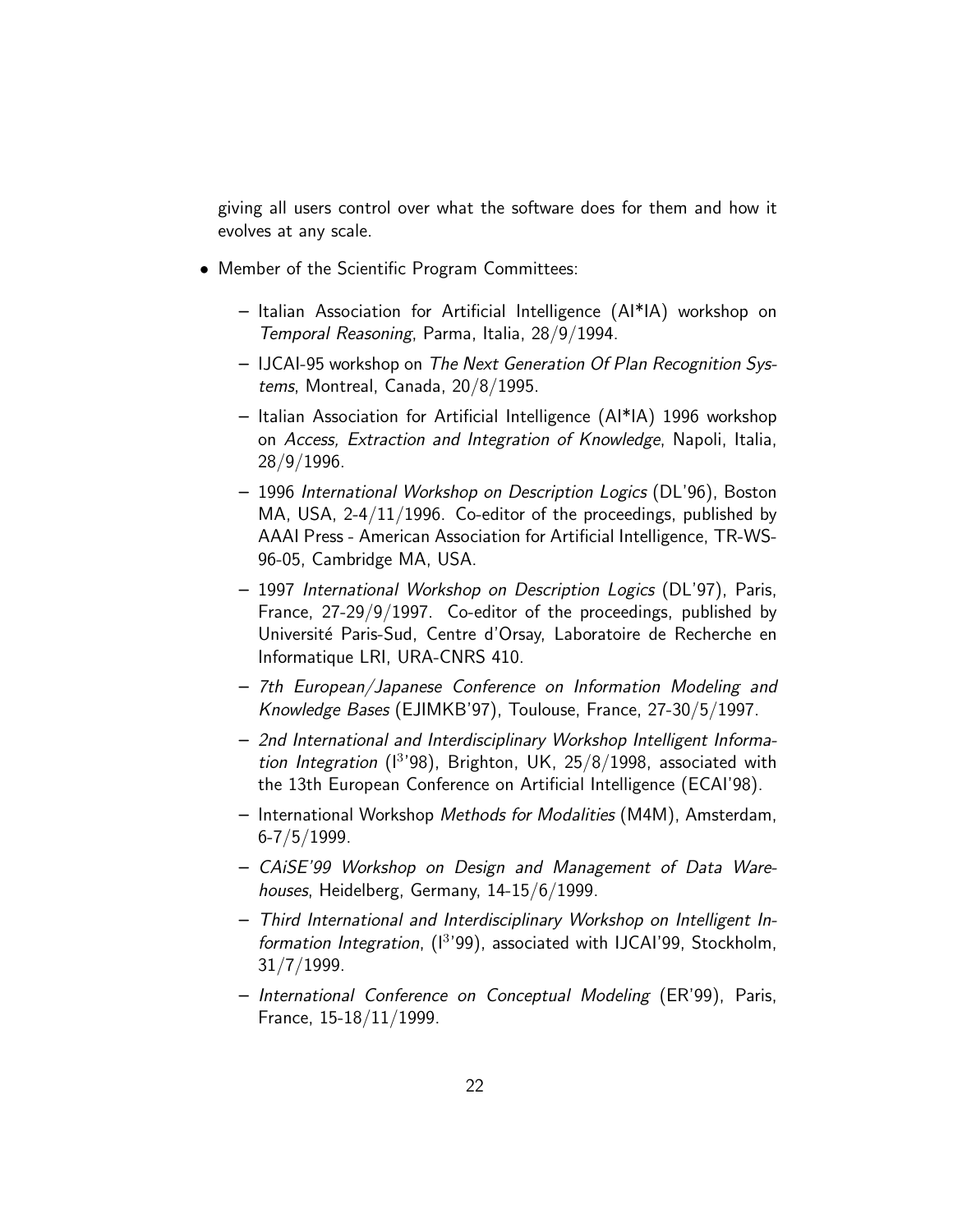- 14th European Conference on Artificial Intelligence (ECAI'2000), Berlin, Germany, 20-25/8/2000.
- 7th International Workshop on Knowledge Representation meets Databases (KRDB'2000), Berlin, Germany, 21-22/8/2000, associated with ECAI'2000 and DL'2000.
- 8th International Workshop on Knowledge Representation meets Databases (KRDB-2001), Roma, Italia, 15/9/2001, associated with VLDB-2001 and FMII-2001.
- Workshop on Formal Ontology, Knowledge Representation and Intelligent Systems for the World Wide Web (SemWeb@KR02), Tolouse (France), 19-20/4/2002, colocated with KR-2002.
- 9th International Workshop on Knowledge Representation meets Databases (KRDB-2002), Toulouse (France), 21/4/2002, colocated with KR-2002.
- British National Conference on Databases (BNCOD-2002), Sheffield  $(UK)$ , 17-19/7/2002.
- 18th American National Conference on Artificial Intelligence (AAAI-2002), Edmonton, Alberta, Canada, 28/7-1/8/2002.
- Workshop on Foundations for the Semantic Web, at the European Summer School in Logic, Language and Information (ESSLLI-2002), 5-16/8/2002, Trento Italy.
- Workshop on Ontologies for multi-agent systems, at the 13th International Conference on Knowledge Engineering and Knowledge Management (EKAW-2002), Siguenza (Spain), 1-4/10/2002.
- Second International Workshop on Evolution and Change in Data Management (ECDM-2002), Tampere, Finland, 11/10/2002, in conjunction with the 21st International Conference on Conceptual Modelling - ER 2002.
- Italian National Database Conference (SEBD-2003), Cosenza, Italy, 24-27/6/2003.
- Joint 10th international symposium on "Temporal Representation and Reasoning" and 4th International Conference on Temporal Logic (TIME-ICTL-2003), Cairns, Queensland, Australia, 8-10/7/2003.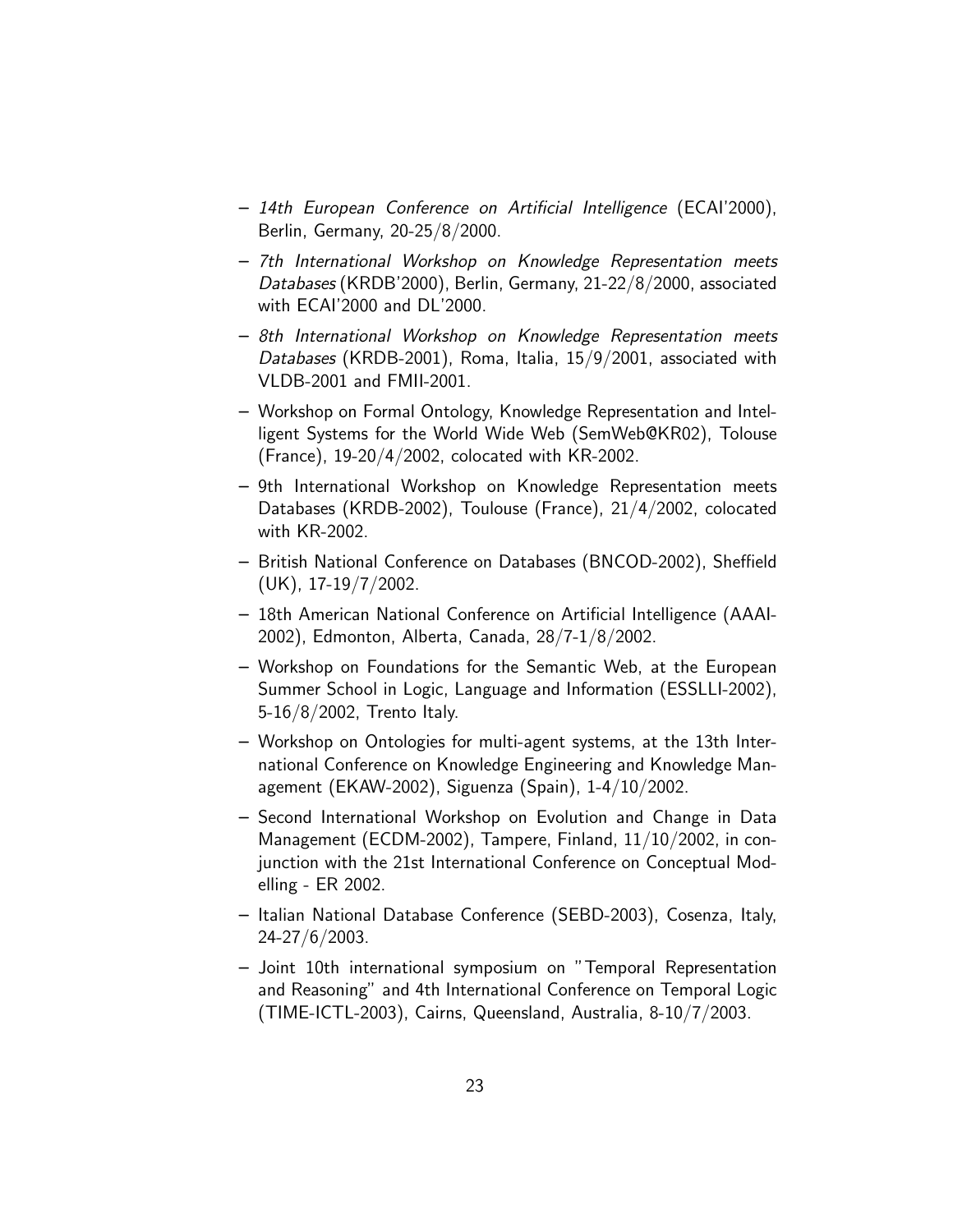- 5th International Workshop on Design and Management of Data Warehouses (DMDW'2003), 8/9/2003, in conjunction with the 29th International Conference on Very Large Databases (VLDB 2003), in Berlin, Germany.
- Int. Conf. on Logic for Programming, Artificial Intelligence and Reasoning (LPAR'2003), 22-26/9/2003, in Almaty, Kazakhstan.
- 10th International Workshop on Knowledge Representation meets Databases (KRDB'2003), in Hamburg, Germany, 15-18/9/2003.
- 3rd workshop on Methods for Modalities (M4M-3), 22-23/9/2003, in Nancy, France.
- XXIII International Conference of the Chilean Computer Science Society (SCCC'2003), in Chillan, Chile, 3-8/11/2003.
- 2nd CoLogNET-ElsNET Symposium on Questions and Answers: Theoretical and Applied Perspectives, Amsterdam, NL, on 18/12/2003.
- 1st European Semantic Web Symposium (ESWS-2004), Heraklion, Greece, on 10-12/5/2004.
- 13th International World Wide Web Conference (WWW2004) for the Semantic Web area; in New York (US) 17-22/5/2004.
- 2004 International Workshop on Description Logics (DL'2004), Whistler, British Columbia, Canada, 6-8/6/2004.
- 11th International Symposium on Temporal Representation and Reasoning (TIME-2004), Caen, France, 7/2004.
- 2nd Workshop on Principles and Practice of Semantic Web Reasoning (PPSWR-2004), St. Malo, France, 6-10/9/ 2004.
- Workshop on The Model-driven Semantic Web: Enabling Knowledge Representation and MDA; Technologies to Work Together (MDSW-2004), Monterey CA, USA, 20-24/9/2004.
- 14th International World Wide Web Conference (WWW-2005) for the Semantic Web area; Chiba, Japan, 10-14/5/2005.
- 12th International Symposium on Temporal Representation and Reasoning (TIME-2005), Burlington, Vermont, USA, 23-25/5/2005.
- International Workshop on Principles and Practice of Semantic Web Reasoning (PPSWR'05), Dagstuhl, Germany, 11-16/9/2005.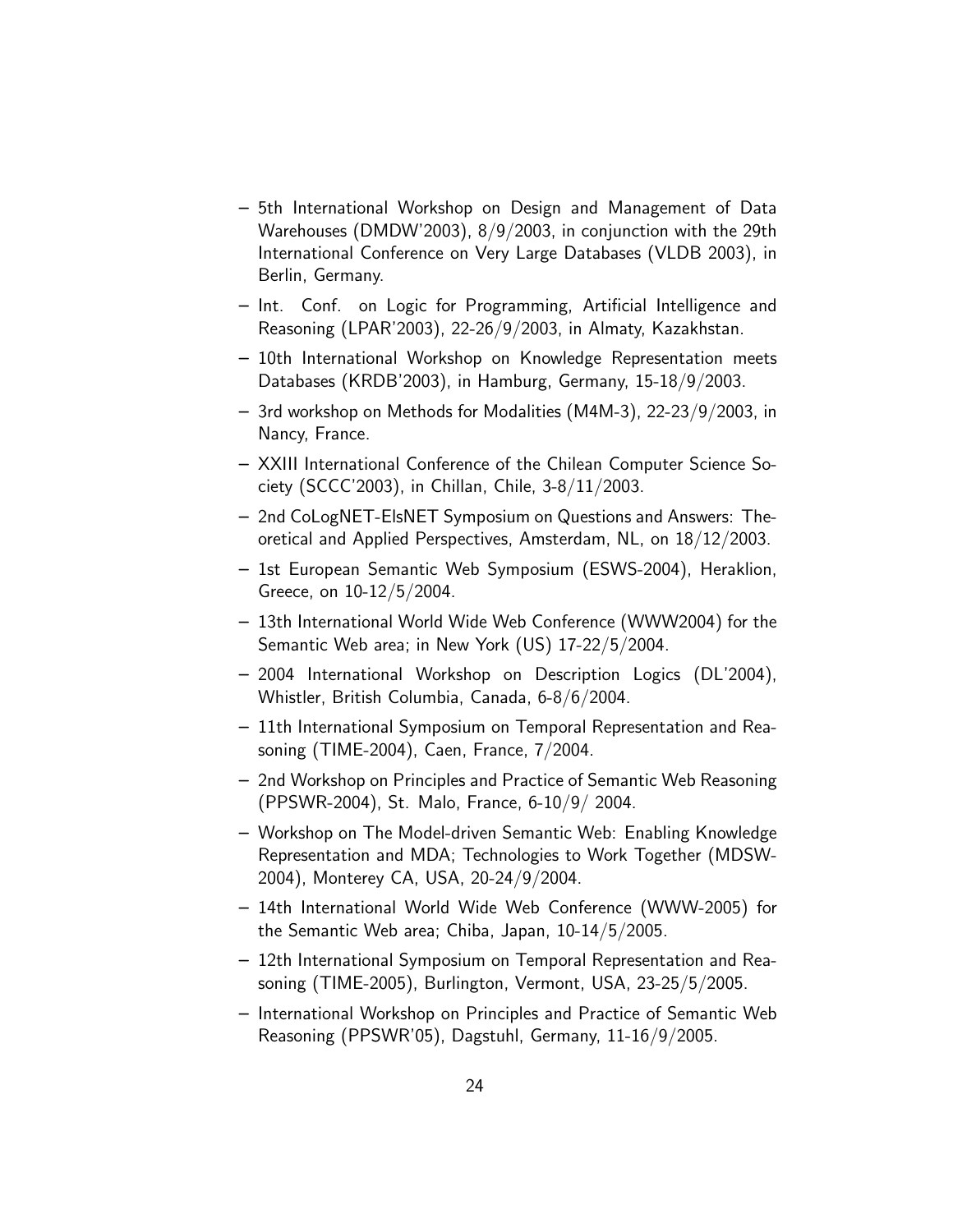- International Conference on Ontologies, Databases and Applications of SEmantics (ODBASE'05), Cyprus, 31/10-4/11/2005.
- 3rd International Workshop on Regulatory Ontologies (WORM'05), Cyprus, 31/10-4/11/2005.
- International Workshop on OWL: Experiences and Directions, Galway, Ireland, 11-12/11/2005.
- International Workshop on Methods for Modalities (M4M'05), Berlin, Germany, 1-2/12/2005.
- 2nd Italian Semantic Web Workshop Semantic Web Workshop (SWAP'05), Trento, Italy, 15-16/12/2005.
- International Workshop on Inconsistency and Incompleteness in Databases (IIDB-2006), Munich, Germany, 26/3/2006.
- 2006 International Workshop on Description Logics (DL'2006), the Lake District, UK, 30/5-1/6/2006.
- 10th International Conference on Principles of Knowledge Representation and Reasoning (KR-2006), the Lake District, UK, 2-5/6/2006.
- 3rd European Semantic Web Conference (ESWS-2006) Budva, Montenegro, on 11-14/6/2006.
- 14th Italian Symposium on Advanced Database Systems (SEBD-2006) Portonuovo AN, Italy, on 18-21/6/2006.
- 21st National (USA) Conference on Artificial Intelligence (AAAI-2006), Boston, USA, 16-20/7/2006.
- 2nd Summer School on Reasoning Web (Reasoning Web 2006), Lisbon, Portugal, 4-8/9/2006.
- European Conference on Logics in Artificial Intelligence (JELIA-2006), Liverpool, UK, 13-15/9/2006.
- 7th ACM International Workshop on Web Information and Data Management (WIDM-2006), Bremen, Germany, 10/11/2006.
- 4th Semantic Web and Databases Workshop (SWDB-2007), Vienna, Austria, 9/2007.
- 5th European Semantic Web Conference (ESWC-2008), Tenerife, Spain, 1-5/6/2008.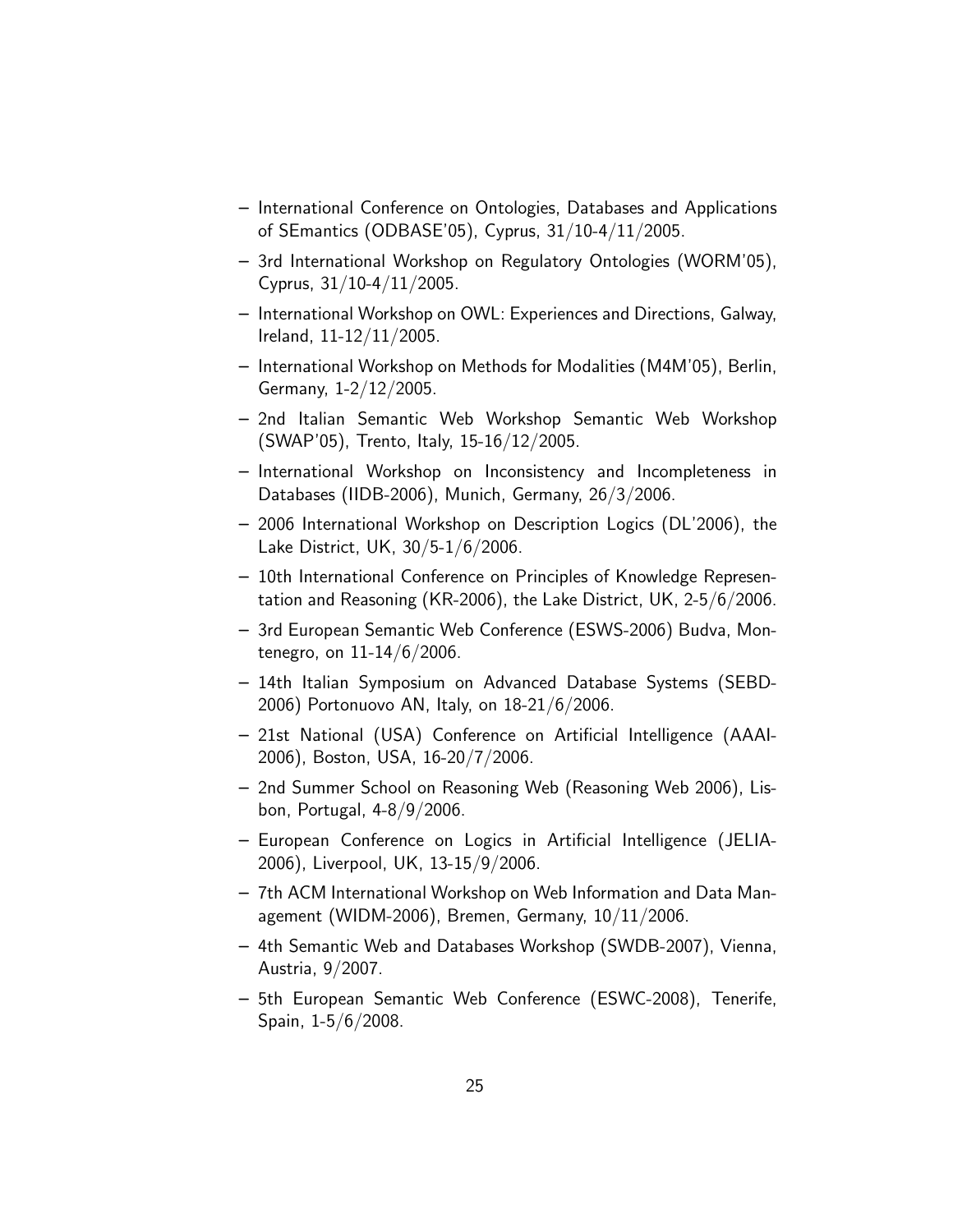- 20th European Summer School in Logic, Language and Information (ESSLLI-2008) for the Logic and Computation area, Hamburg, Germany, 4-15/8/2008.
- 11th Intl. Conference on Principles of Knowledge Representation and Reasoning (KR-2008), Sydney, Australia, 16-19/9/2008.
- Logic in Databases workshop (LID-2008), Rome, Italy, 19-20 May 2008.
- 5th European Semantic Web Conference (ESWC-2008), Tenerife, Spain, 1-5 June 2008.
- 25th International Conference on Data Engineering (ICDE-2009), Shanghai, China, March 29 - April 4, 2009.
- 32nd Annual Conference on Artificial Intelligence (KI-2009), Paderborn, Germany, 15-18 September 2009.
- 21st International Joint Conference on Artificial Intelligence (IJCAI-2009), Pasadena CA, USA, 11-17 July 2009.
- 17th Italian Symposium on Advanced Database Systems (SEBD-2009), Camogli, Genova, Italy, 21-24 June 2009.
- Workshop on Controlled Natural Language (CNL-2009), Marettimo Island, Italy, 8-10 June 2009.
- Alberto Mendelzon Workshop on Foundations of Data Management (AMW-2009), Arequipa, Peru, May 12–15, 2009.
- 2010 International Workshop on Description Logics (DL-2010), Waterloo, Canada, 4-7 May 2010.
- 12th International Conference on the Principles of Knowledge Representation and Reasoning (KR-2010), Toronto, Canada, 9-13 May 2010
- 9th International Semantic Web Conference (ISWC-2010), held in Shangai, China, 7-11 November 2010.
- 10th International Semantic Web Conference (ISWC-2011), held in Koblenz, Germany, 23-27 October 2011.
- 24th International Description Logics workshop (DL-2011), held in Barcelona, Spain, 13-16 July 2011.
- 19th Italian Symposium on Advanced Database Systems (SEBD-2011), held in Maratea, Italy, 26-29 June 2011.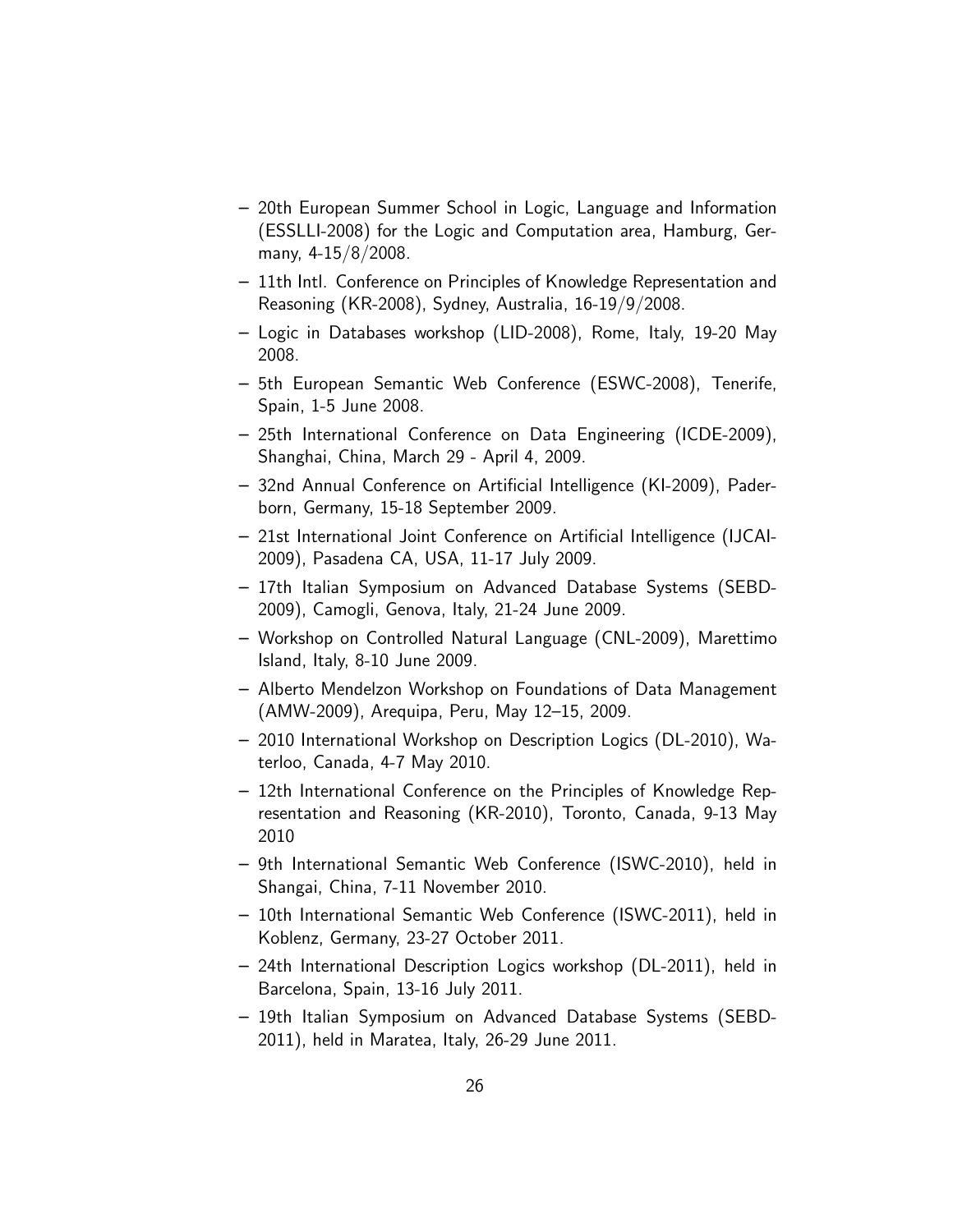- 2011 SIGMOD conference on databases (SIGMOD-2011), held in Athens, Greece, 12-16 June 2011.
- 11th International Semantic Web Conference (ISWC-2012), held in Boston, USA, 11-15 November 2012.
- 25th International Description Logics workshop (DL-2012), held in Rome, Italy, from June 7 to June 10, 2012.
- 20th Italian Symposium on Advanced Database Systems (SEBD-2012), held in Venice, Italy, 24-27 June 2012.
- 12th International Semantic Web Conference (ISWC-2013), held in Sydney, Australia, 21- 25 October 2013.
- Member of the senior program committee of the 23rd International Conference on Artificial Intelligence (IJCAI-2013), held in Beijing, China from August 3-9, 2013.
- 29th "Convegno Italiano di Logica Computazionale" (CILC-2014), held in Torino, Italy, 16-18 June 2014.
- 27th International Description Logics workshop (DL-2014), held on 17–20 July 2014, in Vienna.
- 21st European Conference on Artificial Intelligence (ECAI-2014), held in Prague, Czech Republic, 18-22 August 2014.
- 13th International Semantic Web Conference (ISWC-2014), held on October 19-23, 2015, in Riva del Garda, Italy.
- 29th AAAI Conference on Artificial Intelligence (AAAI-15), held on January 25–29, 2015, in Austin Texas, USA.
- 14th International Semantic Web Conference (ISWC-2015), held on October 11-15, 2015, in Betlehem PA, USA.
- 2016 ACM Principles of Database Systems (PODS-2016) Conference, held in San Francisco, USA, on June 26th - July 1st, 2016.
- Member of the senior program committee of the 26th International Joint Conference on Artificial Intelligence (IJCAI-2017), held in Melbourne (Australia), 19-25 August 2017.
- 36th International Conference on Conceptual Modeling (ER-2017), held in Valencia (Spain), on 6th-9th November 2017.
- 16th International Semantic Web Conference (ISWC-2017), held in Wien (Austria), 21-25 October 2017.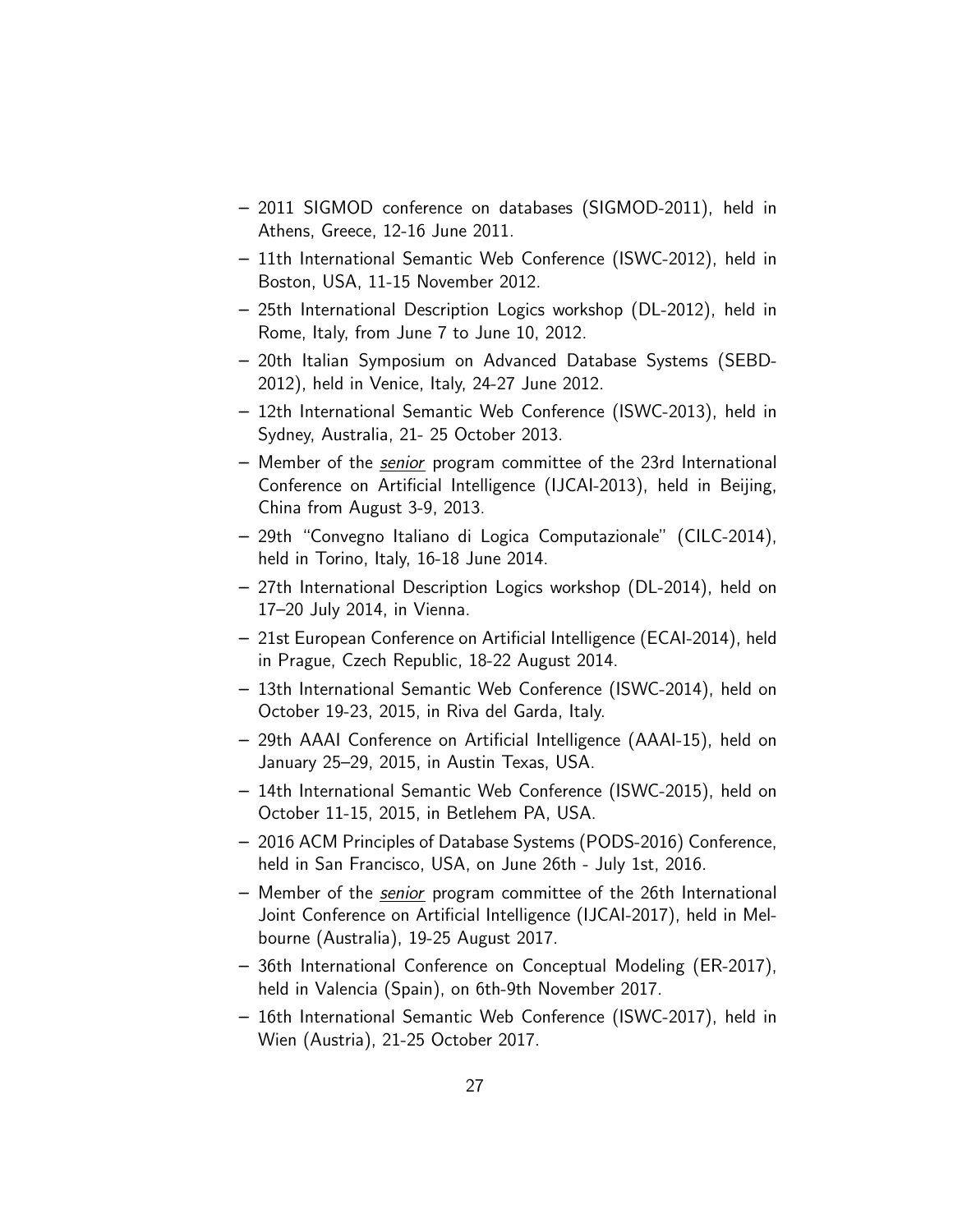- Member of the senior program committee of the 27th International Joint Conference on Artificial Intelligence (IJCAI-2018), held in Stockholm, Sweden, 13-19 July 2018.
- Member of the *senior* program committee of the 27th ACM International Conference on Information and Knowledge Management (CIKM 2018), held in Torino, Italy on 22-26 October 2018.
- Member of the program committee of the 33rd AAAI Conference on Artificial Intelligence (AAAI-2019), held January 27 - February 1 2019 in Honolulu, Hawaii, USA.
- Member of the program committee of the IEEE International Conference on Artificial Intelligence and Knowledge Engineering (IEEE AIKE 2019), held on June 3-5, 2019 in Cagliari, Sardinia, Italy.
- Member of the program committee of the 32nd International Workshop on Description Logics (DL 2019), held in Oslo, Norway on 18-21 June 2019.
- Member of the senior program committee of the 28th International Joint Conference on Artificial Intelligence (IJCAI-2019), held in August 10-16, 2019, Macao, China.
- Track chair of the program committee of the 6th Italian Conference on Computational Linguistics (CLiC-it 2019), held in Bari, Italy, on 13-15 November 2019.
- Member of the senior program committee of the 29th International Joint Conference on Artificial Intelligence (IJCAI-2020), held on 11-17 July 2020, Yokohama, Japan.

<span id="page-27-0"></span>Applied research and third mission My activity as a university professor is not limited to education (qualifying the human capital) and research (producing new knowledge). My activity is motivated by and connected to societal needs and market demands. Coherently with the two above activities, my third mission activities are mainly devoted to get from the industry and the community at large motivations, problems, use cases, testbeds for my applied research. My idea of third mission service is to try to seriously connect research ideas with applications needed in the real market, without shortcuts and looking for real advances which could not have been obtained without the involved academic activities.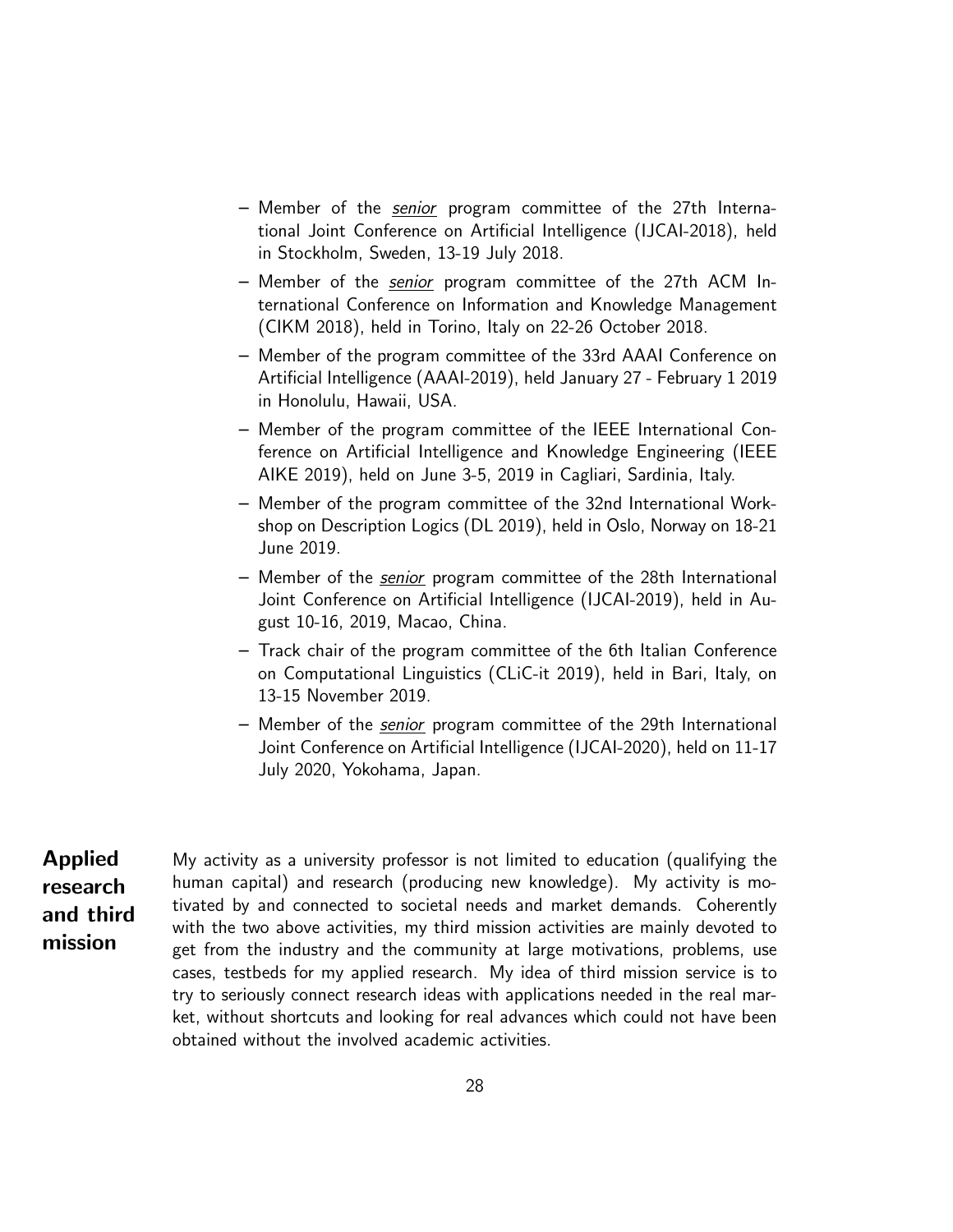In the past I have collaborated with software service provider companies related to my research areas in order to support them in testing new ideas, making their tools better, experimenting with their settings – for example IBM/ILOG, IBM/CAS, Ontoprise (now semafora, Semantic Web infrastructures), ORM Solution LLC (main developer of Microsoft Visual Studio – still active collaboration). I also collaborated with large service companies in order to find real world motivations for my research, experimenting with real data, supporting the development of tools – for example Telecom Italia, France Telecom, CNA (Small Enterprises Services), CSM (Centre for the Development of Materials), ASI (Italian Space Agency), ESA (European Space Agency – still active collaboration).

In 2018 I have started several funded applied research / industrial projects funded by SMEs and startups mainly on data integration and data preparation for complex information systems and for Business Intelligence, and on knowledge representation and artificial intelligence technologies for chatbots.

The following are the *tools* I've developed coherently with my research.

- YAK YAK is a fully implemented knowledge representation description logics based system. The YAK system has been developed initially as the KR module of the AlFresco natural language system, a multi-modal dialogue prototype for the exploration of Italian art history. The YAK project ended in 1991. YAK is being used as main module for the multimedia presentation system BEHEIM, at the Erlangen University, Germany; the aim of the system is to explore the information regarding the oldest globe of the world – the Beheim globe (1492). YAK has been licensed to 15 international research centres.
- CRACK The aim of the CRACK project is the research and the development of a knowledge representation system based on description logics. The CRACK language differentiates itself from previous knowledge representation systems for its high expressivity and its provably sound and complete reasoning procedures. The CRACK project ended in 1998. Among the various installations of CRACK in different research institutes, it is relevant the use of CRACK as the main reasoning module for a *process modelling* application in the domain of chemical plants, developed by the Technical University of Aachen (RWTH), Germany.
	- i•com The i•com tool supports the conceptual design phase of an information system, and in particular of an integration information system such as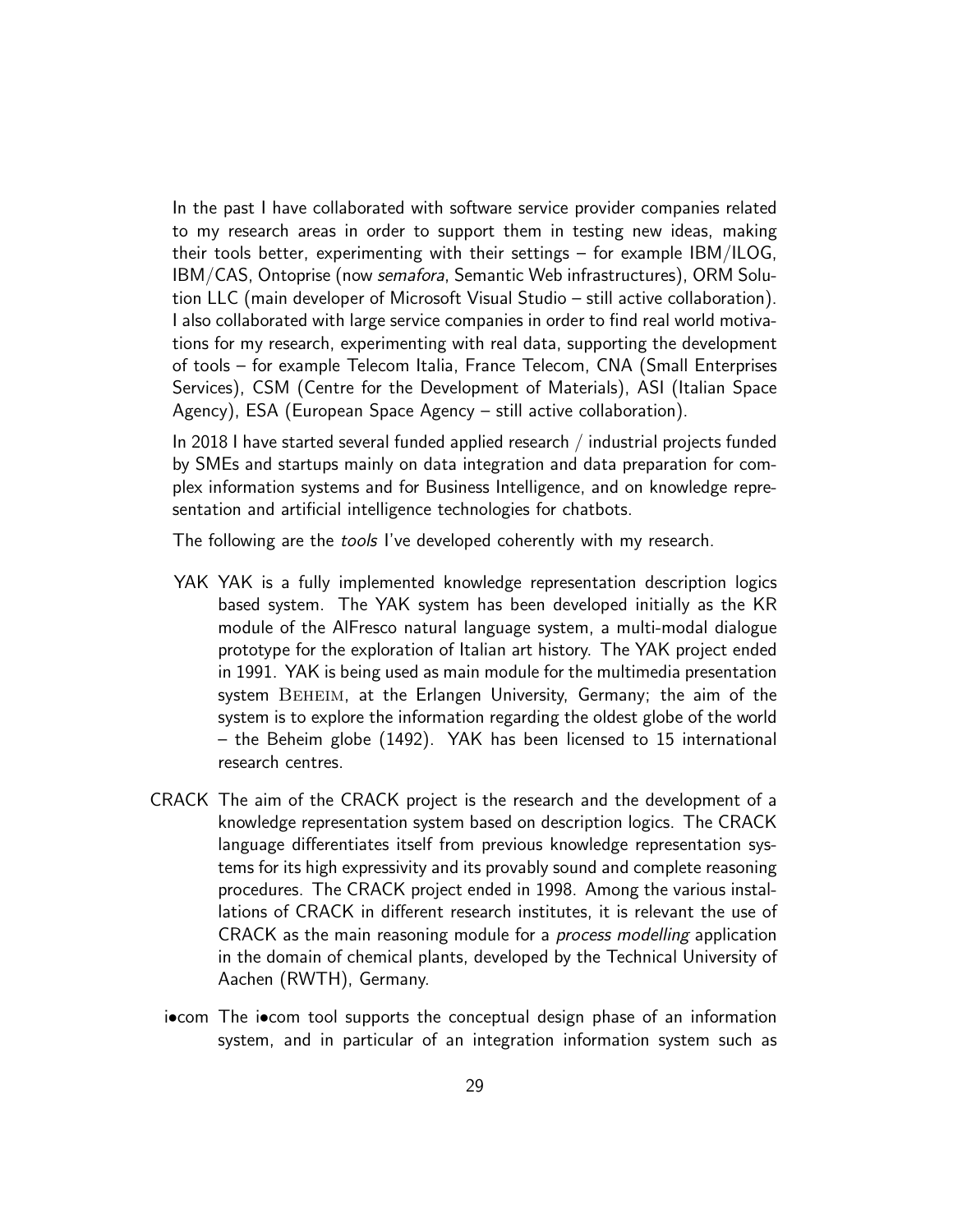a data warehouse. i•com allows for the specification of multiple Entity/Relationship (ER) and UML diagrams and inter- and intra-schema (OCL-like) constraints. i•com adopts an extended conceptual data model, enriched with multidimensional aggregations and very expressive constraints. i•com has been installed at  $3,500+$  sites since 2001. Web site: <http://www.inf.unibz.it/~franconi/icom/>

- coDBz The coDBz project studies the problem of efficient query processing in a network of databases, possibly with different schemas, interconnected by means of mapping rules at the schema level. The system has been demonstrated at the 30th International Conference on Very Large Data Bases (VLDB 2004). Web site: [http://www.inf.unibz.it/~franconi/](http://www.inf.unibz.it/~franconi/coDBz/) [coDBz/](http://www.inf.unibz.it/~franconi/coDBz/)
- Quelo The Quelo project studies the problem of supporting the user in the task of formulating a precise query – which best captures her information needs – even in the case of complete ignorance of the vocabulary of the underlying information system holding the data. Our intelligent interface is driven by means of appropriate automated reasoning techniques over an ontology describing the domain of the data in the information system. This project is still active. Web site: <http://www.inf.unibz.it/~franconi/quelo/>
- ORMiE The ORMiE tool is a plugin for Microsoft Visual Studio, and it provides intelligent reasoning capabilities during the design phase of an information system with ORM diagrams. It is the iocom successor project. ORMiE is being natively integrated in NORMA for Microsoft Visual Studio, so it will become available for free to all the ORM designers with Microsoft Visual Studio. This project is still very active, and it is currently co-funded by the European Space Agency (ESA). Web site: [https://gitlab.inf.unibz.](https://gitlab.inf.unibz.it/franconi/ormie-release/) [it/franconi/ormie-release/](https://gitlab.inf.unibz.it/franconi/ormie-release/)
- kprime An open source research activity studying the foundations, describing a methodology, and developing a tool to support lossless data restructuring, reverse engineering, database design, ontology-mediated query answering and update in a relational database setting. This project is still very active. Web site: <http://kprime.it/>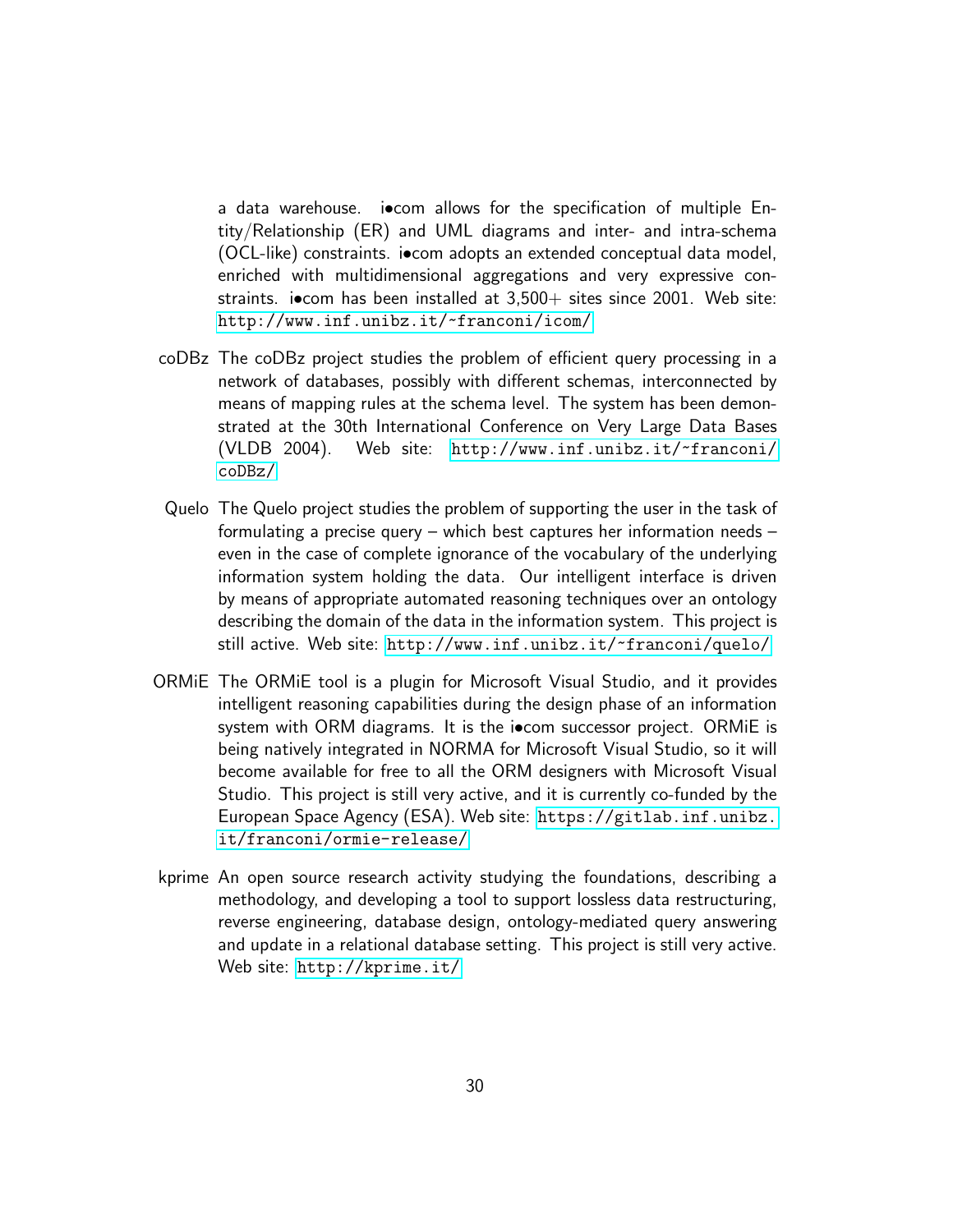# **Teaching**

- <span id="page-30-0"></span>1990-1998 Supervisor of 6 Master ("Laurea") Theses at various Italian Universities (Milano, Padova, Udine, Verona), in Artificial Intelligence, Knowledge Representation, and Databases.
	- 1996 Lecturer of the Introduction to Prolog course (Introduzione al Prolog) at the first Master on "Tecnologie Avanzate dell'Informazione e della Comunicazione" (Information and Communication Advanced Technologies), organised by the IIASS - International Institute for Advanced Scientific Studies, Vietri sul Mare SA, Italy, funded by the European Union.
	- 1997 Lecturer of the Database Design and Deductive Databases and Logic Programming courses at the second Master on "Tecnologie Avanzate dell'Informazione e della Comunicazione" (Information and Communication Advanced Technologies), organised by the IIASS - International Institute for Advanced Scientific Studies, Vietri sul Mare SA, Italy, funded by the European Union.
	- 1997 Lecturer of Applied Logics for Information Systems and Artificial Intelligence (Logica Applicata per Sistemi Informativi e Intelligenza Artificiale) within the Applied Computer Science (Informatica Applicata) programme at the University of Verona, Italy.
	- 1998 Lecturer of the Description Logics winter semester course of the "Computational Logic International Masters Programme" at the Dresden University of Technology, Germany, sponsored by Compulog Net  $-$  the ESPRIT European Network of Excellence in Computational Logic.
	- 2000 Lecturer of the Logics and Databases (CT481) Master course at the Department of Computation, UMIST University, Manchester, UK.
	- 2001 Lecturer of the "Description Logics and Ontologies" course within the PhD program at the Computer Science department of the University of Milan, Italy.
	- 2002 Lecturer of the Description Logics course within the International Doctoral school of Technology and Science of Aalborg University, Denmark.
	- 2002 Lecturer of the "Description Logics for Conceptual Design, Information Access, and Ontology Integration: Research Trends" within the PhD program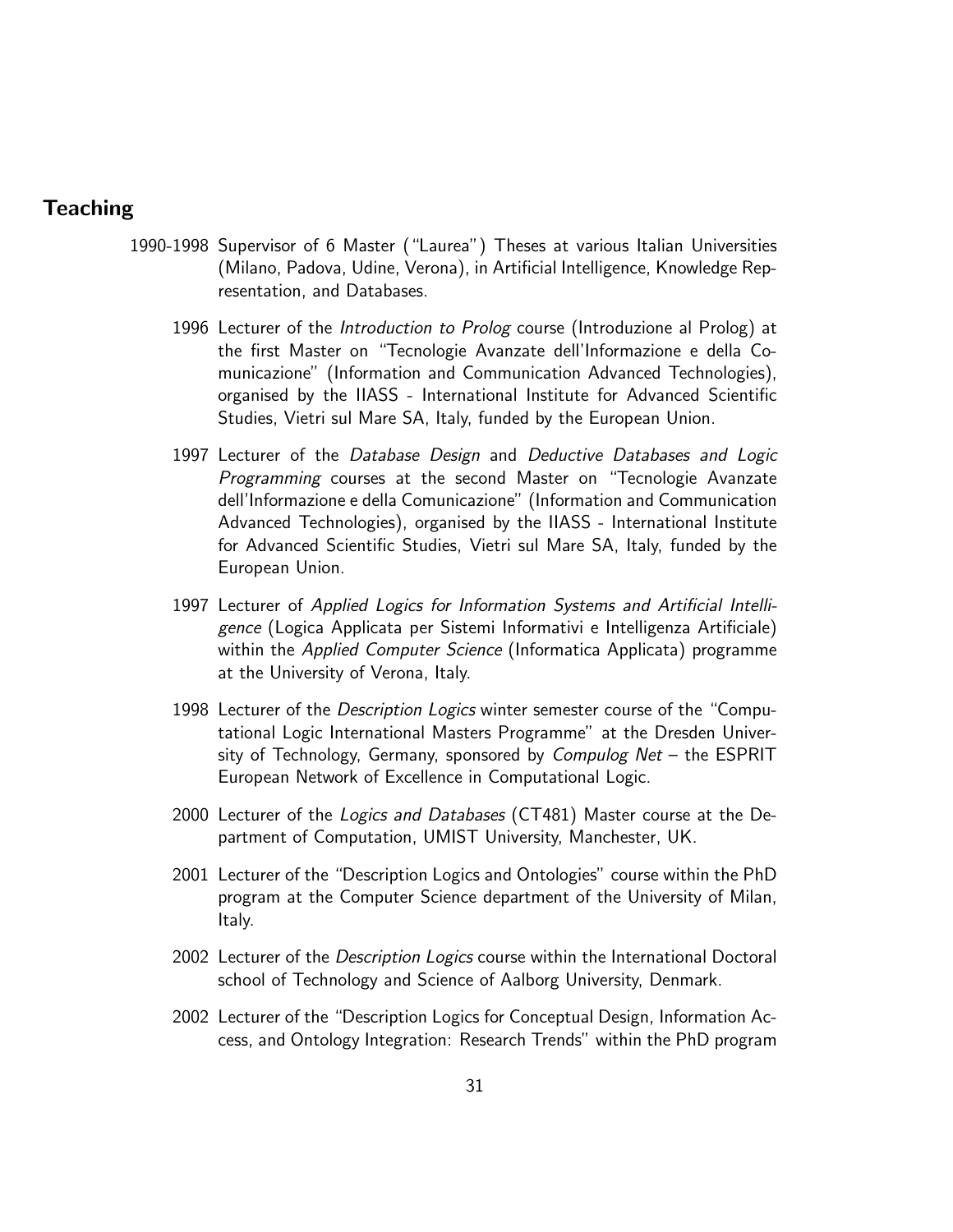"Representation Formalisms for Ontologies" at the Copenhagen Business School, Denmark.

- 1998-2002 The following teaching activities have been carried on as part of my teaching duties as Senior Lecturer at the Department of Computer Science, University of Manchester.
	- Personal tutor of 17 1st year Undergraduate students (1998/1999, 1999/2000, 2000/2001).
	- Supervisor of 7 Master projects and 10 Undergraduate projects (1998/1999, 1999/2000, 2000/2001).
	- Lecturer of the Advanced Knowledge Based Systems (CS341) 3rd year Undergraduate course (1999).
	- Lecturer of the Advanced Database Models and Languages (CS336) 3rd year Undergraduate course (2000, 2002).
	- Lecturer of the Advanced Database Technologies (CS636) Master in Advanced Computer Science course (2000, 2001, 2002).
	- Lecturer of the Data Modelling and databases (CS530) Master in Computer Science course (2001).
	- Various support activities for other courses:
	- CS231 Fundamentals of Databases: lectures, laboratories, example classes (1998/1999, 1999/2000, 2000/2001); 2nd year compulsory UG course.
	- CS102 Discrete Mathematics: example classes, tutorial and exam marking (1999/2000, 2000/2001); 1st year compulsory UG course.
	- CS235 Software Engineering 2: lecture (1999/2000); 2nd year compulsory UG course.
- 2002-now The following teaching activities have been carried on as part of my teaching duties as Associate Professor at the Faculty of Computer Science, Free University of Bozen-Bolzano.
	- Supervisor of several Undergraduate and Master projects and theses  $(2002-).$
	- Lecturer of the Logic 2nd year undergraduate course (2002, 2003, 2004, 2005, 2007, 2008, 2009, 2012).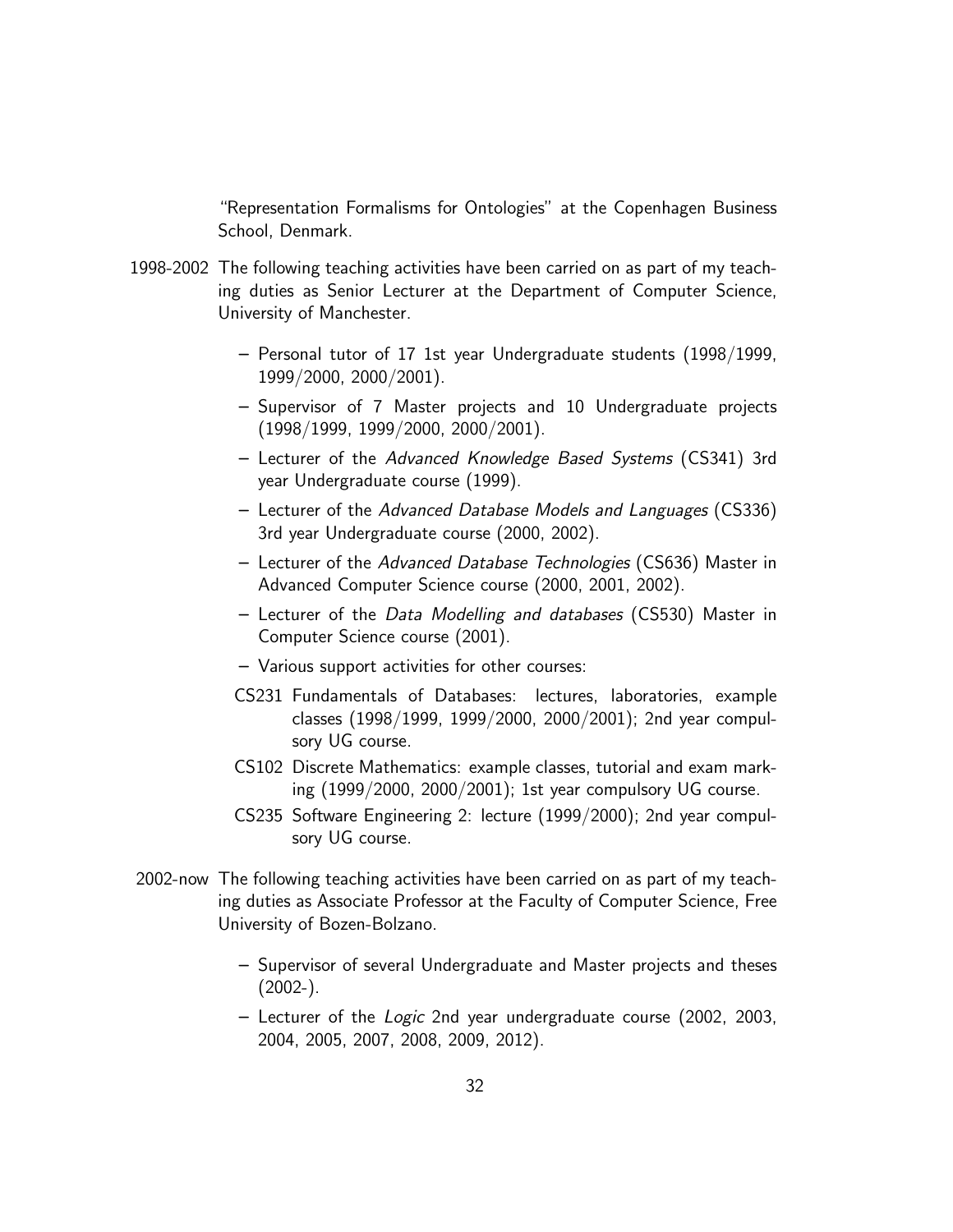- Lecturer of the Databases and Data Modelling 2nd year undergraduate course (2002, 2003, 2004).
- Lecturer of the Knowledge Representation master course (2004, 2005, 2007, 2008, 2009).
- Lecturer of the Computer Systems Architecture 1st year undergraduate course (2007, 2008, 2009).
- Lecturer of the Seminars in Knowledge Representation master course (2007).
- Lecturer of the Intelligent Systems 3rd year undergraduate course (2012, 2014, 2015, 2016, 2017).
- Lecturer of the Discrete Mathematics and Logics 2nd year undergraduate course (2014).
- Lecturer of the Semantic technologies 2nd year master course (2015, 2016, 2017, 2018, 2019, 2020, 2021, 2022).
- Lecturer of the Artificial Intelligence 2nd year undergraduate course (2018, 2019, 2020, 2021, 2022).

I've been teaching the following PhD courses:

- "Good scientific writing style" (2015, 2016, 2017, 2018, 2019, 2020, 2021, 2022), as part of the Research Methods module.
- $-$  "Introduction to  $\cancel{PT} \cancel{F}X$ " (2018, 2019), a 20 hours course for PhD students and academic research staff.

# <span id="page-32-0"></span>Supervision of PhD theses

- External supervisor of the PhD Thesis by Carlos Areces on Logic Engineering at the University of Amsterdam (Netherlands) with supervisors Prof. J. van Benthem and Prof. M. de Rijke (2000).
- External supervisor of the PhD Thesis by David Rudloff on Natural Language and Databases at the Ecole Nationale Supérieure des Arts et Industries de Strasbourg, France (2000).
- Supervisor of the PhD Theses by Anand Kamble currently Director at the Department of Information Technology, Govt. of India –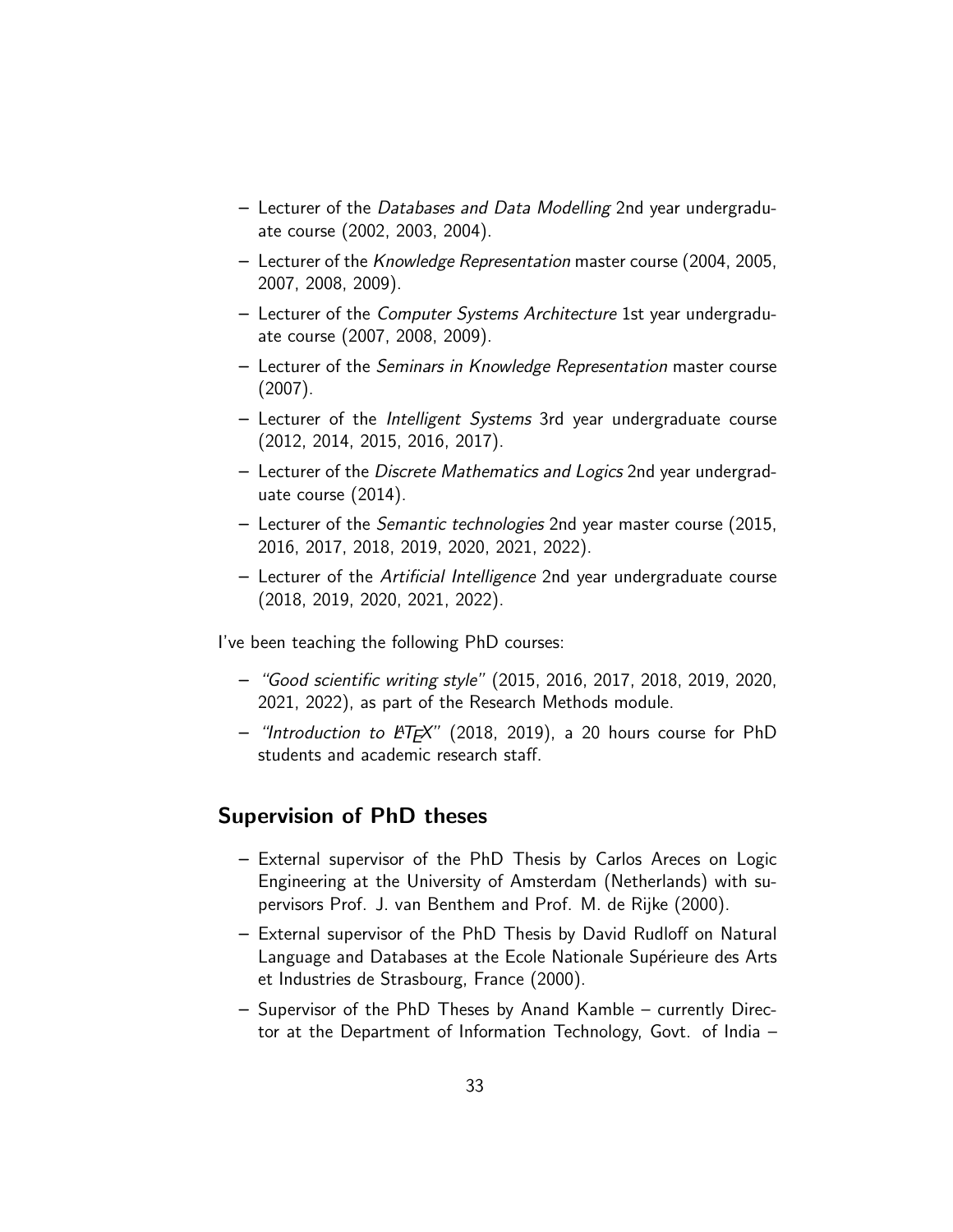on Data Warehouse Conceptual Data Modelling at the University of Manchester (2000-2003).

- Supervisor of the PhD Theses by Andrei Lopatenko currently Vice-President for Engineering, Search and Artificial Intelligence at eBay (USA) – on Knowledge Representation and Databases at the University of Manchester (2002-2005).
- Supervisor of a PhD Thesis by Paolo Dongilli currently inspector for school technologies at the Province of Bozen-Bolzano – on Natural Language Generation Applied to Intelligent Query Interfaces at the Free University of Bozen-Bolzano (2004-2008).
- Supervisor of a PhD Thesis by Marijke Keet currently Associate Professor at the University of Cape Town– on Knowledge Representation and Bioinformatics at the Free University of Bozen-Bolzano (2005-2007).
- External examiner of the PhD Research Thesis of Yuan An on Conceptual Modelling at the University of Toronto (Canada) (2007).
- $-$  Supervisor of a PhD Thesis by Inanç Seylan  $-$  currently at ZF Friedrichshafen AG (Germany) – on Query Answering in Description Logics at the Free University of Bozen-Bolzano (2008-2010).
- Supervisor of a PhD Thesis by Paolo Guagliardo currently lecturer at the University of Edinburgh (UK) – on Database View Updates at the Free University of Bozen-Bolzano (2010-2014).
- Supervisor of a PhD Thesis by Volha Kerhet currently research fellow at the Free University of Bozen-Bolzano – on Query Reformulation at the Free University of Bozen-Bolzano (2010-2014). This thesis has been the only computer science thesis published so far by **bu, press** in the series unibz junior researcher (ISBN: 978-88-6046-134-6).
- $-$  External examiner of the PhD Research Thesis of Héctor Pérez-Urbina at the University of Oxford (UK) (2010).
- Supervisor of a PhD Thesis by Nhung Ngo currently post-doc at the University of Karlsruhe - Karlsruhe Institute of Technology (Germany) – on Reasoning and Query Answering with Complete Data at the Free University of Bozen-Bolzano (2012-2017).
- Supervisor of a PhD Thesis by Francesco Sportelli on Intelligent Conceptual Modelling Support for Data Intensive Applications at the Free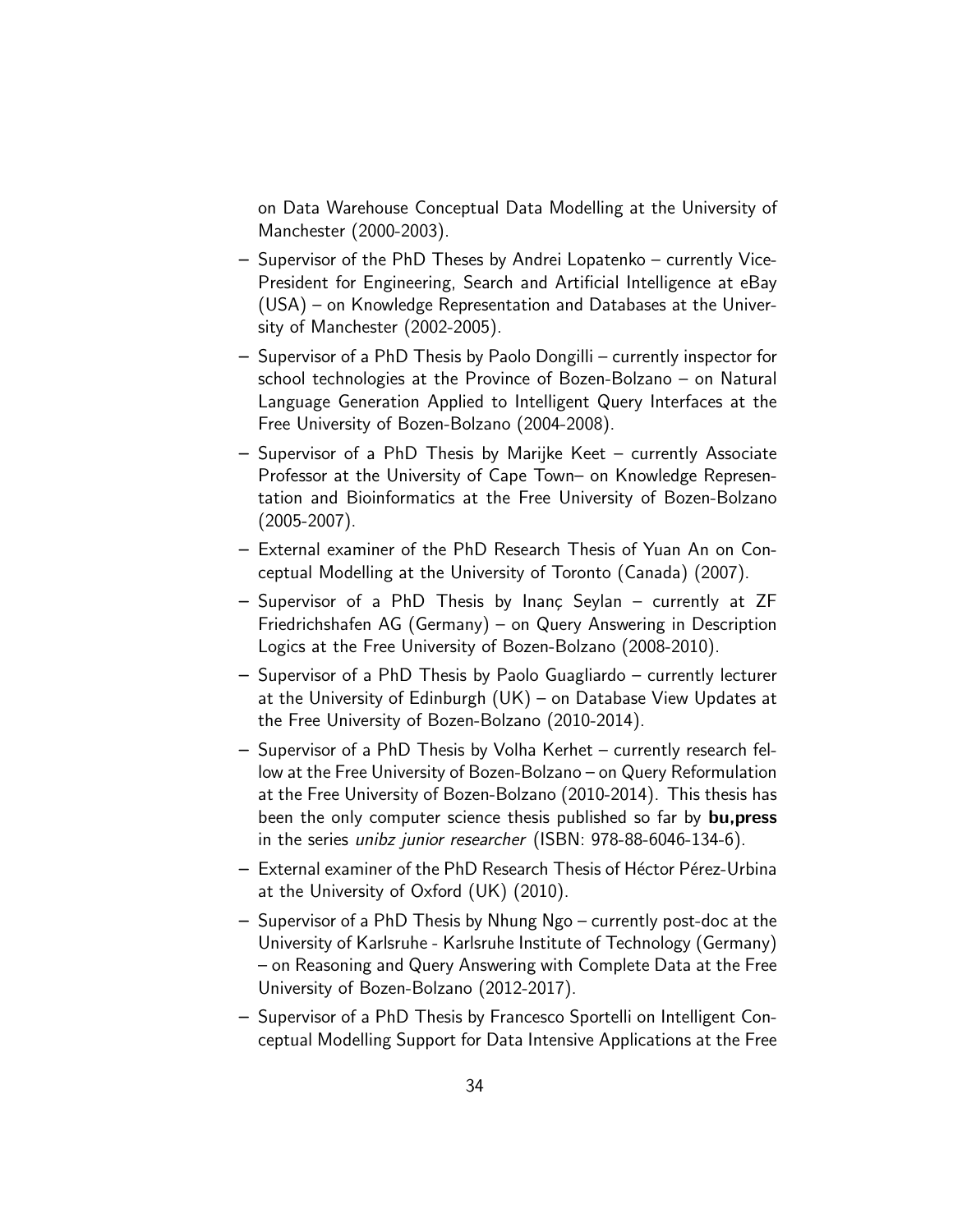University of Bozen-Bolzano (2015-2021).

- Supervisor of a PhD Thesis by Nonyelum Ndefo on Reverse Engineering Big Data at the Free University of Bozen-Bolzano (2016-2021).
- Supervisor of a PhD Thesis by Theo Abgrall on Foundations of Query Engineering at the Free University of Bozen-Bolzano (2019-...).

# <span id="page-34-0"></span>Teaching organisational matters

- I am currently director and the founder in 2004 at the Free University of Bozen-Bolzano of the European Masters Program in Computational Logic (EMCL), an international joint Master of Science degree in cooperation with the Technische Universität Dresden, Germany, the Universidade Nova de Lisboa, Portugal, and the Technische Universität Wien, Austria. I am also president of the Master Degree Council of the EMCL at the Free University of Bozen-Bolzano. This is one of the few European Masters of Science awarded since its first year of existence in 2004 by the European Union's Erasmus Mundus programme; the Erasmus Mundus programme is a co-operation and mobility programme which promotes the European Union as a centre of excellence in learning around the world by supporting European top-quality Masters Courses. So far, the European Master had graduated more than 170 students, and it received students grants from the European Union for more than 6,000,000 Euro. The Web site: [http:](http://www.computational-logic.eu) [//www.computational-logic.eu](http://www.computational-logic.eu)
- I am the founder (in 2004) and director until 2013 at the Free University of Bozen-Bolzano of the European Master Program on Language and Communication Technologies (EMLCT), an international joint Master of Science degree, also sponsored by the Erasmus Mundus programme of the European Union, in cooperation with 9 European universities. Since 2013 the EMLCT programme is not held at the Free University of Bozen-Bolzano anymore. Web site: <http://www.lct-master.org>
- I have published on the web a self-standing introductory course on *descrip*tion logics, including slides, course material, reference literature, exercises <http://www.inf.unibz.it/~franconi/dl/course/>. The course has been adopted by more than 20 university courses around the world, and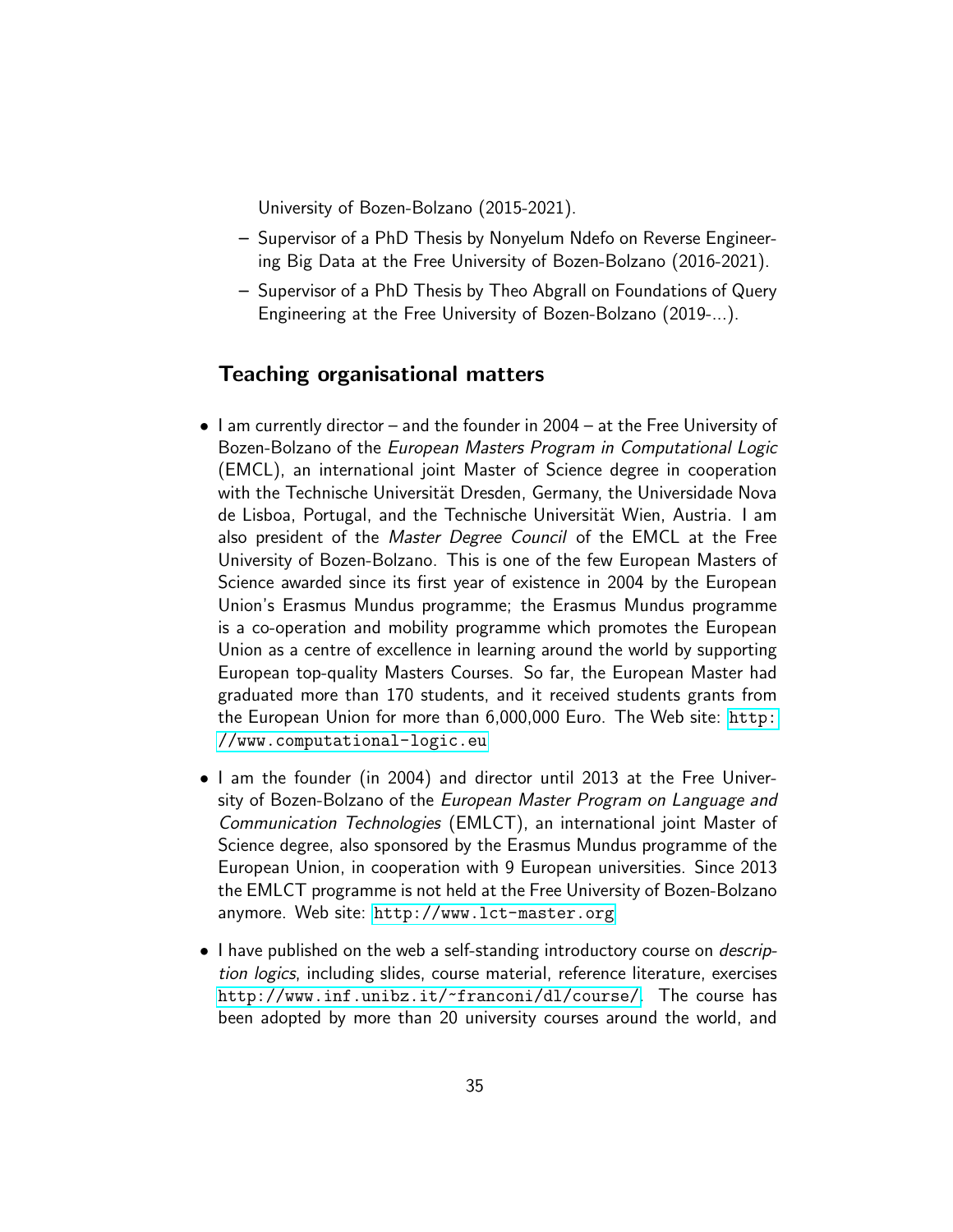it had an average of up to 1,500 unique accesses every month. The material includes the above-mentioned software tools developed by me and my research group Quelo and ORMiE to experiment with the use of ontologies and description logics as knowledge representation and conceptual modelling languages.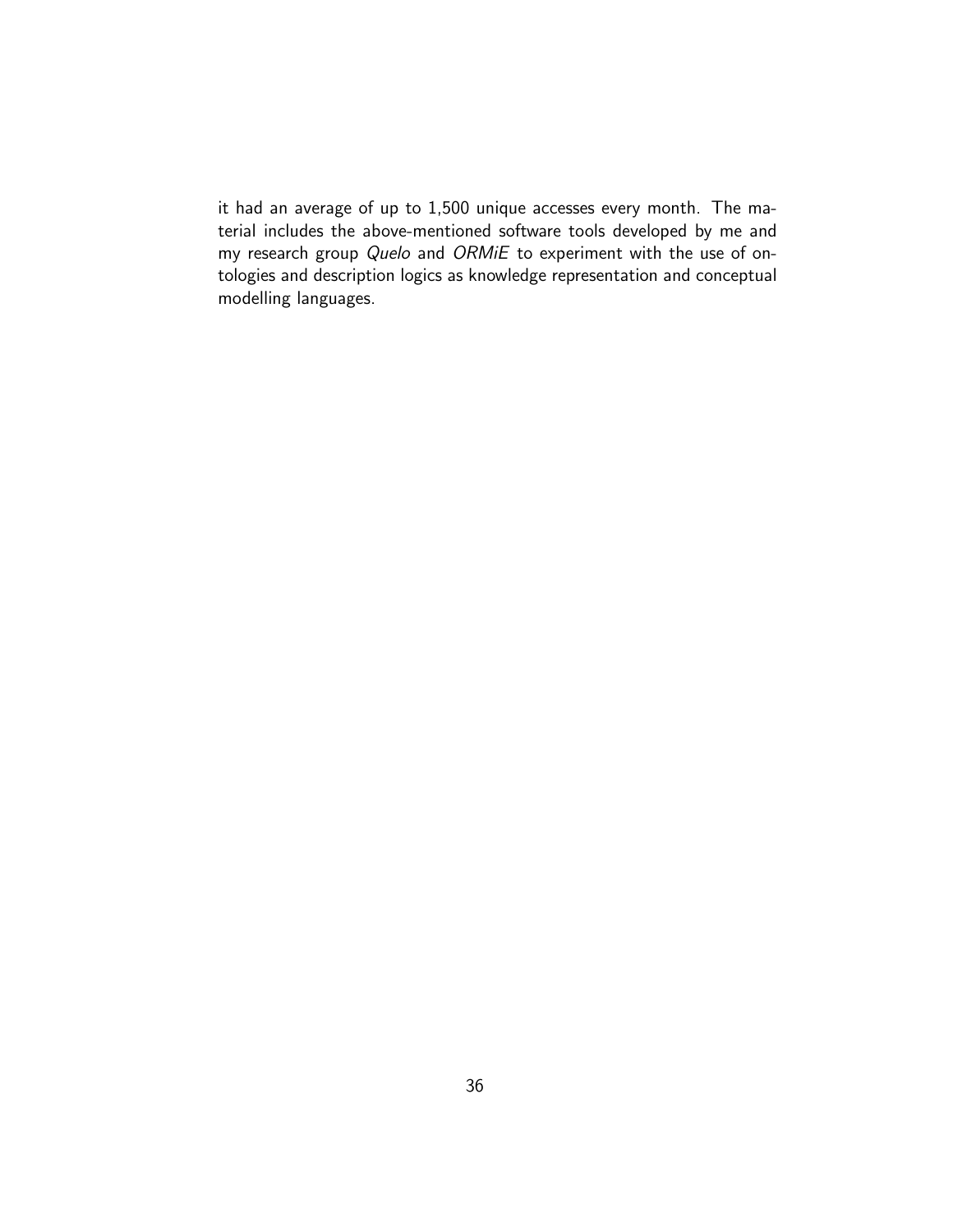# References

- [1] Enrico Franconi and Sergio Tessaris. Relational algebra and calculus with SQL null values. CoRR, abs/2202.10898, 2022.
- [2] Nonyelum Ndefo and Enrico Franconi. A study on information-preserving schema transformations. International Journal of Semantic Computing, 14(1):27–53, 2020.
- [3] Nonyelum Ndefo and Enrico Franconi. On preserving information in schema transformations: A constructive perspective. In 2nd IEEE International Conference on Artificial Intelligence and Knowledge Engineering, AIKE 2019, pages 57–64. IEEE Computer Society, 2019.
- [4] Alessandro Artale and Enrico Franconi. Towards a logical foundation of reification in modelling languages. In Stefano Borgo, Roberta Ferrario, Claudio Masolo, and Laure Vieu, editors, Ontology Makes Sense, volume 316 of Frontiers in Artificial Intelligence and Applications, pages 242–256. IOS Press, 2019.
- [5] Enrico Franconi and Volha Kerhet. Effective query answering with ontologies and DBoxes. In Carsten Lutz, Uli Sattler, Cesare Tinelli, Anni-Yasmin Turhan, and Frank Wolter, editors, Description Logic, Theory Combination, and All That, volume 11560 of Lecture Notes in Computer Science, pages 301–328. Springer, 2019.
- [6] Enrico Franconi, Alessandro Mosca, Xavier Oriol, Guillem Rull, and Ernest Teniente.  $OCL_{fo}$ : first-order expressive OCL constraints for efficient integrity checking. Software and Systems Modeling, 18(4):2655–2678, 2019.
- [7] Francesco Sportelli and Enrico Franconi. A formalisation and a computational characterisation of ORM derivation rules. In R. Meersman and H. Panetto et al., editors, 18th International Conference on Ontologies, DataBases, and Applications of Semantics (ODBASE 2019), LNCS. Springer-Verlag, 2019.
- [8] Diego Calvanese and Enrico Franconi. First-order ontology mediated database querying via query reformulation. In Sergio Flesca, Sergio Greco, Elio Masciari, and Domenico Saccà, editors, A Comprehensive Guide Through the Italian Database Research Over the Last 25 Years., volume 31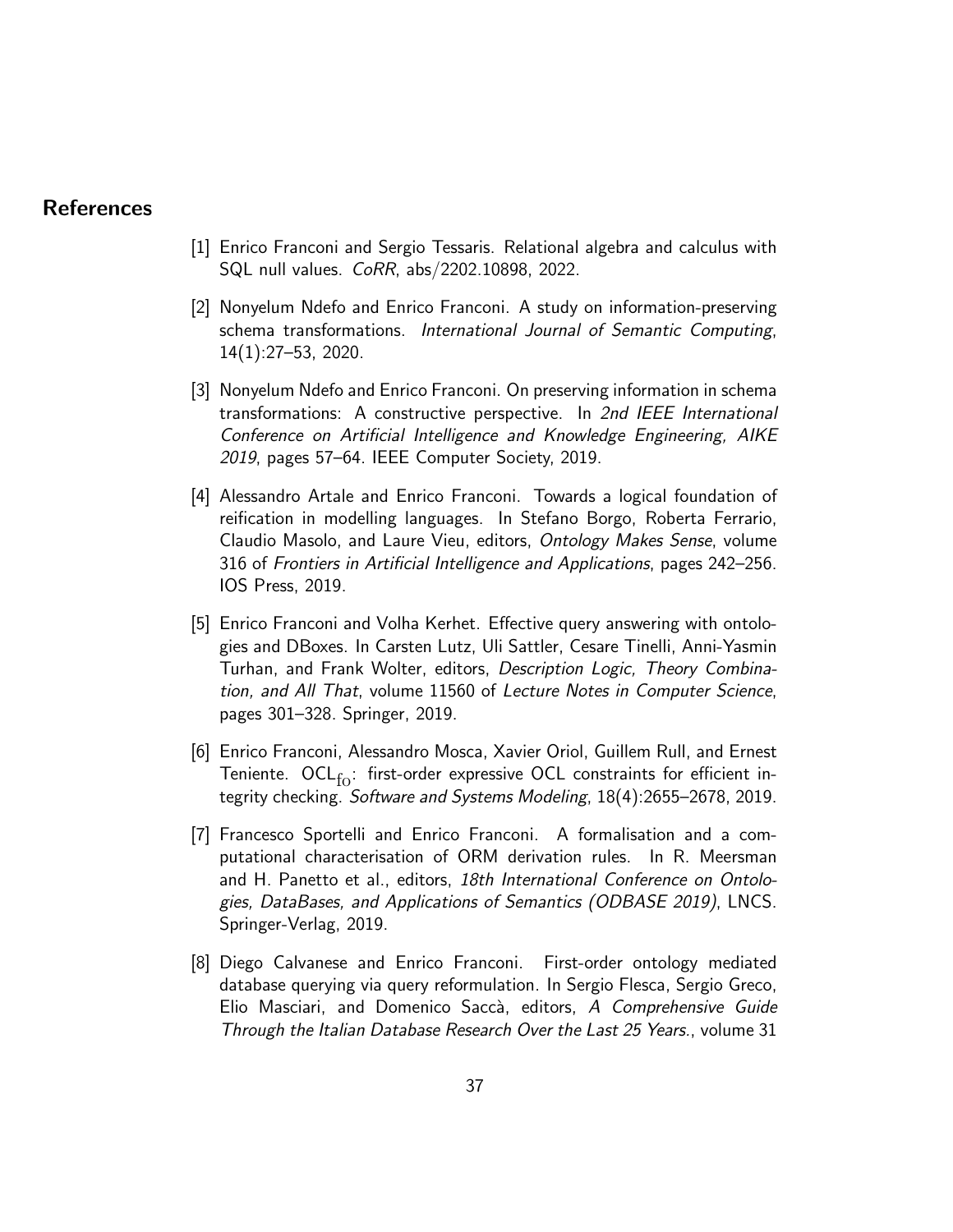of Studies in Big Data, pages 169–185. Springer International Publishing, 2018.

- [9] Stefania Costantini, Enrico Franconi, William Van Woensel, Roman Kontchakov, Fariba Sadri, and Dumitru Roman, editors. Rules and Reasoning, volume 10364 of Lecture Notes in Computer Science. Springer, 2017.
- [10] Alessandro Artale, Enrico Franconi, Rafael Peñaloza, and Francesco Sportelli. A decidable very expressive n-ary description logic for database applications (extended abstract). In Proceedings of the 25th Italian Symposium on Advanced Database Systems (SEBD-2017), 2017.
- [11] Alessandro Artale, Enrico Franconi, Rafael Penaloza, and Francesco Sportelli. A decidable very expressive description logic for databases. In The Semantic Web - ISWC 2017 - 16th International Semantic Web Conference, 2017.
- [12] Nhung Ngo and Enrico Franconi. Unique solutions in data exchange under STS mappings. In Proceedings of the 10th Alberto Mendelzon International Workshop on Foundations of Data Management (AMW-2016), 2016.
- [13] Alessandro Artale and Enrico Franconi. Extending DLR with labelled tuples, projections, functional dependencies and objectification. In Proceedings of the 29th International Workshop on Description Logics, 2016.
- [14] Francesco Sportelli and Enrico Franconi. Formalisation of ORM derivation rules and their mapping into OWL. In ODBASE Conference 2016, pages 827–843, 2016.
- [15] Ingo Feinerer, Enrico Franconi, and Paolo Guagliardo. Lossless selection views under conditional domain constraints. IEEE Trans. Knowl. Data Eng., 27(2):504–517, 2015.
- [16] Laura Perez-Beltrachini, Enrico Franconi, Claire Gardent, and X. I. Juarez-Castro. Generating knowledge base queries and answer descriptions. In  $1^{st}$ Data-to-Text generation workshop. University of Edinburgh, 2015.
- [17] Ingo Feinerer, Paolo Guagliardo, and Enrico Franconi. Lossless selection views under constraints. In Proceedings of the 8th Alberto Mendelzon Workshop on Foundations of Data Management (AMW-14), 2014.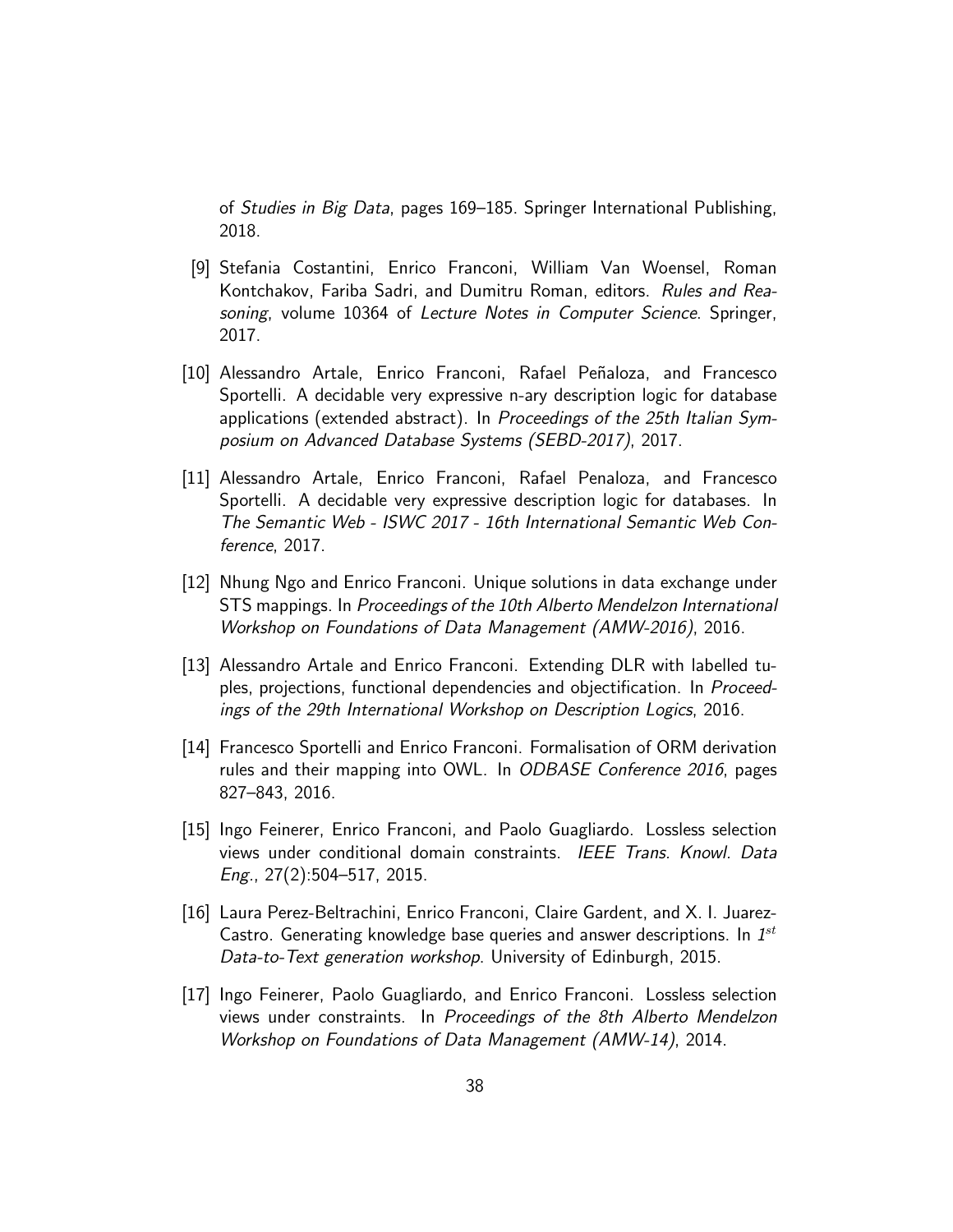- [18] Laura Perez-Beltrachini, Claire Gardent, and Enrico Franconi. Incremental query generation. In Proceedings of the 14th Conference of the European Chapter of the Association for Computational Linguistics (EACL 2014), pages 183–191, 2014.
- [19] Nhung Ngo and Enrico Franconi. Unique solutions in data exchange. In 22nd Italian Symposium on Advanced Database Systems, SEBD 2014, pages 185–192, 2014.
- [20] Enrico Franconi and Paolo Guagliardo. Translatable updates of selection views under constant complement. In Database and Expert Systems Applications, pages 295–309. Springer International Publishing, 2014.
- [21] Enrico Franconi, Paolo Guagliardo, Volha Kerhet, and Nhung Ngo. Interpolation and domain independence applied to databases. In Abstracts of the iPRA 2014 workshop – Interpolation: From Proofs to Applications. easychair.org, 2014.
- [22] Enrico Franconi, Alessandro Mosca, Xavier Oriol, Guillem Rull, and Ernest Teniente. Logic foundations of the OCL modelling language. In Eduardo Fermé and Joao Leite, editors, Logics in Artificial Intelligence - 14th European Conference, JELIA 2014. Springer, 2014.
- [23] Nhung Ngo and Enrico Franconi. Unique solutions in data exchange. In Database and Expert Systems Applications, pages 281–294. Springer International Publishing, 2014.
- [24] Enrico Franconi, Claire Gardent, Ximena Juarez-Castro, and Laura Perez-Beltrachini. Quelo natural language interface: Generating queries and answer descriptions. In Proceedings of the workshop on Natural Language Interfaces for Web of Data, 2014.
- [25] Ingo Feinerer, Enrico Franconi, and Paolo Guagliardo. Lossless horizontal decomposition with domain constraints on interpreted attributes. In Big Data - 29th British National Conference on Databases (BNCOD 2013), volume 7968 of Lecture Notes in Computer Science, pages 77–91. Springer, 2013.
- [26] Enrico Franconi and Alessandro Mosca. Towards a core ORM2 language (research note). In OTM Workshops, volume 8186 of Lecture Notes in Computer Science, pages 448–456. Springer, 2013.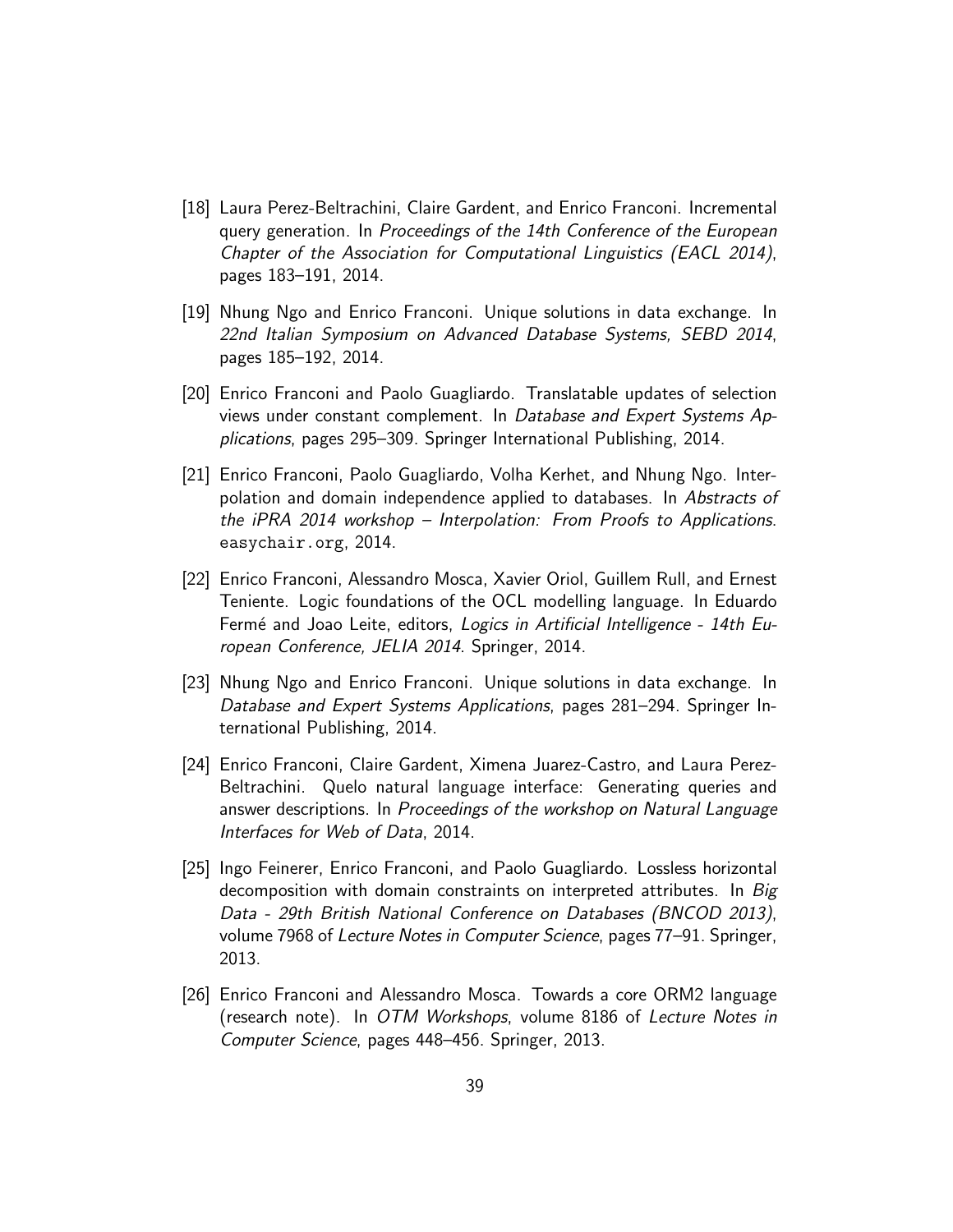- [27] Enrico Franconi, Claudio Gutierrez, Alessandro Mosca, Giuseppe Pirrò, and Riccardo Rosati. The logic of extensional rdfs. In International Semantic Web Conference (ISWC 2013), volume 8218 of Lecture Notes in Computer Science, pages 101–116. Springer, 2013.
- [28] Dmitry Solomakhin, Enrico Franconi, and Alessandro Mosca. Logic-based reasoning support for sbvr. Fundamenta Informaticae, 124(4):543–560, 2013.
- [29] Enrico Franconi, Volha Kerhet, and Nhung Ngo. Exact query reformulation over databases with first-order and description logics ontologies. Journal of Artificial Intelligence Research (JAIR), 48:885–922, 2013.
- [30] Enrico Franconi and Paolo Guagliardo. Effectively updatable conjunctive views. In Proceedings of the 7th Alberto Mendelzon International Workshop on Foundations of Data Management, 2013.
- [31] E. Franconi, C. Gutierrez, A. Mosca, G. Pirrò, and R. Rosati. The logic of extensional RDFS (extended abstract). In 21st Italian Symposium on Advanced Database Systems, SEBD 2013, pages 75–86. Università Reggio Calabria, 2013.
- [32] Nhung Ngo and Enrico Franconi. Getting unique solution in data exchange. Proceedings of the VLDB Endowment, 6(12):1440–1443, 2013.
- [33] Balder ten Cate, Enrico Franconi, and Inanç Seylan. Beth definability in expressive description logics. Journal of Artificial Intelligence Research (JAIR), 48:347–414, 2013.
- [34] Enrico Franconi, Paolo Guagliardo, and Sergio Tessaris. Quelo at the IESD challenge 2012. In International Workshop on Intelligent Exploration of Semantic Data (IESD'2012), 2012.
- [35] Enrico Franconi, Alessandro Mosca, and Dmitry Solomakhin. The formalization of orm2 and its encoding in owl2. In International Workshop on Fact-Oriented Modeling (ORM 2012), 2012.
- [36] Enrico Franconi and Paolo Guagliardo. On the translatability of view updates. In Juliana Freire and Dan Suciu, editors, Proceedings of the 6th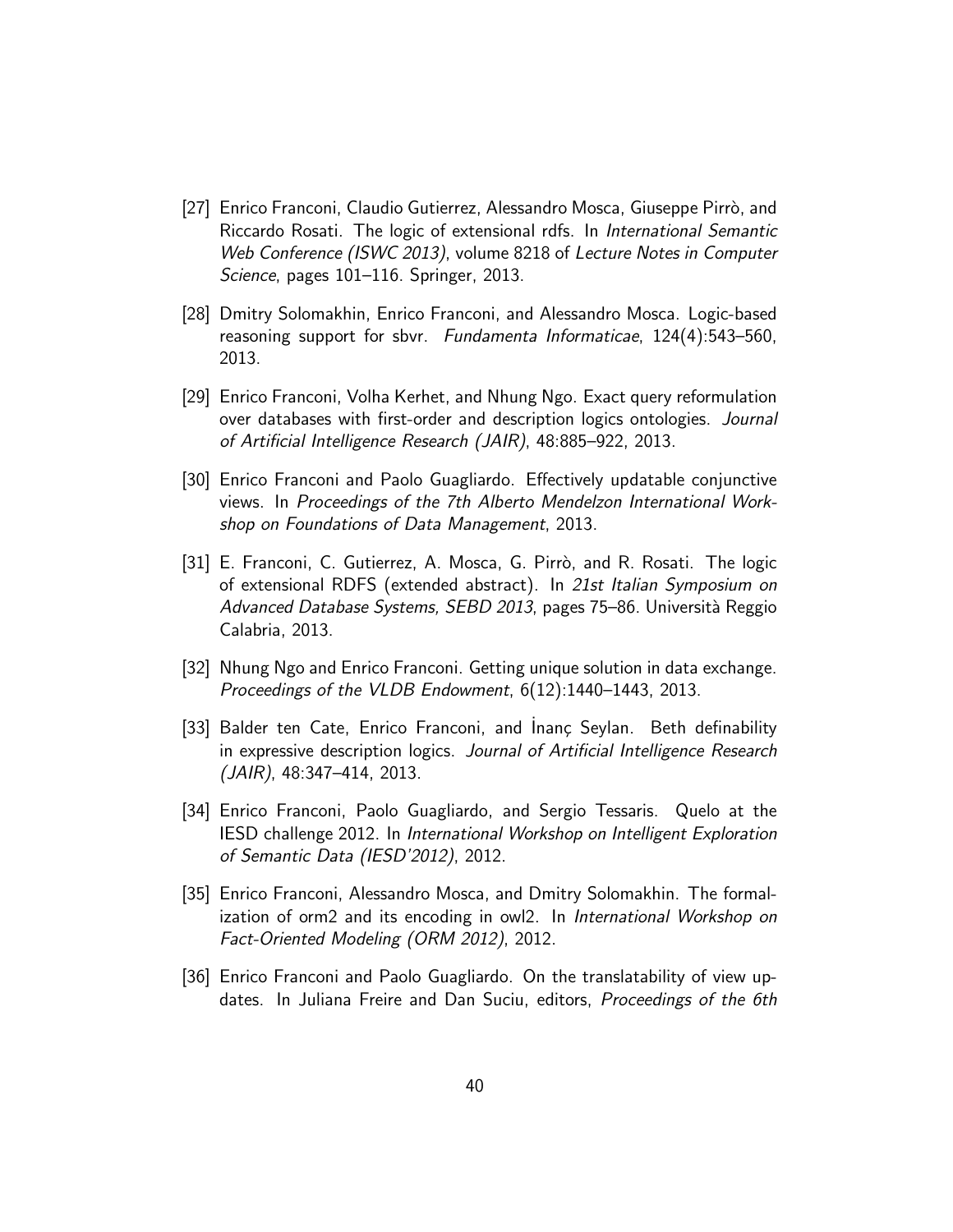Alberto Mendelzon International Workshop on Foundations of Data Management, volume 866 of CEUR Workshop Proceedings, pages 154–167, 2012.

- [37] Enrico Franconi and Sergio Tessaris. On the logic of SQL nulls. In Juliana Freire and Dan Suciu, editors, Proceedings of the 6th Alberto Mendelzon International Workshop on Foundations of Data Management, Ouro Preto, Brazil, June 27-30, 2012, volume 866 of CEUR Workshop Proceedings, pages 114–128, 2012.
- [38] Enrico Franconi, Volha Kerhet, and Nhung Ngo. Exact query reformulation with first-order ontologies and databases. In *Logics in Artificial Intelligence* - 13th European Conference, JELIA 2012, pages 202–214, 2012.
- [39] Ronell Alberts and Enrico Franconi. An integrated method using conceptual modelling to generate an ontology-based query mechanism. In Proceedings of OWL: Experiences and Directions Workshop 2012 (OWLED-2012), 2012.
- [40] Enrico Franconi, Nhung Ngo, and Evgeny Sherkhonov. The definability abduction problem for data exchange - (abstract). In Web Reasoning and Rule Systems - 6th International Conference, RR 2012, pages 217–220, 2012.
- [41] Peter F. Patel-Schneider and Enrico Franconi. Ontology constraints in incomplete and complete data. In ISWC 2012 - 11th International Semantic Web Conference, volume 7649 of Lecture Notes in Computer Science, pages 444–459. Springer-Verlag, 2012.
- [42] Enrico Franconi and Sergio Tessaris:. The algebra and the logic for sql nulls. In Twentieth Italian Symposium on Advanced Database Systems, SEBD 2012, pages 163–176. Edizioni Libreria Progetto, 2012.
- [43] E. Franconi, V. Kerhet, and N. Ngo. Exact query reformulation over shoq dboxes. In Proc. of the 2012 International Workshop on Description Logics (DL-2012), 2012.
- [44] E. Franconi, A. Mosca, and D. Solomakhin. ORM2 encoding into description logics. In 2012 International Description Logics workshop (DL-2012), 2012.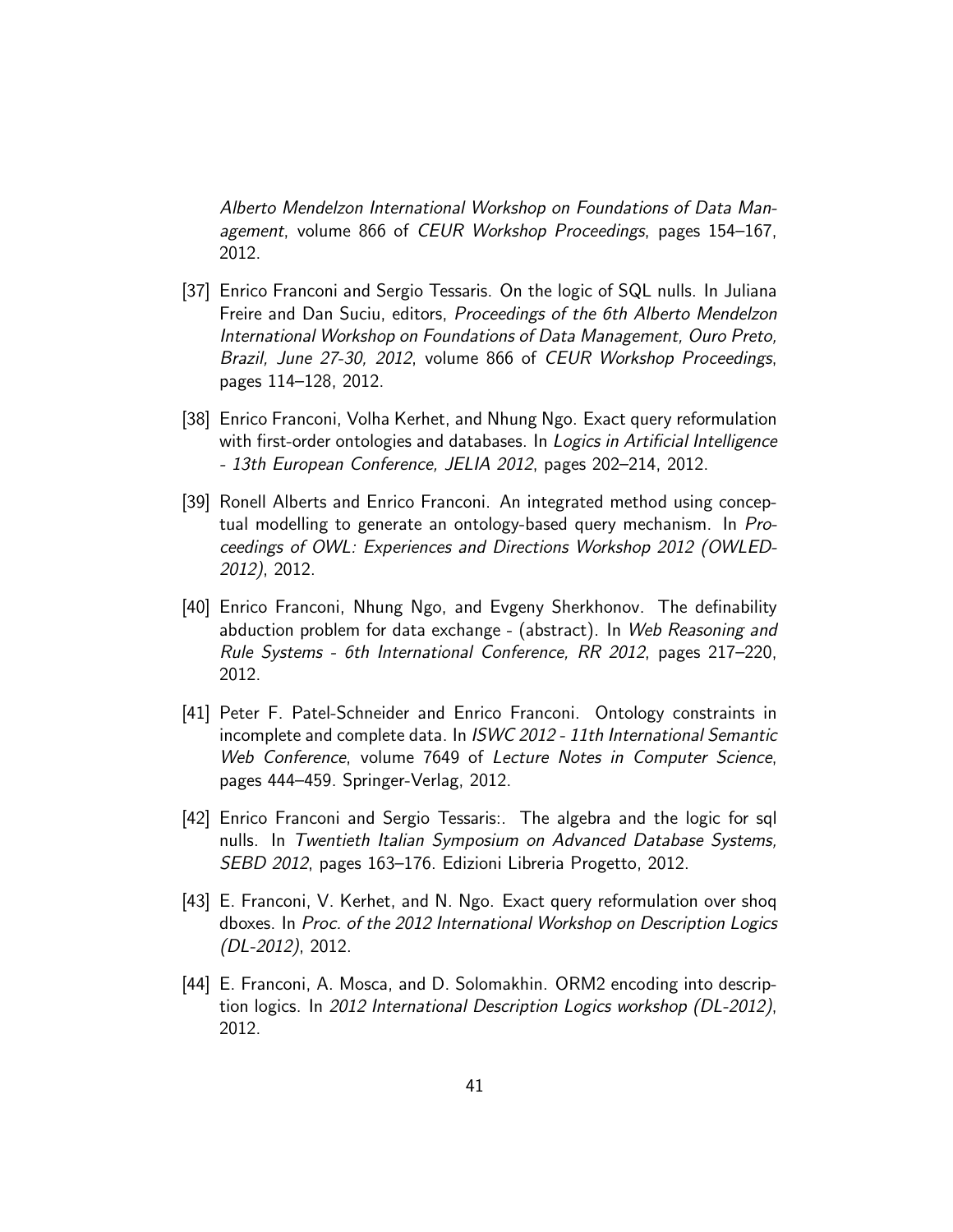- [45] Pablo R. Fillottrani, Enrico Franconi, and Sergio Tessaris. The ICOM 3.0 intelligent conceptual modelling tool and methodology. Semantic Web journal, 3(3):293–306, 2012.
- [46] R. Rosati and E. Franconi. Generalized ontology-based production systems. In Proceedings of the 13th International Conference on Principles of Knowledge Representation and Reasoning (KR 2012), 2012.
- [47] Volha Kerhet and Enrico Franconi. On checking domain independence. In Proceedings of the 9th Italian Convention on Computational Logic, number 857 in CEUR Workshop Proceedings, pages 246–250, 2012.
- [48] Enrico Franconi, Yazmin Angelica Ibanez-Garcia, and Inanc Seylan. Query answering with DBoxes is hard. Electronic Notes in Theoretical Computer Science, Elsevier, 278(1):71–84, November 2011.
- [49] Enrico Franconi and Paolo Guagliardo. A constructive framework for view updating. In Proc. of the 19th Italian Symposium on Advanced Database Systems (SEBD-2011), June 2011.
- [50] Balder ten Cate, Enrico Franconi, and Inanç Seylan. Beth definability in expressive description logics. In IJCAI 2011, Proceedings of the 22nd International Joint Conference on Artificial Intelligence, pages 1099–1106, 2011.
- [51] Enrico Franconi and David Toman. Fixpoints in temporal description logics. In IJCAI 2011, Proceedings of the 22nd International Joint Conference on Artificial Intelligence, pages 875–880, 2011.
- [52] Pablo R. Fillottrani, Enrico Franconi, and Sergio Tessaris. Ontology design and integration with icom 3.0 - tool description and methodology. In Proceedings of the 24th International Workshop on Description Logics (DL 2011), 2011.
- [53] Enrico Franconi, Paolo Guagliardo, Marco Trevisan, and Sergio Tessaris. Quelo: an ontology-driven query interface. In Proceedings of the 24th International Workshop on Description Logics (DL 2011), 2011.
- [54] E. Franconi, P. Guagliardo, S. Tessaris, and M. Trevisan. A natural language ontology-driven query interface. In 9th International Conference on Terminology and Artificial Intelligence, 2011.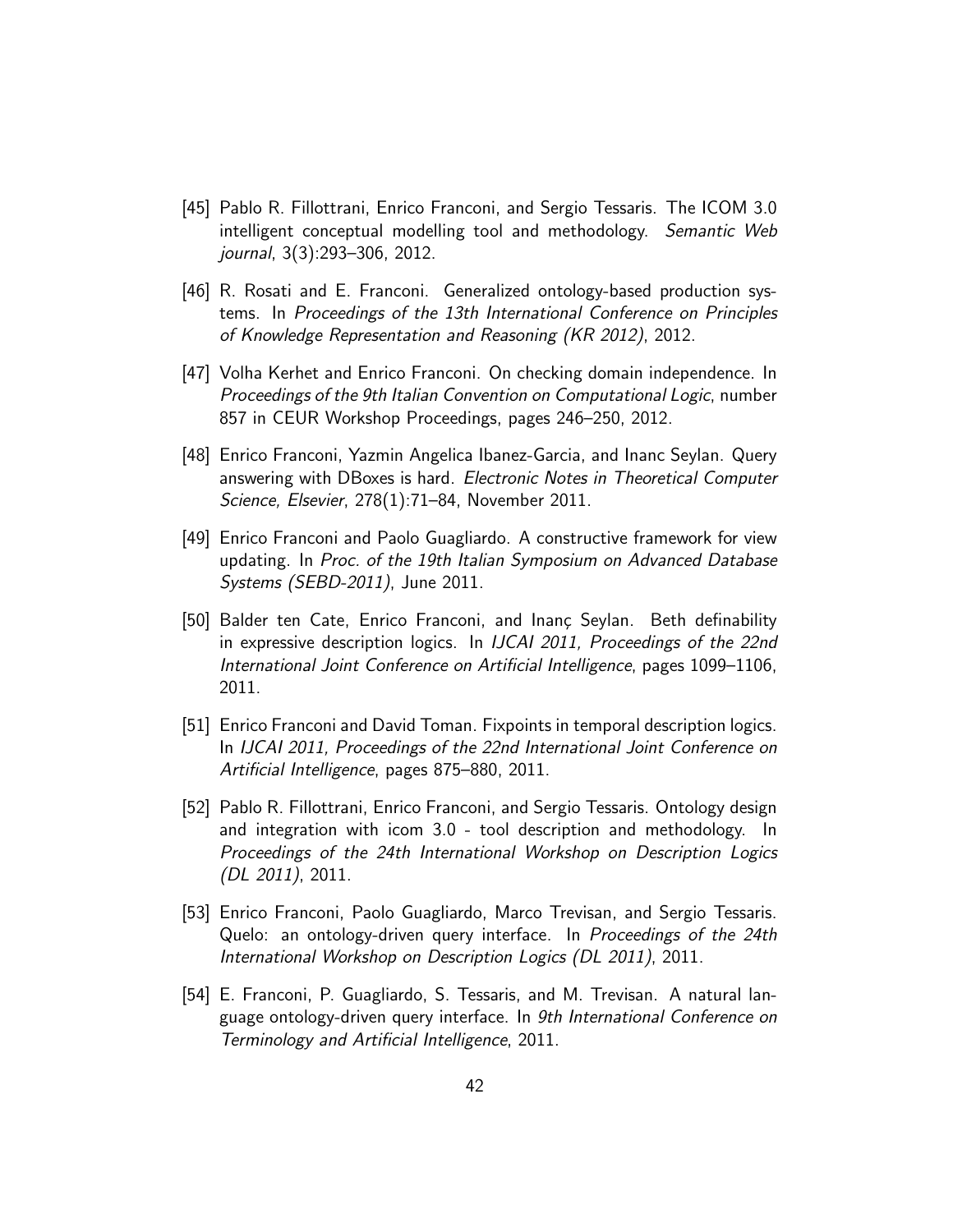- [55] Dmitry Solomakhin, Enrico Franconi, and Alessandro Mosca. Logic-based reasoning support for sbvr. In Proceedings of the 26th Italian Conference on Computational Logic (CILC2011), Pescara, Italy, 31 August 31-2 September, 2011, number 810 in CEUR Workshop Proceedings, Aachen, Germany, 2011. Sun SITE Central Europe.
- [56] Enrico Franconi, Thomas Meyer, and Ivan Varzinczak. Semantic diff as the basis for knowledge base versioning. In Proc. of the 13th International Workshop on Non-Monotonic Reasoning (NMR-2010), May 2010.
- [57] Enrico Franconi, Paolo Guagliardo, and Marco Trevisan. An intelligent query interface based on ontology navigation. In Proc. of the Workshop on Visual Interfaces to the Social and Semantic Web (VISSW 2010), February 2010.
- [58] Inanç Seylan, Enrico Franconi, and Jos de Bruijn. Optimal rewritings in definitorially complete description logics. In Proceedings of the 23rd International Workshop on Description Logics (DL 2010), 2010.
- [59] Alexander Borgida, Jos de Bruijn, Enrico Franconi, Inanç Seylan, Umberto Straccia, David Toman, and Grant E. Weddell. On finding query rewritings under expressive constraints. In Proceedings of the Eighteenth Italian Symposium on Advanced Database Systems (SEBD 2010), pages 426–437, 2010.
- [60] Enrico Franconi, Paolo Guagliardo, and Marco Trevisan. Quelo: a NLbased intelligent query interface. In Proc. of the 2nd Workshop on Controlled Natural Languages (CNL-2010), 2010.
- [61] Dmitry Solomakhin, Alessandro Mosca, Enrico Franconi, and Alberto Siena. On the logical foundations of business rules. In *Proceedings of* 1st Workshop on Law Compliancy Issues in Organisational Systems and Strategies, 2010.
- [62] Inanç Seylan, Enrico Franconi, and Jos de Bruijn. Effective query rewriting with ontologies over dboxes. In Proceedings of the 21st International Joint Conference on Artificial Intelligence (IJCAI2009), pages 923–929, Pasadena, CA, USA, July 11–17 2009.
- [63] Alessandro Artale and Enrico Franconi. Foundations of temporal conceptual data models. In Alex Borgida, Vinay Chaudhri, Paolo Giorgini, and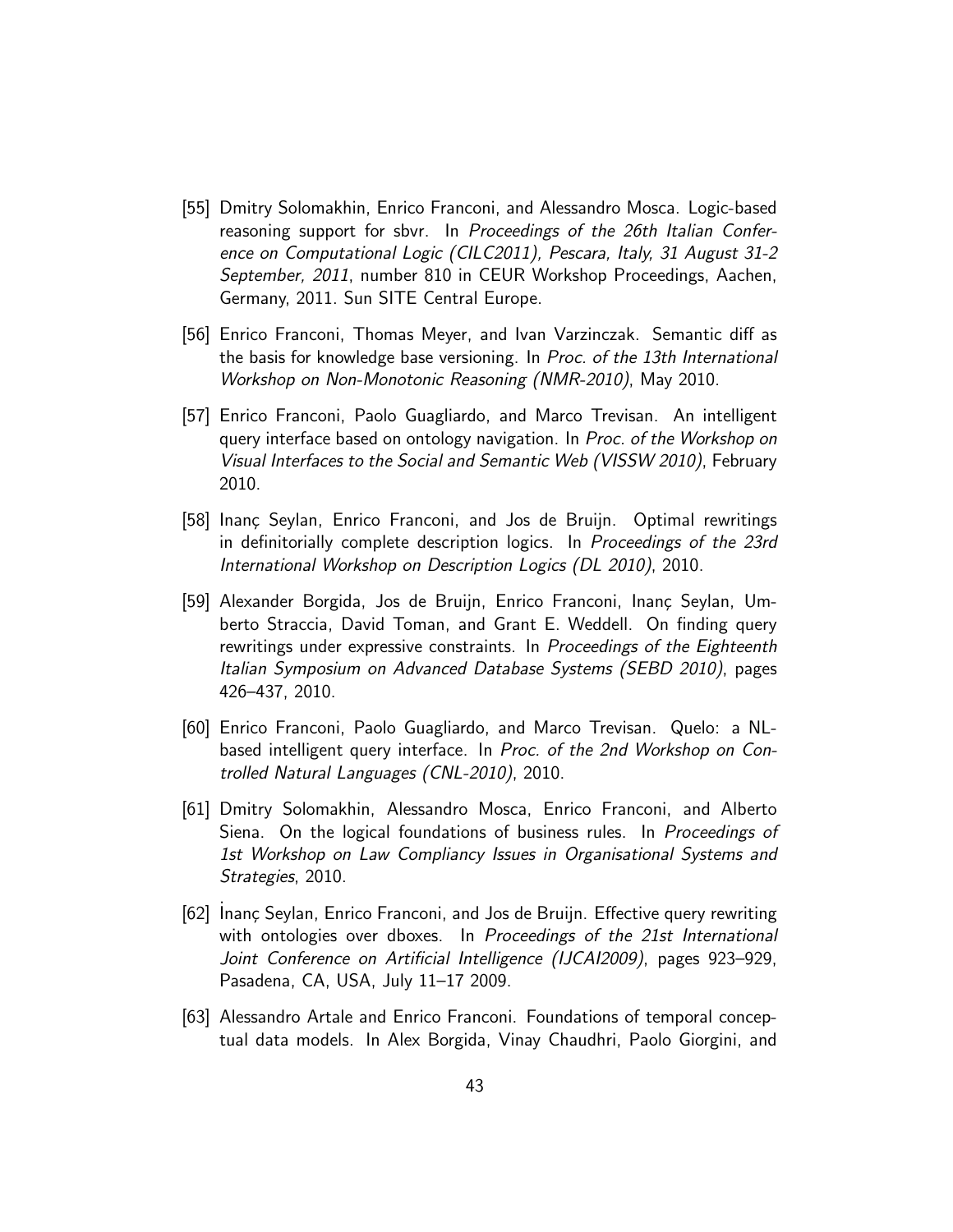Eric Yu, editors, Conceptual Modeling: Foundations and Applications, volume 5600 of Lecture Notes in Computer Science, pages 10–35. Springer, 2009.

- [64] Inanç Seylan, Enrico Franconi, and Jos de Bruijn. Effective query rewriting with ontologies over dboxes (extended abstract). In Proceedings of the 22nd International Workshop on Description Logics (DL 2009), 2009.
- [65] Sergio Tessaris, Enrico Franconi, Thomas Eiter, Claudio Gutierrez, Siegfried Handschuh, Marie-Christine Rousset, and Renate A. Schmidt, editors. Reasoning Web. Semantic Technologies for Information Systems, volume 5689 of Lecture Notes in Computer Science. Springer, 2009.
- [66] L. Bertossi, L. Bravo, E. Franconi, and A. Lopatenko. The complexity and approximation of fixing numerical attributes in databases under integrity constraints. Information Systems, 33(4-5):407–434, 2008.
- [67] T. Eiter, E. Franconi, and M. Kifer, editors. Rules and Rule Markup Languages for the Semantic Web, Fundamenta informaticae. IOS Press, 2008.
- [68] Enrico Franconi. Ontologies and databases: myths and challenges. Proceedings of the VLDB Endowment, 1(2):1518–1519, 2008.
- [69] Diego Calvanese, Enrico Franconi, Volker Haarslev, Domenico Lembo, Boris Motik, Anni-Yasmin Turhan, and Sergio Tessaris, editors. Proceedings of the 2007 International Workshop on Description Logics (DL2007), Brixen-Bressanone, near Bozen-Bolzano, Italy, 8-10 June, 2007, volume 250 of CEUR Workshop Proceedings. CEUR-WS.org, 2007.
- [70] Enrico Franconi. Conceptual schemas and ontologies for database access: Myths and challenges. In Proc. of the 26th International Conference on Conceptual Modeling ER-2007, volume 4801 of Lecture Notes in Computer Science. Springer, 2007.
- [71] Enrico Franconi, Michael Kifer, and Wolfgang May, editors. The Semantic Web: Research and Applications, 4th European Semantic Web Conference, ESWC 2007, Innsbruck, Austria, June 3-7, 2007, Proceedings, volume 4519 of Lecture Notes in Computer Science. Springer, 2007.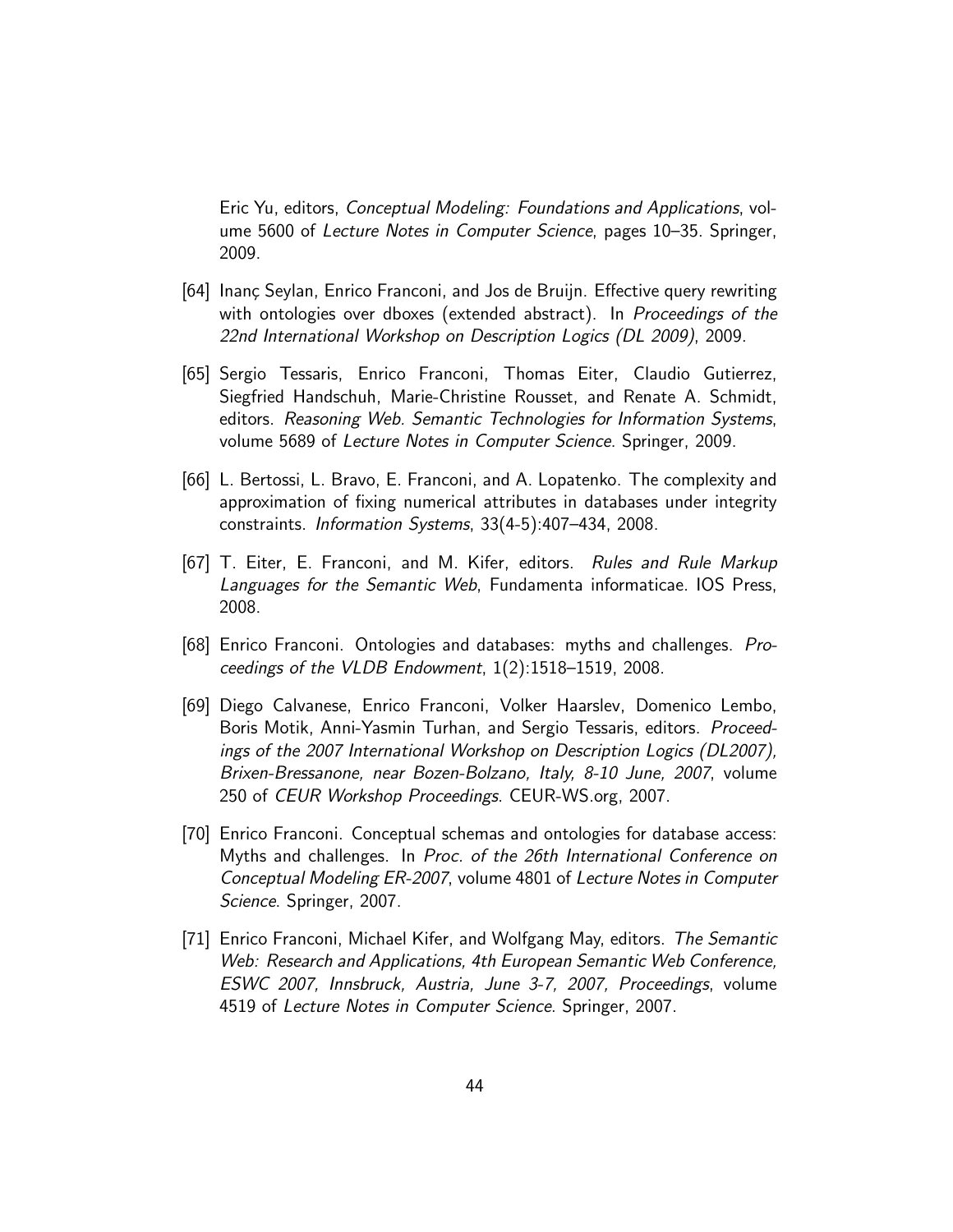- [72] Paolo Dongilli and Enrico Franconi. An Intelligent Query Interface with Natural Language Support. In Proc. of the 19th Int. Florida Artificial Intelligence Research Society Conference (FLAIRS 2006), Melbourne Beach, Florida, USA, May 2006.
- [73] Pedro Barahona, François Bry, Enrico Franconi, Nicola Henze, and Ulrike Sattler, editors. Reasoning Web. Springer-Verlag, 2006.
- [74] Thomas Eiter, Enrico Franconi, Ralph Hodgson, and Susie Stephens, editors. Rules and Rule Markup Languages for the Semantic Web, Second International Conference, RuleML 2006, Athens, Georgia, USA, November 10-11, 2006, Proceedings. IEEE Computer Society, 2006.
- [75] Pablo Fillottrani, Enrico Franconi, and Sergio Tessaris. The new ICOM ontology editor. In Proceedings of the 2006 International Workshop on Description Logics (DL2006), 2006.
- [76] E. Franconi, F. Grandi, and F. Mandreoli. Schema evolution and versioning: A logical and computational characterisation. Database Schema Evolution and Meta-Modeling, pages 85–99, 2006.
- [77] Enrico Franconi. The logic of rdf and sparql: a tutorial. In Proceedings of the 25th ACM SIGACT-SIGMOD-SIGART Symposium on Principles of Database Systems (PODS-06), 2006.
- [78] C. Lutz, F. Baader, E. Franconi, D. Lembo, R. M¨oller, R. Rosati, U. Sattler, B. Suntisrivaraporn, and S. Tessaris. Reasoning support for ontology design. OWL: Experiences and Directions, 2006, 2006.
- [79] Jos de Bruijn, Enrico Franconi, and Sergio Tessaris. Logical reconstruction of normative RDF. In Proc. of the Workshosp on OWL Experiences and Directions (OWLED 2005), number 188 in CEUR Workshop Proceedings, Galway, Ireland, November 2005.
- [80] Tiziana Catarci, Tania Di Mascio, Paolo Dongilli, Enrico Franconi, Giuseppe Santucci, and Sergio Tessaris. SEWASIE (semantic web and agents in integrated economies) project: Usability evaluation tests. In Proceedings of the 4th Italian Symposium on Human-Computer Interaction (HCITALY 2005), Rome, Italy, September 2005.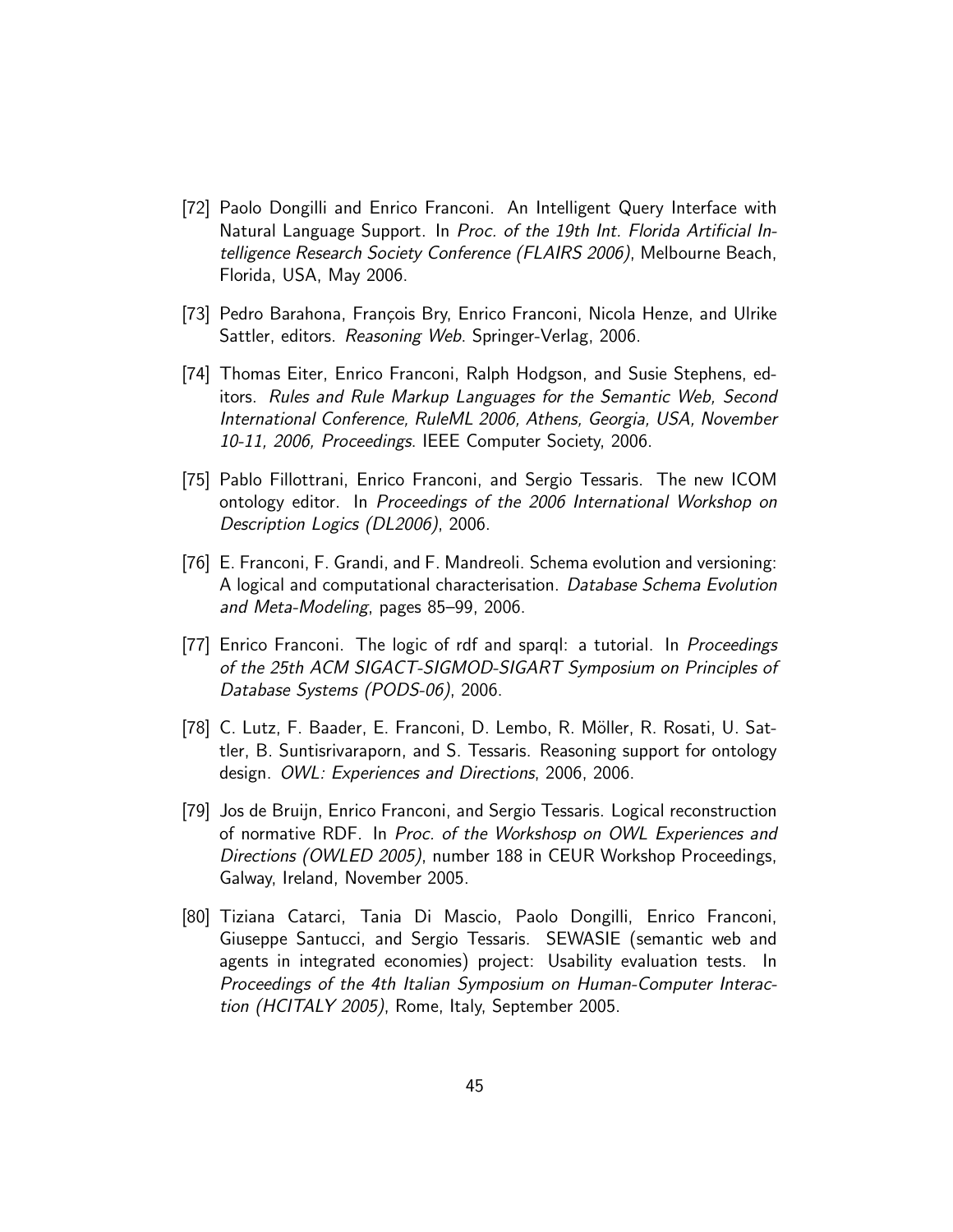- [81] Jos de Bruijn, Enrico Franconi, and Sergio Tessaris. Logical reconstruction of rdf and ontology languages. In 2nd Workshop on Principles and Practice of Semantic Web Reasoning (PPSWR 2005), volume 3703 of Lecture Notes in Computer Science, pages 65–71, Dagstuhl, Germany, September 2005. Springer-Verlag.
- [82] Leopoldo Bertossi, Loreto Bravo, Enrico Franconi, and Andrei Lopatenko. Complexity and approximation of fixing numerical attributes in databases under integrity constraints. In Proc. of the Databases Programming Languages Conference (DBPL-05), volume 3774 of Lecture Notes in Computer Science, pages 262–278, Trondheim, Norway, August 2005.
- [83] Leopoldo Bertossi, Loreto Bravo, Enrico Franconi, and Andrei Lopatenko. Fixing inconsistent databases by updating numerical attributes. In Proc. First International Workshop on Logical Aspects and Applications of Integrity Constraints (LAAIC 2005), Copenhagen, Denmark, August 2005.
- [84] Paolo Dongilli, Pablo Fillottrani, Enrico Franconi, and Sergio Tessaris. A multi-agent system for querying heterogeneous data sources with ontologies. In Proceedings of Thirteenth Italian Symposium on Advanced Database Systems (SEBD-2005), Brixen-Bressanone, Italy, June 2005.
- [85] Enrico Franconi. Editing as a data repair problem: a logical formalisation. In 55th Session of the International Statistical Institute (ISI-2005), April 2005.
- [86] Grigoris Antoniou, Enrico Franconi, and Frank van Harmelen. Introduction to semantic web ontology languages. In N. Eisinger and J. Maluszynski, editors, REWERSE 2005, volume 3564 of Lecture Notes in Computer Science, pages 1–21. Springer-Verlag, 2005.
- [87] Alessandro Artale and Enrico Franconi. Temporal description logics. Foundations of Artificial Intelligence, 1(C):375–388, 2005.
- [88] L. Bertossi, L. Bravo, E. Franconi, and A. Lopatenko. Fixing inconsistent databases by updating numerical attributes. In Database and Expert Systems Applications, 2005. Proceedings. Sixteenth International Workshop on, pages 854–858. IEEE, 2005.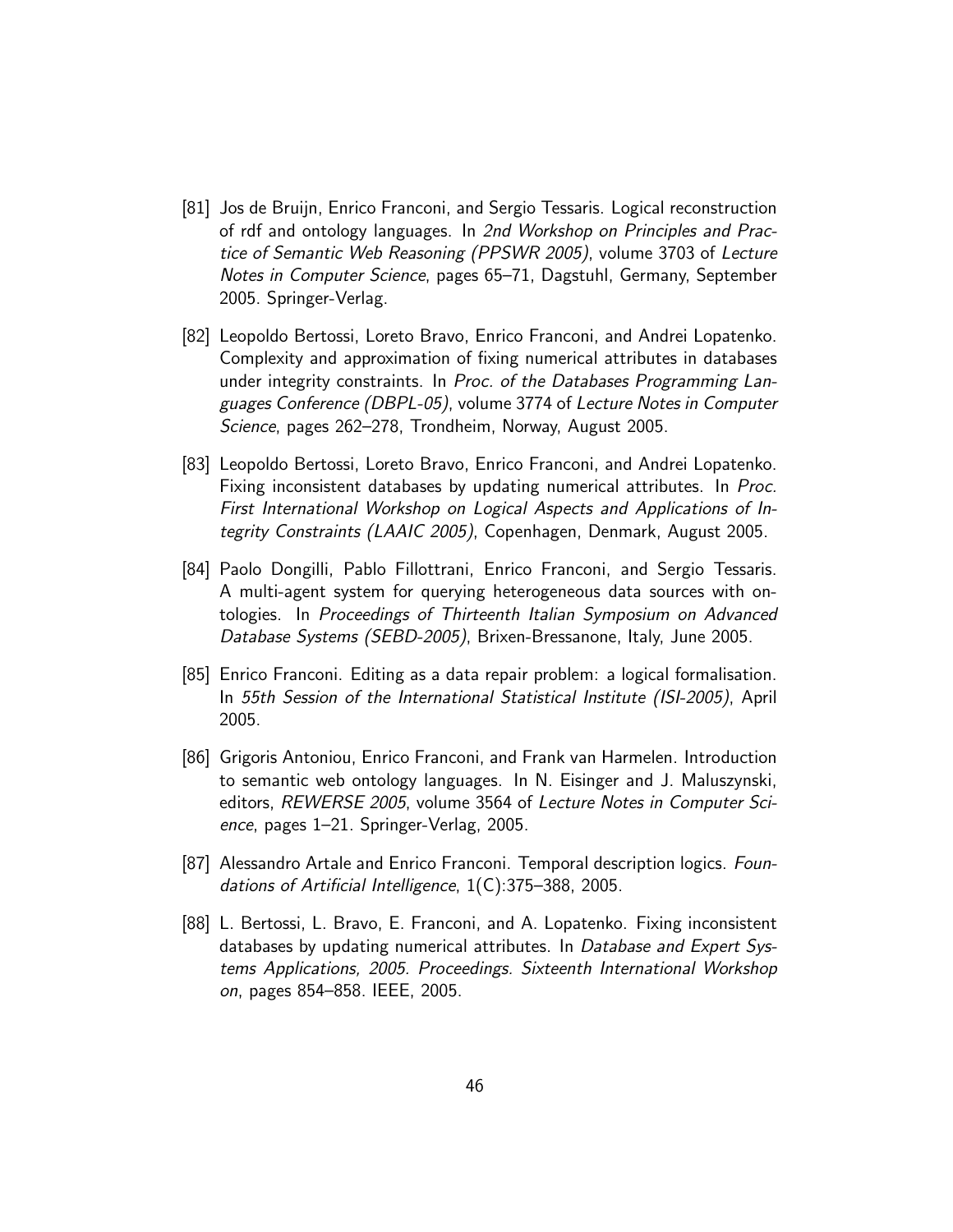- [89] Leopoldo Bertossi, Loreto Bravo, Enrico Franconi, and Andrei Lopatenko. Data cleansing for numerical data sets. In Proceedings of the Thirteenth Italian Symposium on Advanced Database Systems, SEBD 2005, 2005.
- [90] Andrea Cal`ı, Diego Calvanese, Enrico Franconi, Maurizio Lenzerini, and Letizia Tanca, editors. Proceedings of the Thirteenth Italian Symposium on Advanced Database Systems (SEBD 2005), Brixen-Bressanone, Italy, 2005.
- [91] T. Catarci, T. Di Mascio, P. Dongilli, E. Franconi, G. Santucci, and S. Tessaris. An ontology-based query manager: Usability evaluation. *HCItaly2005*  $[16]$ , pages 95–100, 2005.
- [92] Tiziana Catarci, Paolo Dongilli, Tania Di Mascio, Enrico Franconi, Giuseppe Santucci, and Sergio Tessaris. Usability evaluation tests in the SeWAsIE (SEmantic Webs and AgentS in Integrated Economies) project. In Proceedings of the 11th International Conference on Human-Computer Interaction (HCII 2005), 2005.
- [93] E. Franconi. The knowledge web network of excellence. *Interoperability of* Enterprise Software and Applications, page 447, 2005.
- [94] Enrico Franconi and Andrei Lopatenko. The codbz information integration system for autonomous data sources. In Proceedings of the Open Interop Workshop on Enterprise Modelling and Ontologies for Interoperability, 2005.
- [95] Sergio Tessaris and Enrico Franconi. Rules and queries with ontologies: a unifying logical framework. In Proc. of the 2005 Description Logic Workshop (DL 2005), 2005.
- [96] Alessandro Artale, Claire Dixon, Michael Fisher, and Enrico Franconi. Temporal representation and reasoning. Journal of Logic and Computation, 14(1–4), 2004.
- [97] L. Bertossi, L. Bravo, E. Franconi, and A. Lopatenko. Fixing numerical attributes under integrity constraints. In Proc. Tenth International Symposium on Database Programming Languages (DBPL 05), Springer LNCS 3774, 2005, 2004.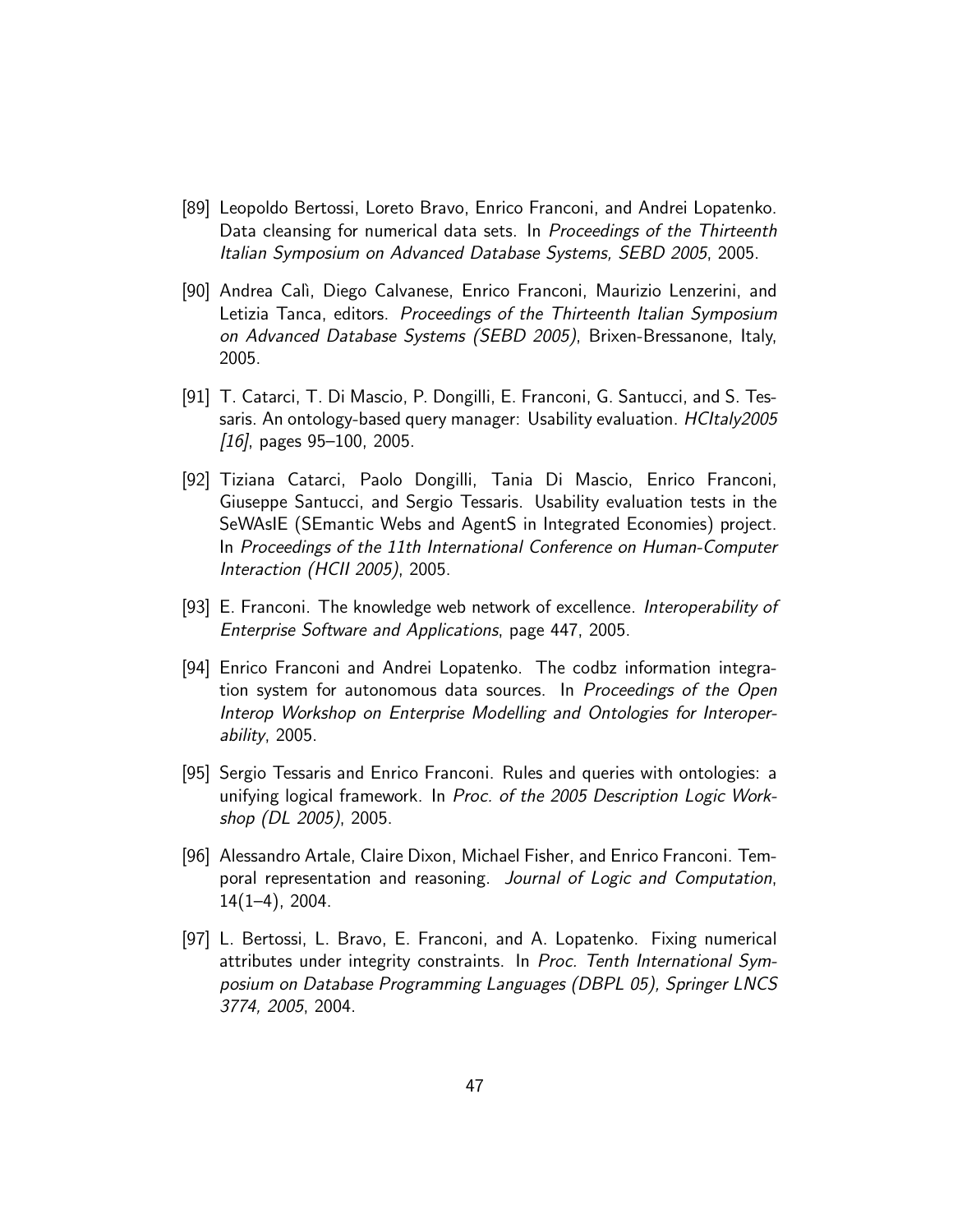- [98] Tiziana Catarci, Paolo Dongilli, Tania Di Mascio, Enrico Franconi, Giuseppe Santucci, and Sergio Tessaris. An ontology based visual tool for query formulation support. In Lorenza Saitta Ramon López de Mántaras, editor, Proc. of the 16th Eur. Conf. on Artificial Intelligence (ECAI 2004), pages 308–312. IOS Press, 2004.
- [99] S. David and E. Franconi. Semantic web query tools evaluation. Proceedings of Semantic Web Application and Perspective, 1st Italian Semantic Web Workshop, 2004.
- [100] Paolo Dongilli, Enrico Franconi, and Sergio Tessaris. Semantics driven support for query formulation. In Proc. of the 2004 Description Logic Workshop (DL 2004), 2004.
- [101] Enrico Franconi. Using ontologies. IEEE Intelligent Systems, 19(1), 2004.
- [102] Enrico Franconi. Description logics for conceptual design, information access, and ontology integration: Research trends. In Proc. of the CAiSE workshop on Enterprise Modelling and Ontologies for Interoperability (EMOI - INTEROP 2004), 2004.
- [103] E. Franconi and A. Kamble. The GMD data model and algebra for multidimensional information. Advanced Information Systems Engineering, pages 97–116, 2004.
- [104] E. Franconi. Description logics for interoperability. *CAiSE Workshops (3)*, pages 307–310, 2004.
- [105] Enrico Franconi and A. Kamble. A data warehouse conceptual data model. In Proc. of the 16th Conf. on Scientific and Statistical Database Management (SSDBM'04), pages 435–436, 2004.
- [106] Enrico Franconi and A. Kamble. The GMD data model and algebra for multidimensional information. In Proc. of the 16th Int. Conf. on Advanced Information Systems Engineering (CAiSE 2004), 2004.
- [107] Enrico Franconi, Gabriel Kuper, Andrei Lopatenko, and Ilya Zaihrayeu. The coDB robust peer to peer database system. In Schreiber (Eds.): Proceedings of the Twelfth Italian Symposium on Advanced Database Systems, SEBD 2004, pages 382–393, 2004.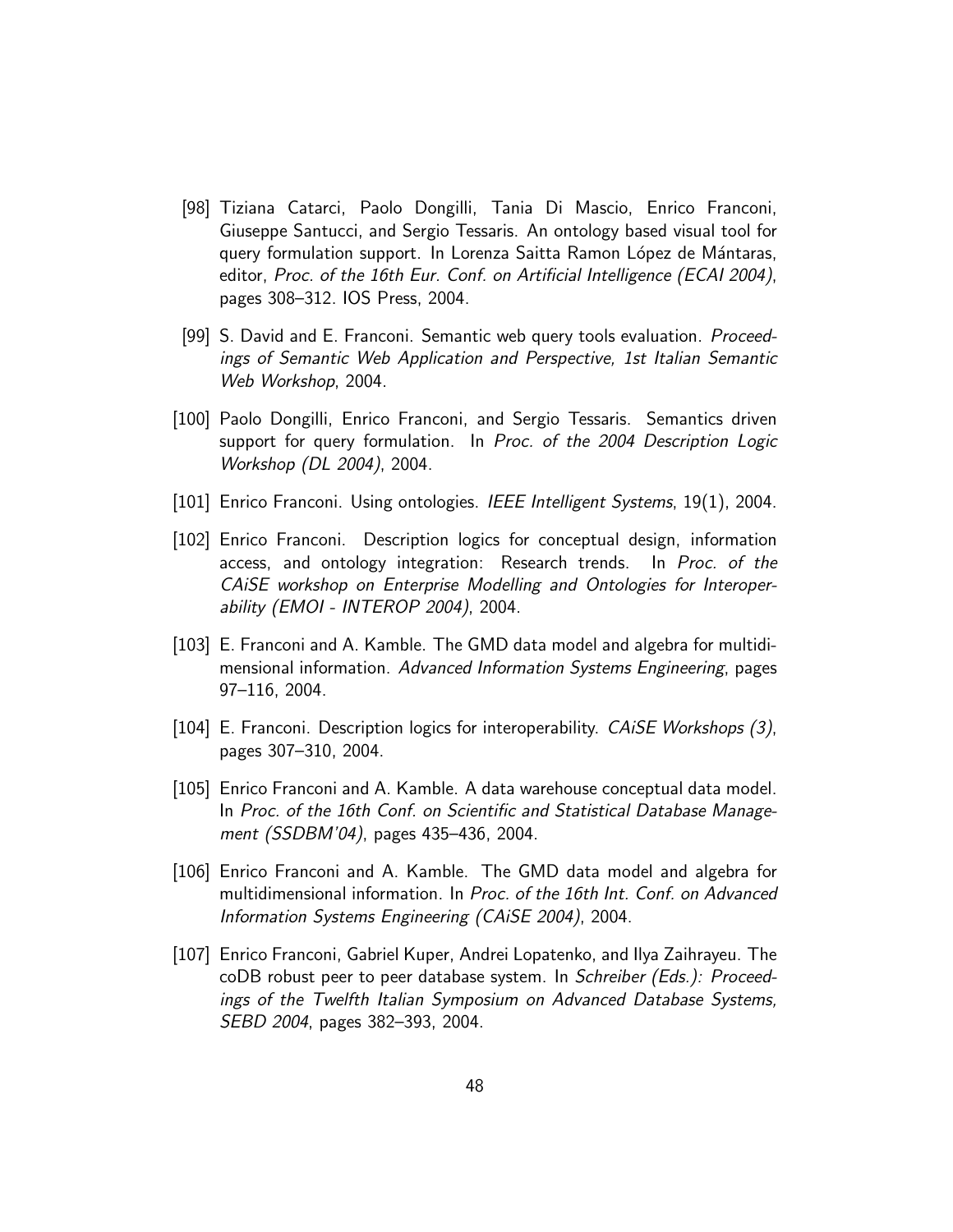- [108] Enrico Franconi, Gabriel Kuper, Andrei Lopatenko, and Ilya Zaihrayeu. Queries and updates in the coDB peer to peer database system. In Proc. of the 30th Int. Conf. on Very Large Data Bases (VLDB 2004), pages 1277–1280. Morgan Kaufmann, 2004.
- [109] Enrico Franconi, Gabriel Kuper, Andrei Lopatenko, and Ilya Zaihrayeu. A distributed algorithm for robust data sharing and updates in P2P database networks. In Proc. of the Int. Workshop on Peer-to-Peer Computing and Databases, collocated with Advances in Database Technology (EDBT 2004), 2004.
- [110] Enrico Franconi, Gabriel Kuper, Andrei Lopatenko, and Ilya Zaihrayeu. The coDB robust peer to peer database system. In Proc. of the 2nd Workshop on Semantics in Peer-to-Peer and Grid Computing, collocated with the 13th Int. World Wide Web Conf., 2004.
- [111] Enrico Franconi and Sergio Tessaris. Rules and queries with ontologies: a unified logical framework. In Proc. of the Workshop on Principles and Practice of Semantic Web Reasoning (PPSWR'04), 2004.
- [112] M. Peim, Enrico Franconi, and N. Paton. Applying functional languages in knowledge-based information integration systems. In Functional Approaches to Computing with Data, pages 239–261. Springer, 2004.
- [113] Alessandro Artale, Enrico Franconi, and F. Mandreoli. Description logics for modeling dynamic information. In Logics for Emerging Applications of Databases, pages 239–275. Springer-Verlag, 2003.
- [114] Diego Calvanese, Giuseppe De Giacomo, and Enrico Franconi, editors. Proc. of the 2003 Description Logic Workshop (DL 2003). CEUR Electronic Workshop Proceedings, 2003.
- [115] Tiziana Catarci, Tania Di Mascio, Enrico Franconi, Giuseppe Santucci, and Sergio Tessaris. An ontology based visual tool for query formulation support. In Tari Z. Meersman R., editor, On The Move to Meaningful Internet Systems 2003: OTM 2003 Workshops, volume 2889 of Lecture Notes in Computer Science, pages 32–33. Springer, 2003.
- [116] Enrico Franconi. Description logics for natural language processing. In Franz Baader, Diego Calvanese, Deborah McGuinness, Daniele Nardi, and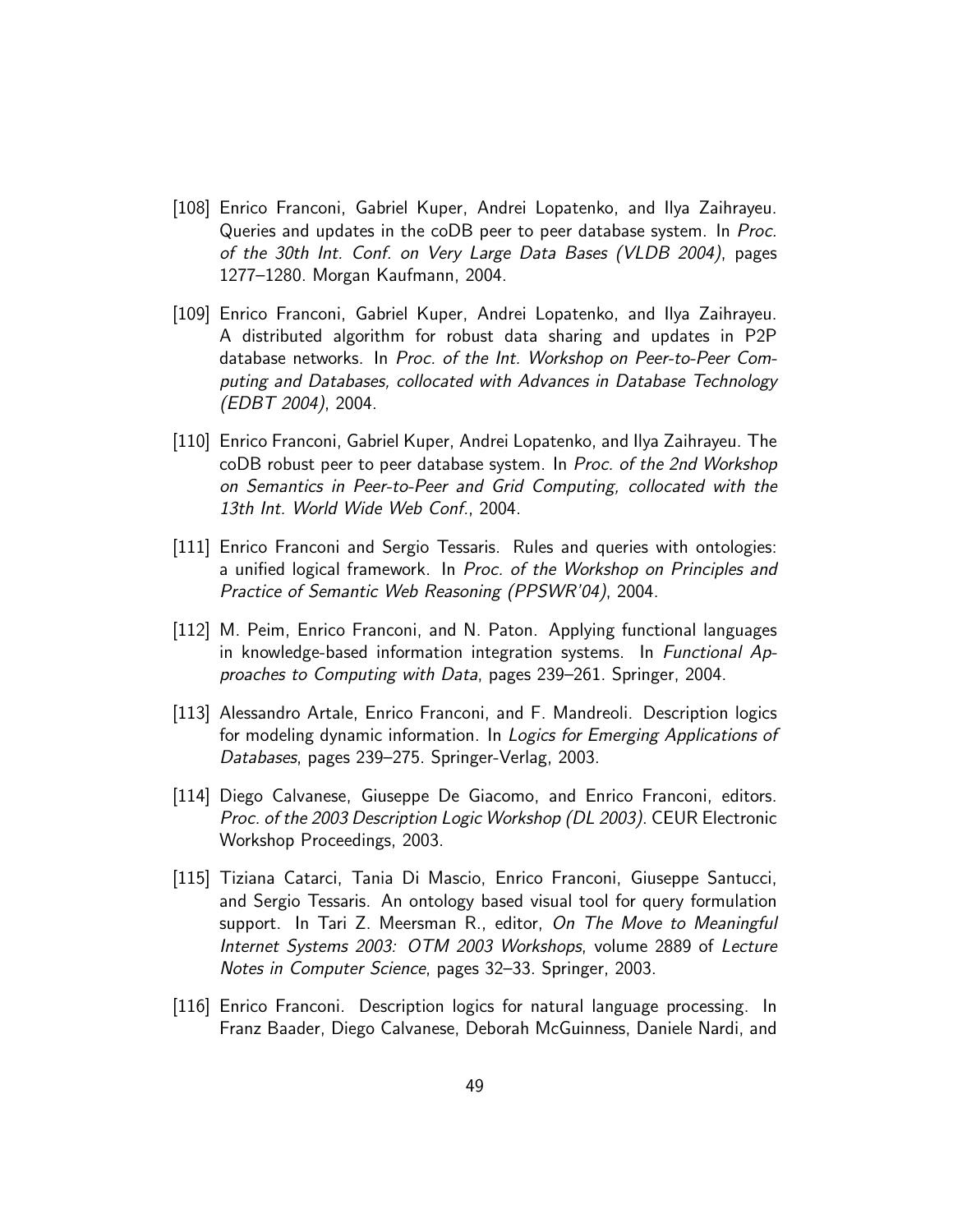Peter F. Patel-Schneider, editors, The Description Logic Handbook: Theory, Implementation and Applications, chapter 15. Cambridge University Press, 2003.

- [117] Enrico Franconi. Description logics for conceptual design, information access, and ontology integration: Research trends. "Networks" journal of the philosophy of Artificial Intelligence and Cognitive Science, special issue on the Semantic Web, 2, 2003.
- [118] Enrico Franconi and A. Kamble. The GMD data model for multidimensional information: a brief introduction. In Proc. of the 5th Int. Conf. on Data Warehousing and Knowledge Discovery (DaWaK'03), 2003.
- [119] Enrico Franconi, Gabriel Kuper, Andrei Lopatenko, and Luciano Serafini. A robust logical and computational characterisation of peer-to-peer database systems. In Proc. of the Int. Workshop On Databases, Information Systems and Peer-to-Peer Computing, collocated with VLDB, volume 2944 of Lecture Notes in Computer Science, pages 64–77, 2003.
- [120] Enrico Franconi and David Toman. Fixpoint extensions of temporal description logics. In Proc. of the 2003 Description Logic Workshop (DL 2003). CEUR Electronic Workshop Proceedings, 2003.
- [121] M. Peim, Enrico Franconi, and N. Paton. Estimating the quality of answers when querying over description logic ontologies. Data and Knowledge Engineering, 47(1):105–129, 2003.
- [122] Alessandro Artale, Enrico Franconi, Frank Wolter, and Michael Zakharyaschev. A temporal description logic for reasoning over conceptual schemas and queries. In Proc. of the 8th Eur. Workshop on Logics in Artificial Intelligence (JELIA-02), volume 2424 of LNAI, pages 98–110. Springer, 2002.
- [123] B. Bennett, Claire Dixon, Michael Fisher, Enrico Franconi, Ian Horrocks, Ulrich Hustadt, and Marteen de Rijke. Combinations of modal logics. Artificial Intelligence Rev., 17(1–4):1–20, 2002.
- [124] Diego Calvanese, Giuseppe De Giacomo, and Enrico Franconi. Development of ontologies for the semantic web: An overview. In Proc. of the 40th Annual Conference of the Italian Computing Association (AICA 2002), 2002.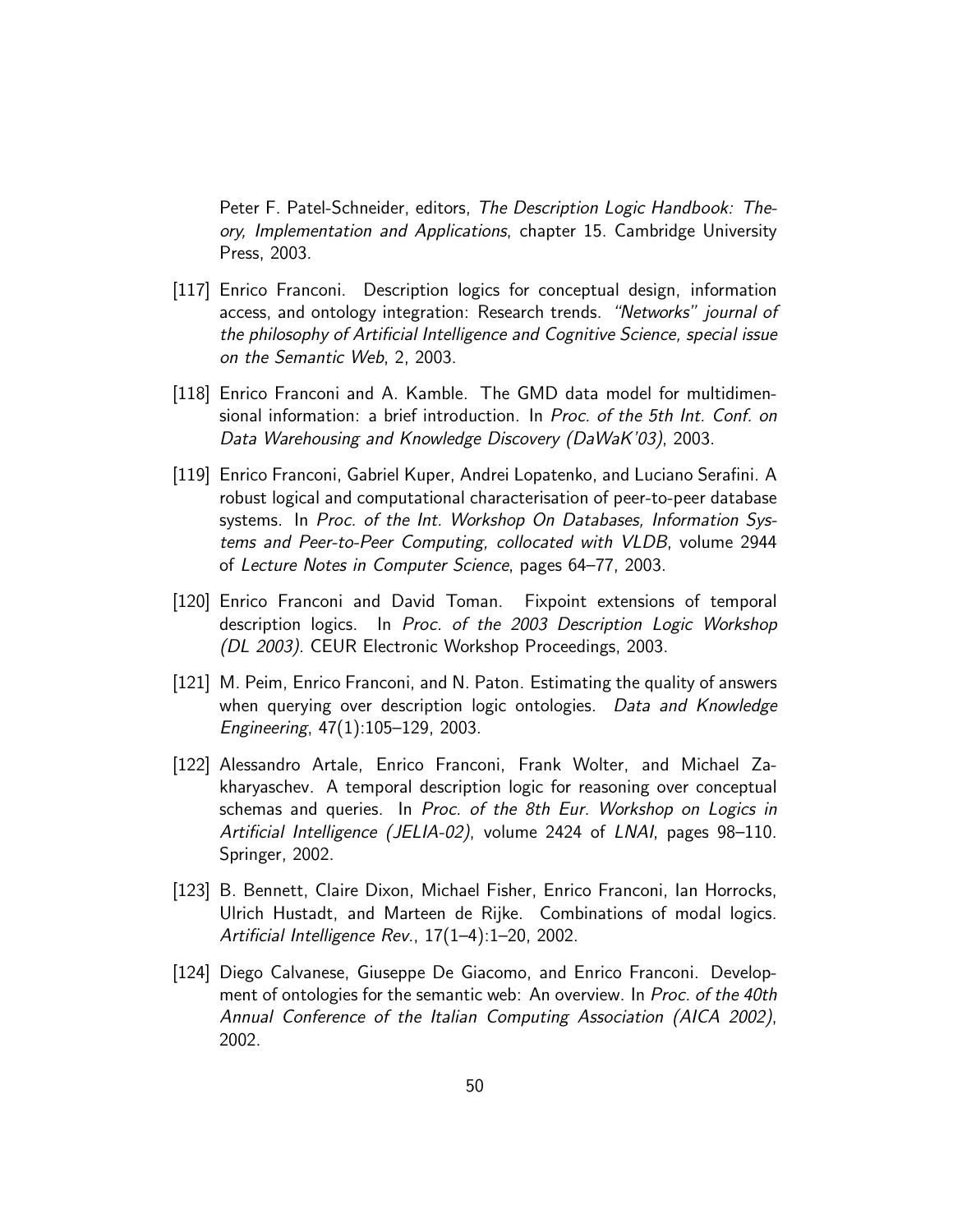- [125] M. Peim, E. Franconi, N.W. Paton, and C.A. Goble. Querying objects with description logics. Proc. of the Int. Workshop on Knowledge Represenation Meets Databases (KRDB), 2002.
- [126] M. Peim, Enrico Franconi, N. Paton, and C. Goble. Query processing with description logic ontologies over object-wrapped databases. In Proc. of the 14th Int. Conf. on Scientific and Statistical Database Management (SSDBM 2002), pages 27–36. IEEE Computer Society, 2002.
- [127] M. Peim, Enrico Franconi, and N. Paton. Estimating soundness and completeness of queries over description logic ontologies. In Proc. of the 9th Int. Workshop on Knowledge Representation meets Databases (KRDB 2002), 2002.
- [128] Alessandro Artale and Enrico Franconi. Temporal ER modeling with description logics: A preliminary report. Special Issue on Management of Temporal Information, Bullettin of the Italian Association for Artificial Intelligence, AI\*IA Notizie, Anno XIV(1), 2001.
- [129] Alessandro Artale, Enrico Franconi, M. Mosurovic, Frank Wolter, and Michael Zakharyaschev. The DLRUS temporal description logic. In Proc. of the 2001 Description Logic Workshop (DL 2001), 2001.
- [130] Alessandro Artale, Enrico Franconi, M. Mosurovic, Frank Wolter, and Michael Zakharyaschev. Reasoning over conceptual schemas and queries in temporal databases. In Proc. of the 9th Ital. Conf. on Database Systems (SEBD 2001), 2001.
- [131] Enrico Franconi, Ken Barker, and Diego Calvanese, editors. *Proceedings* of the International Workshop on Foundations of Models for Information Integration (FMII-2001). Springer-Verlag, 2001.
- [132] Enrico Franconi, A. Laureti Palma, Nicola Leone, S. Perri, and F. Scarcello. Census data repair: A challenging application of disjunctive logic programming. In Proc. of the 8th Int. Conf. on Logic for Programming, Artificial Intelligence and Reasoning (LPAR 2001), 2001.
- [133] M. Jarke, C. Quix, D. Calvanese, M. Lenzerini, E. Franconi, S. Ligoudistianos, P. Vassiliadis, and Y. Vassiliou. Concept based design of data warehouses: the DWQ demonstrators. SIGMOD Rec., 29(2):591-, May 2000.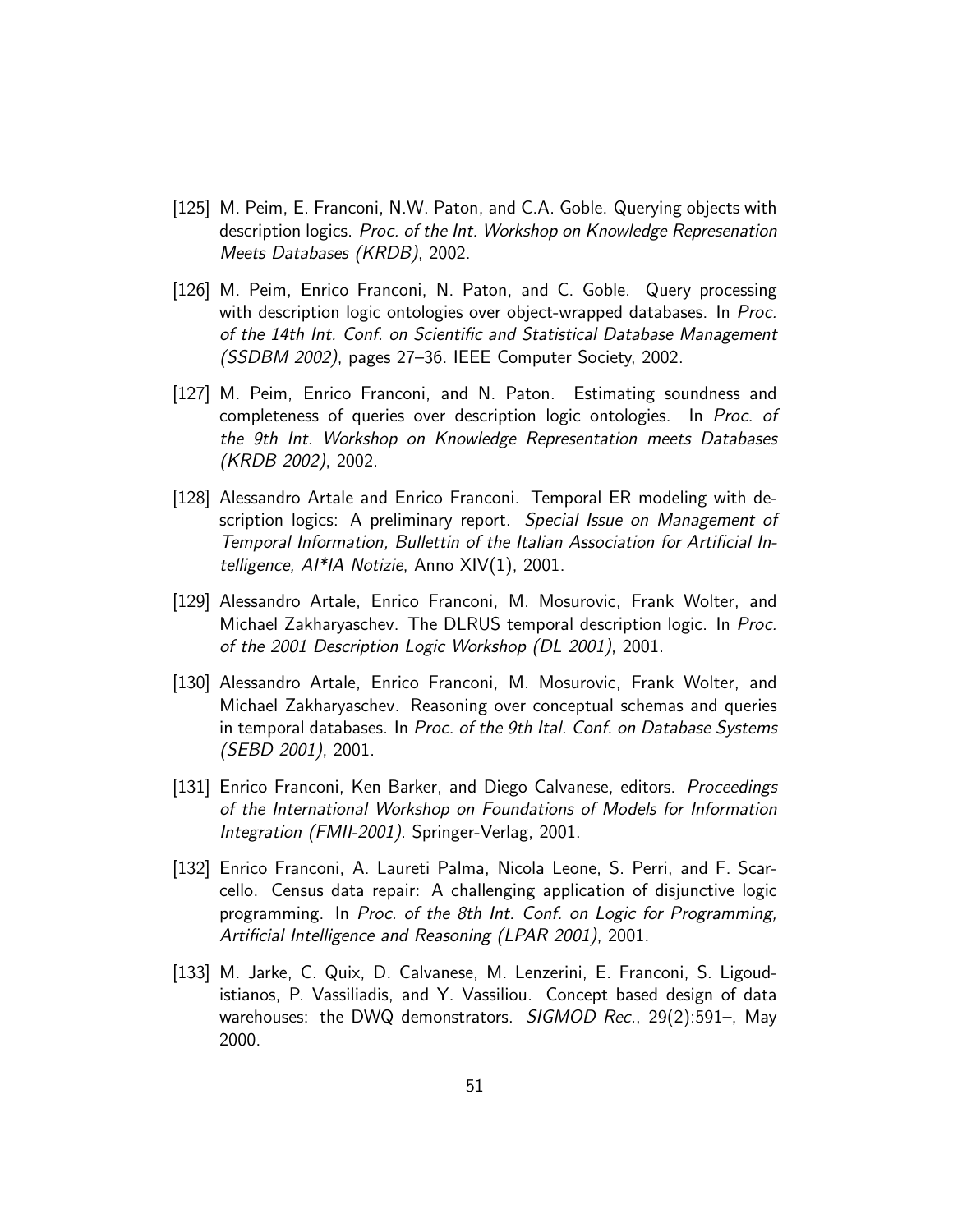- [134] Enrico Franconi, Fabio Grandi, and Federica Mandreoli. A semantic approach for schema evolution and versioning in object-oriented databases. In Computational Logic - CL 2000, First International Conference, volume 1861 of Lecture Notes in Computer Science, pages 1048–1062. Springer-Verlag, 2000.
- [135] Enrico Franconi. Knowledge representation meets digital libraries. In DE-LOS Workshop: Information Seeking, Searching and Querying in Digital Libraries, 2000.
- [136] Enrico Franconi, Fabio Grandi, and Federica Mandreoli. A semantic approach for schema evolution and versioning in object-oriented databases. In Proceedings of the 2000 International Workshop on Description Logics (DL2000), pages 99–112, 2000.
- [137] Alexander Borgida, Enrico Franconi, and Ian Horrocks. Explaining alc subsumption. In Werner Horn, editor, Proc. of the 14th Eur. Conf. on Artificial Intelligence (ECAI-2000), pages 209–213. IOS Press, 2000.
- [138] Enrico Franconi, Fabio Grandi, and Federica Mandreoli. Schema evolution and versioning: A logical and computational characterisation. In *9th In*ternational Workshop on Foundations of Models and Languages for Data and Objects, FoMLaDO/DEMM 2000, pages 85–99, Dagstuhl, Germany, 2000.
- [139] Enrico Franconi and Gary Ng. The i.com tool for intelligent conceptual modeling. In Mokrane Bouzeghoub, Matthias Klusch, Werner Nutt, and Ulrike Sattler, editors, Proceedings of the 7th International Workshop on Knowledge Representation meets Databases (KRDB 2000), Berlin, Germany, August 21, 2000, volume 29 of CEUR Workshop Proceedings, pages 45–53. CEUR-WS.org, 2000.
- [140] Enrico Franconi, Fabio Grandi, and Federica Mandreoli. A general framework for evolving schemata support. In Proc. of the 8th Ital. Conf. on Database Systems (SEBD-2000), pages 371–384, 2000.
- [141] Alessandro Artale and Enrico Franconi. A survey of temporal extensions of description logics. Annals of Mathematics and Artificial Intelligence, 30(1-4):171–210, 2000.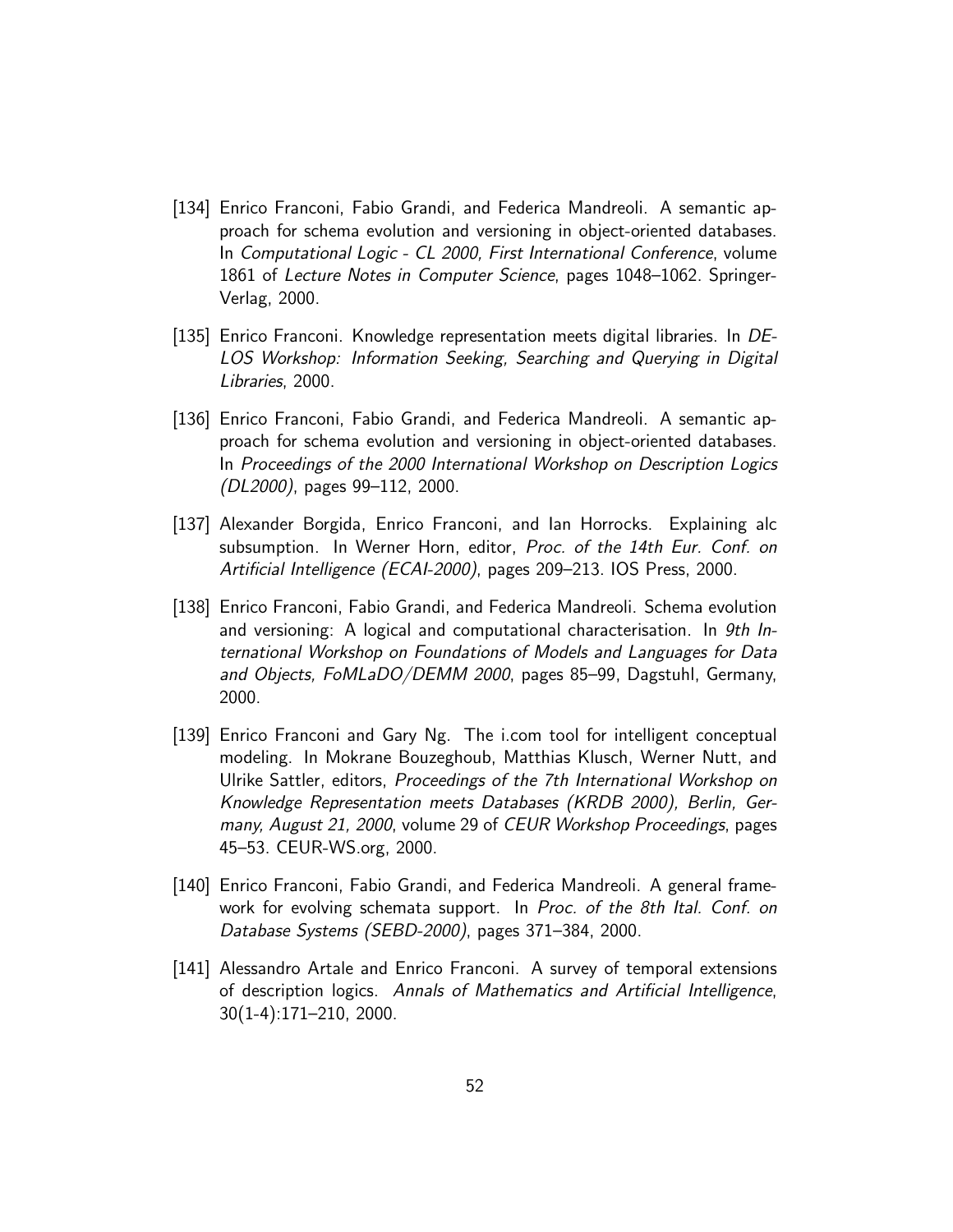- [142] Carlos Areces, Enrico Franconi, Rajeev Goré, Maarten de Rijke, and Bernd-Holger Schlingloff. Use your logic. Logic Journal of the IGPL, 8(3), 2000.
- [143] Alessandro Artale and Enrico Franconi. Reasoning with enhanced temporal entity-relationship models. In 10th International Workshop on Database  $\&$ Expert Systems Applications, pages 482–486, 1999.
- [144] Alexander Borgida, Enrico Franconi, Ian Horrocks, Deborah L. McGuinness, and Peter F. Patel-Schneider. Explaining alc subsumption. In Proceedings of the 1999 International Workshop on Description Logics (DL'99), 1999.
- [145] Enrico Franconi and Ulrike Sattler. A data warehouse conceptual data model for multidimensional aggregation. In Proceedings of the Intl. Workshop on Design and Management of Data Warehouses, DMDW'99, page 13, 1999.
- [146] Alessandro Artale and Enrico Franconi. Temporal ER modeling with description logics. In Conceptual Modeling - ER '99, 18th International Conference on Conceptual Modeling, number 1728 in Lecture Notes in Computer Science, pages 81–95. Springer-Verlag, 1999.
- [147] Enrico Franconi and Michael Kifer, editors. Proceedings of the 6th International Workshop on Knowledge Representation meets Databases (KRDB'99), Linköping, Sweden, July 29-30, 1999, volume 21 of CEUR Workshop Proceedings. CEUR-WS.org, 1999.
- [148] Alessandro Artale and Enrico Franconi. Reasoning with enhanced temporal entity-relationship models. In Proceedings of the 6th International Workshop on Knowledge Representation meets Databases (KRDB'99), volume 21 of CEUR Workshop Proceedings, pages 1–5, 1999.
- [149] Alessandro Artale and Enrico Franconi. Temporal e-r modelling with description logics. In Proc. of the 7th Ital. Conf. on Database Systems (SEBD-1999), pages 357–369, 1999.
- [150] Alessandro Artale and Enrico Franconi. Introducing temporal description logics. In 6th International Workshop on Temporal Representation and Reasoning, TIME '99, pages 2–5, 1999.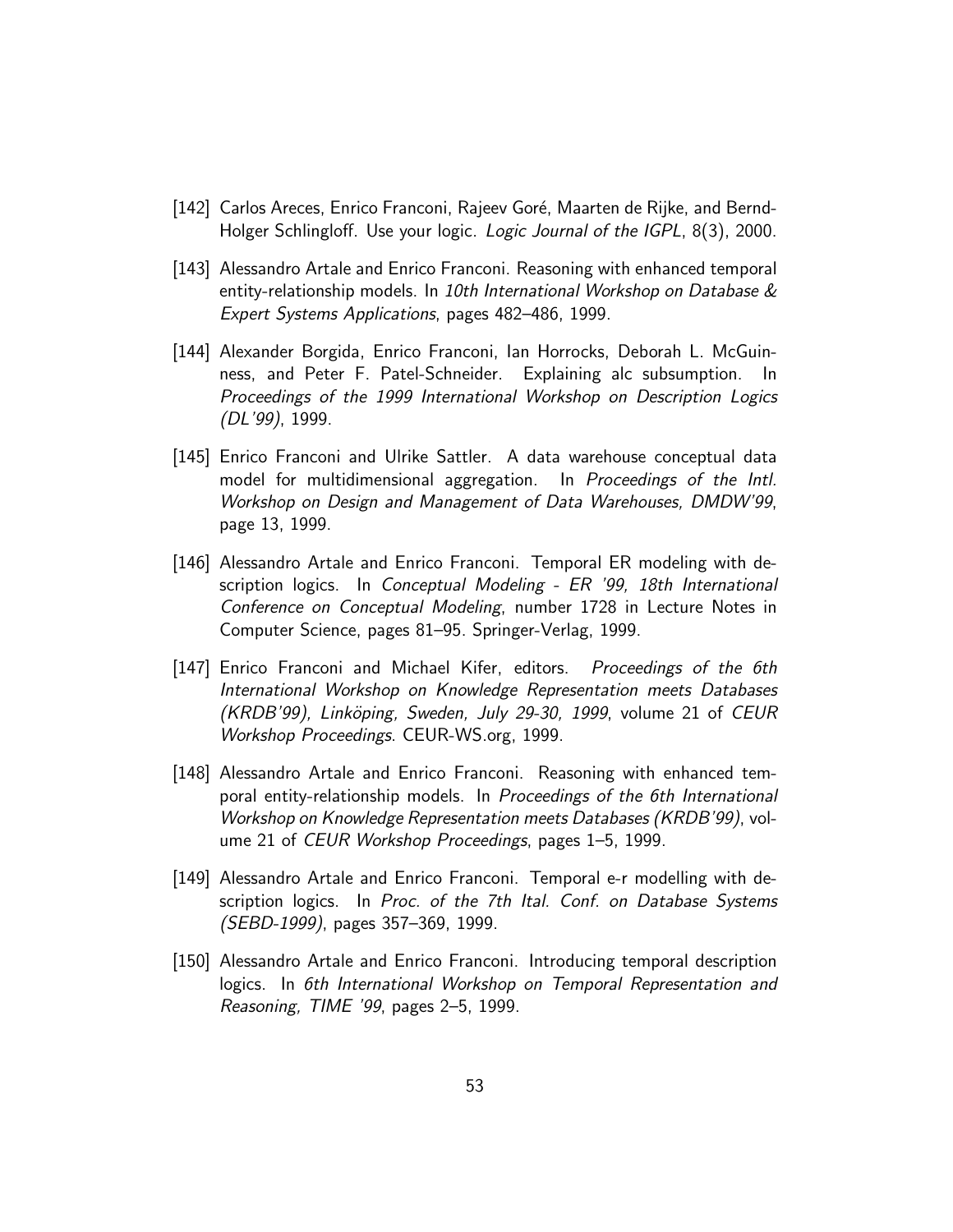- [151] Alessandro Artale and Enrico Franconi. Representing a robotic domain using temporal description logics. Artificial Intelligence for Engineering Design, Analysis and Manufacturing (AIEDAM), Cambridge Univ Press, 13(2):105–117, 1999.
- [152] Enrico Franconi, Giuseppe De Giacomo, Ian Horrocks, Deborah L. McGuinness, Werner Nutt, Peter F. Patel-Schneider, and Christopher A. Welty. Report on the 1998 international workshop on description logics (dl'98). Journal of Logic and Computation, 9(3):449–456, 1999.
- [153] Enrico Franconi, Franz Baader, Ulrike Sattler, and Panos Vassiliadis. Multidimensional data models and aggregation. In M. Jarke, M. Lenzerini, Y. Vassilious, and P. Vassiliadis, editors, Fundamentals of Data Warehousing, chapter 5, pages 87–106. Springer-Verlag, 1999.
- [154] Enrico Franconi and Ulrike Sattler. A data warehouse conceptual data model for multidimensional aggregation: a preliminary report. Italian Association for Artificial Intelligence AI\*IA Notizie, 1:9–21, 1999.
- [155] Enrico Franconi, Giuseppe De Giacomo, Robert M. MacGregor, Werner Nutt, and Christopher A. Welty, editors. Proceedings of the 1998 International Workshop on Description Logics (DL'98), IRST, Povo - Trento, Italy, June 6-8, 1998, volume 11 of CEUR Workshop Proceedings. CEUR-WS.org, 1998.
- [156] Enrico Franconi. Crack. In Proceedings of the 1998 International Workshop on Description Logics (DL'98), volume 11. CEUR Electronic Workshop Proceedings, 1998.
- [157] Alessandro Artale and Enrico Franconi. A temporal description logic for reasoning about actions and plans. Journal of Artificial Intelligence Research (JAIR), 9:463–506, 1998.
- [158] Ronald J. Brachman, Francesco M. Donini, Enrico Franconi, Ian Horrocks, Alon Y. Levy, and Marie-Christine Rousset, editors. Proceedings of the 1997 International Workshop on Description Logics, Université Paris-Sud, Centre d'Orsay, Laboratoire de Recherche en Informatique LRI, volume 410 of URA-CNRS, 1997.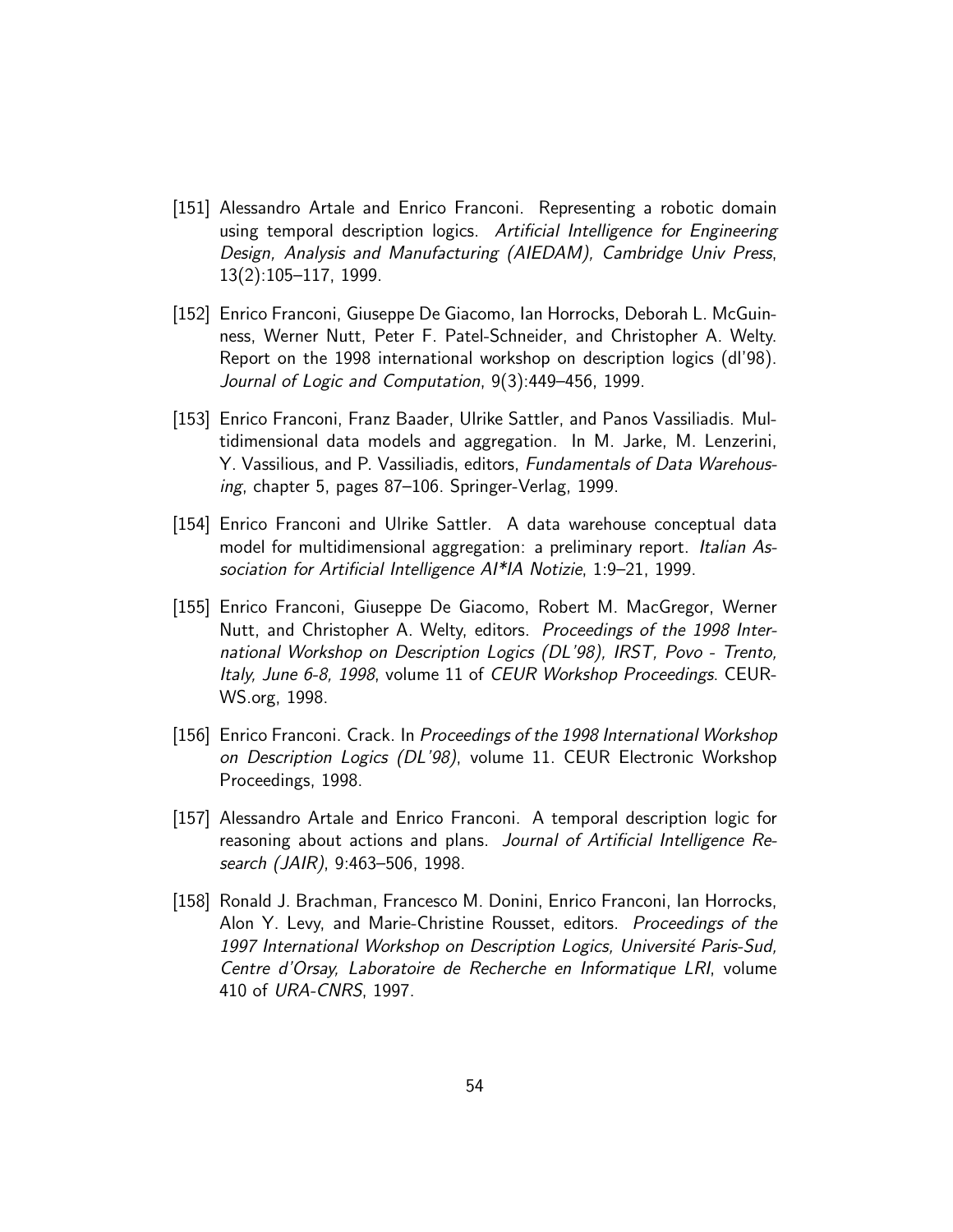- [159] Enrico Franconi. Sofware asset classification and retrieval with dl: the intelligent reuse assistant. In Proceedings of the 1997 International Workshop on Description Logics, Université Paris-Sud, 1997.
- [160] Lin Padgham, Enrico Franconi, Manfred Gehrke, Deborah L. McGuinness, and Peter F. Patel-Schneider, editors. Proceedings of the 1996 International Workshop on Description Logics (DL'96), number TR-WS-96-05, Cambridge, MA, November 1996. AAAI Press.
- [161] Enrico Franconi. Logical form and knowledge representation: towards a reconciliation. In Working Notes of the AAAI Fall Symposium on "Knowledge Representation Systems based on Natural Language", pages 20–24, Cambridge MA, November 1996.
- [162] Daniele Nardi, Enrico Franconi, and Nicola Guarino, editors. Proceedings of the AI\*IA Italian Association for Artificial Intelligence workshop on "Knowledge Access, Extraction, and Integration", Napoli, Italy, September 1996.
- [163] Paolo Bresciani and Enrico Franconi. Description logics for information access. In Proc. of AI\*IA Workshop on "Access, Extraction and Integration of Knowledge", Napoli, September 1996.
- [164] Alessandro Artale, Enrico Franconi, and Nicola Guarino. Open problems with part-whole relations. In Proceedings of the 1996 International Workshop on Description Logics, pages 70–73, 1996.
- [165] Alessandro Artale, Enrico Franconi, Nicola Guarino, and Luca Pazzi. Partwhole relations in object-centered systems: An overview. Data  $& Knowl$ edge Engineering, 20(3):347–383, 1996.
- [166] Paolo Bresciani, Enrico Franconi, and Sergio Tessaris. Implementing and testing expressive description logics: a preliminary report. In Proceedings of the International KRUSE Symposium, Santa Cruz CA, August 1995.
- [167] Alessandro Artale and Enrico Franconi. Hierarchical plans in a description logic of time and action. In Proceedings of the 1995 International Workshop on Description Logics, pages 1–5, Rome, Italy, June 1995. Also in the Working Notes of the IJCAI-95 workshop "The Next Generation Of Plan Recognition Systems"; August 1995.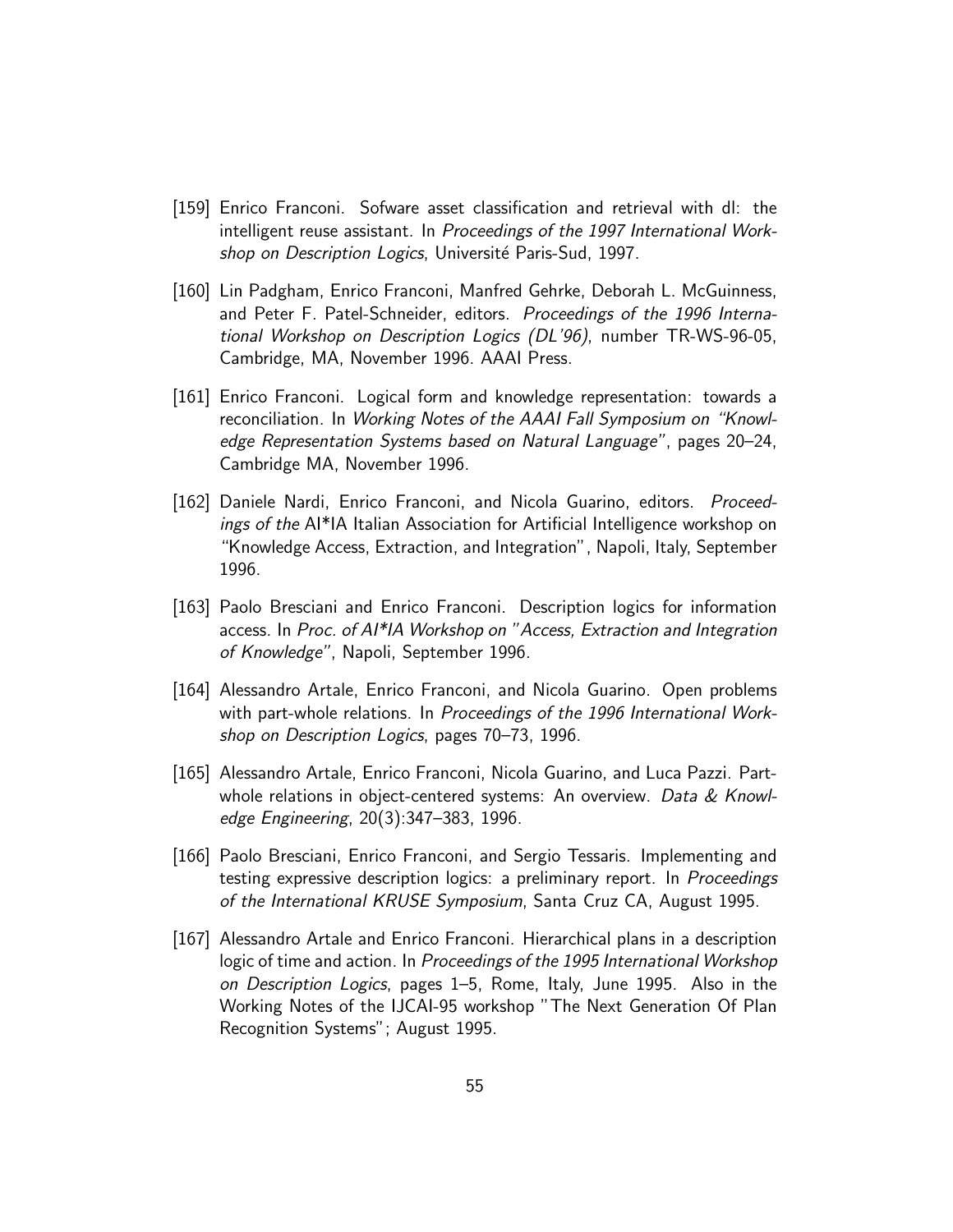- [168] Alessandro Artale and Enrico Franconi. Hierarchical Plans in a Description Logic of Time and Action. In M. Bauer, editor, IJCAI 95 Workshop on The Next Generation of Plan Recognition Systems: Challenges for and Insight from Related Areas of AI (Working Notes), pages 13–17, Montréal, Canada, 1995.
- [169] Paolo Bresciani, Enrico Franconi, and Sergio Tessaris. Implementing and testing expressive description logics: Preliminary report. In Alexander Borgida, Maurizio Lenzerini, Daniele Nardi, and Bernhard Nebel, editors, Proc. of the 1995 Description Logic Workshop (DL'95), volume 07.95, pages 131–139. Universita degli Studi di Roma "La Sapienza", Dipartimento di Informatica e Sistemistica, 1995.
- [170] Enrico Franconi. Description logics for natural language processing. In Working Notes of the 1994 AAAI Fall Symposium on "Knowledge Representation for Natural Language Processing in Implemented Systems", pages 37–44, New Orleans, Lousiana, November 1994. Also presented at the European Research Conference on "Logic, Language and Information", organized by the European Science Foundation (ESF); Espinho, Portugal, December 1994.
- [171] Alessandro Artale and Enrico Franconi. Persistent properties in a description logic of time and action. In Working Notes of the AI\*IA Temporal Reasoning Workshop 1994, pages 9–12, Parma, Italy, September 1994.
- [172] E. Franconi and J. Allgayer. Collective entities and relations in concept languages. In Gerhard Lakemeyer and Bernhard Nebel, editors, Foundations of Knowledge Representation and Reasoning, volume 810 of Lecture Notes in Artificial Intelligence Series, pages 13–29. Springer-Verlag, June 1994.
- [173] Alessandro Artale, Claudio Bettini, and Enrico Franconi. Homogeneous concepts in a temporal description logic. In Proceedings of the International Workshop on Description Logics, pages 36–41. DFKI, Saarbrücken, Bonn, Germany, May 1994.
- [174] Enrico Franconi and Vania Rabito. A relation-based description logic. In Proceedings of the International Workshop on Description Logics, pages 62–66. Bonn, Germany, May 1994.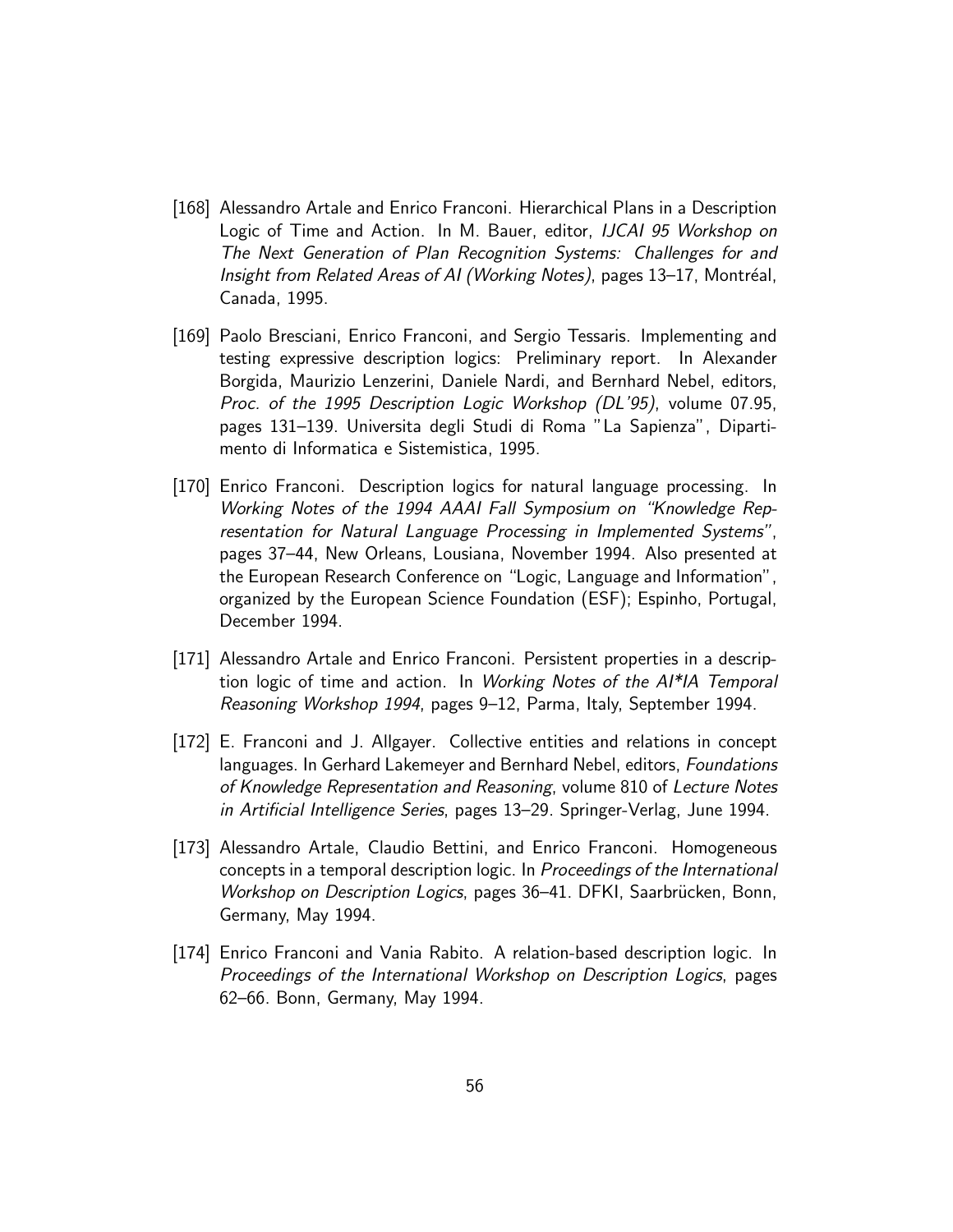- [175] Enrico Franconi, Alessandra Giorgi, and Fabio Pianesi. A mereological characterization of temporal and aspectual phenomena. In Carlos Martin-Vide, editor, Current Issues in Mathematical Linguistics, North-Holland Linguistic Series, pages 269–278. Elsevier, April 1994.
- [176] Alessandro Artale and Enrico Franconi. A computational account for a description logic of time and action. In Pietro Torasso Jon Doyle, Erik Sandewall, editor, Proceedings of the 4th International Conference on Principles of Knowledge Representation and Reasoning (KR'94), pages 3–14. Morgan Kaufmann, 1994.
- [177] Franz Baader, Bernhard Hollunder, Bernhard Nebel, Hans-Jürgen Profitlich, and Enrico Franconi. An empirical analysis of optimization techniques for terminological representation systems. Applied Intelligence, Kluwer, 4(2):109–132, 1994.
- [178] Alessandro Artale and Enrico Franconi. A unified framework for representing time, actions and plans. In F. D. Anger, H. W. Guesgen, and J. van Benthem, editors, Workshop Notes of the IJCAI-93 Workshop on Temporal and Spatial Reasoning, pages 193–217, August 1993. Also in the Workshop Notes of the IJCAI-93 Workshop on Object-Based Representation System, pages 32–44; a shorter version appears in the Proceedings of the Italian Planning Workshop 1993 (IPW'93), pages 167–172, Roma Italy, September 1993.
- [179] Enrico Franconi, Alessandra Giorgi, and Fabio Pianesi. A mereological approach to tense and aspect. In Proc. of the International Conference on Mathematical Linguistics (ICML-93), Barcelona, Spain, April 1993. (Abstract).
- [180] Oliviero Stock, Giuseppe Carenini, Federico Cecconi, Enrico Franconi, Alberto Lavelli, Bernardo Magnini, Fabio Pianesi, Marco Ponzi, Vieri Samek-Lodovici, and Carlo Strapparava. ALFRESCO: Enjoying the combination of natural language processing and hypermedia for information exploration. In Mark T. Maybury, editor, Intelligent Multimedia Interfaces, pages 197– 224. AAAI Press / The MIT Press, 1993.
- [181] Enrico Franconi, Alessandra Giorgi, and Fabio Pianesi. Tense and aspect: A mereological approach. In Proceedings of the 13th International Joint Conference on Artificial Intelligence (IJCAI-93), pages 1222–1229, 1993.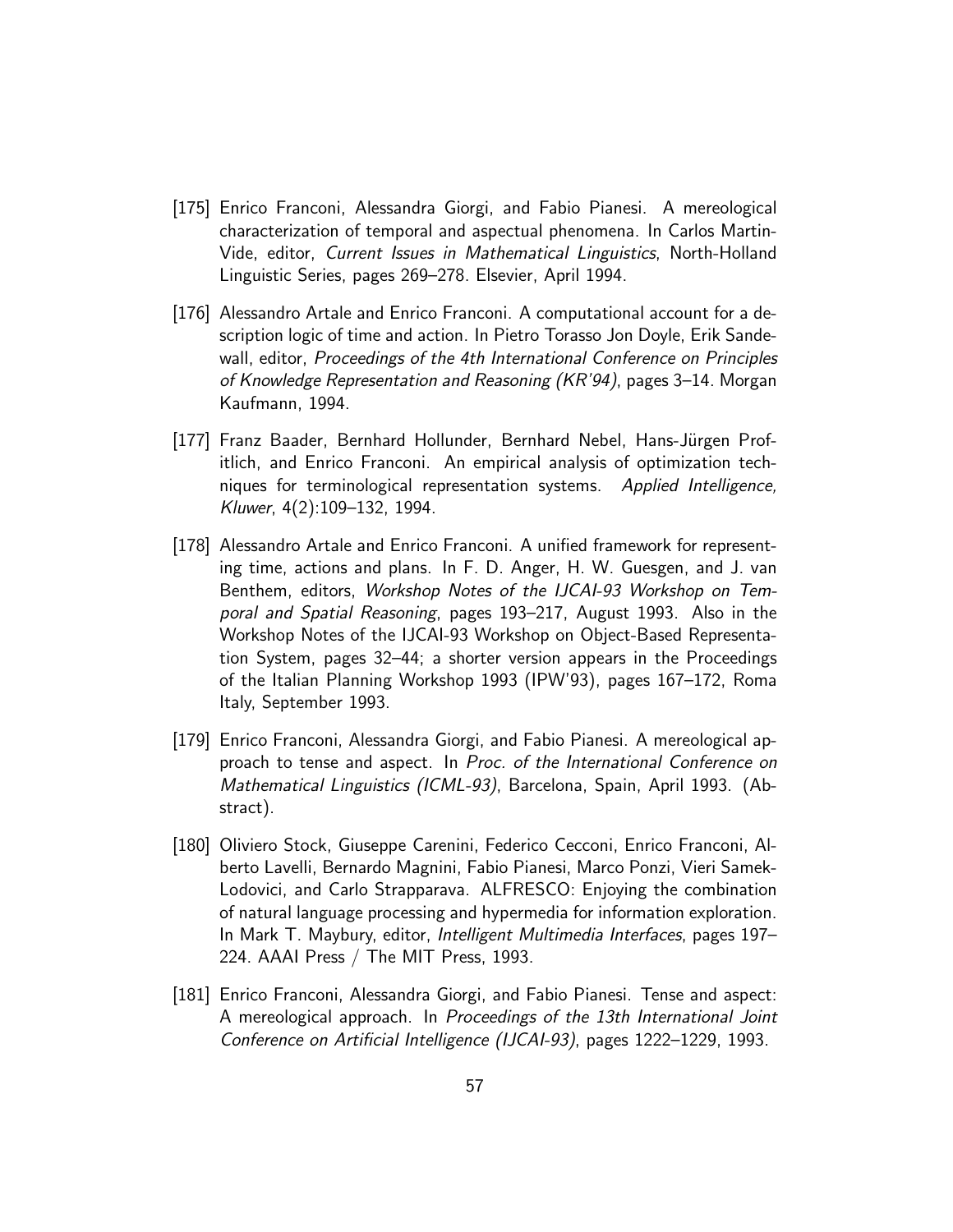- [182] E. Franconi. A treatment of plurals and plural quantifications based on a theory of collections. Minds and Machines, 3(4):453–474, 1993.
- [183] J. Allgayer and E. Franconi. Collective entities and relations in concept languages. In Working Notes of the AAAI Fall Symposium "Issues in Description Logics: Users Meet Developers", pages 31–35, Cambridge, MA, October 1992.
- [184] J. Allgayer and E. Franconi. A semantic account of plural entities within a hybrid representation system. In Proc. of the  $5<sup>th</sup>$  International Symposium on Knowledge Engineering, pages 305–312, October 1992.
- [185] Enrico Franconi. Collective entities and relations in concept languages. In Issues in Description Logics: Users Meet Developers, pages 31–35, Boston, MA, USA, October 1992.
- [186] E. Franconi. Extending hybridity within the YAK knowledge representation system. AI\*IA notizie, the Italian Association for Artificial Intelligence Journal, 5(2):55–58, June 1992.
- [187] Jürgen Allgayer and Enrico Franconi. Collective entities and relations in concept languages. In ECAI Workshop on Knowledge Representation and Reasoning, pages 13–29, 1992.
- [188] Franz Baader, Bernhard Hollunder, Bernhard Nebel, Hans-Jürgen Profitlich, and Enrico Franconi. An empirical analysis of optimization techniques for terminological representation systems, or making kris get a move on. In Proceedings of the 3rd International Conference on Principles of Knowledge Representation and Reasoning (KR'92), pages 270–281, 1992.
- [189] E. Franconi, B. Magnini, and O. Stock. Prototypes in a hybrid language with primitive descriptions. Computers and Mathematics with Applications, 23(6-9):543–555, 1992.
- [190] E. Franconi. A short presentation of YAK, a hybrid knowledge representation system. pages 174–177. Department of Computer Science, Technische Universität Berlin, October 1991.
- [191] Enrico Franconi. Extending hybridity within the yak knowledge representation system. In Proceedings of the 1991 International Description Logics Workshop, pages 43–46, 1991.